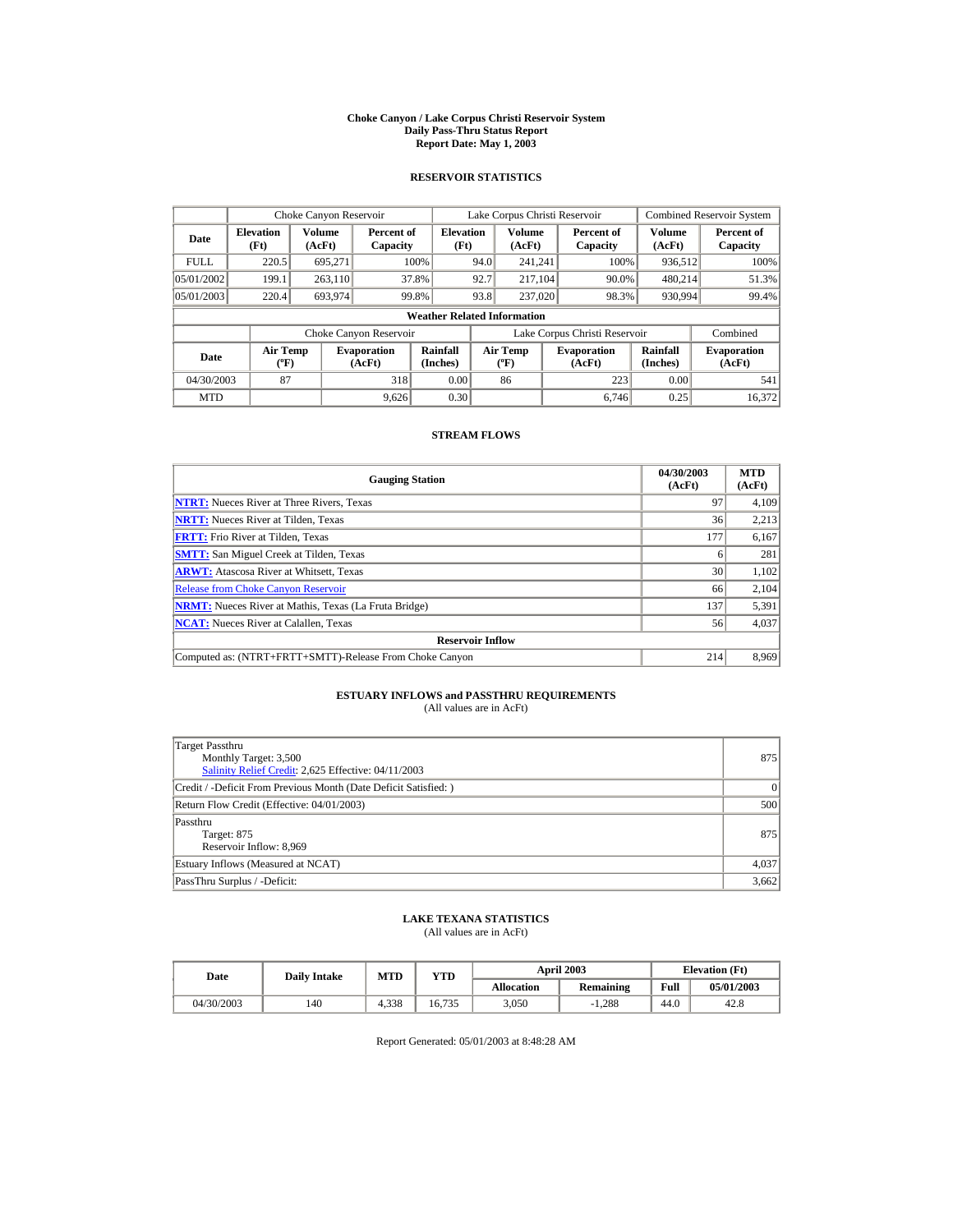#### **Choke Canyon / Lake Corpus Christi Reservoir System Daily Pass-Thru Status Report Report Date: May 2, 2003**

## **RESERVOIR STATISTICS**

| Choke Canyon Reservoir |                                |                  |                              |                                    | Lake Corpus Christi Reservoir |                                   |                               | <b>Combined Reservoir System</b> |                              |
|------------------------|--------------------------------|------------------|------------------------------|------------------------------------|-------------------------------|-----------------------------------|-------------------------------|----------------------------------|------------------------------|
| Date                   | <b>Elevation</b><br>(Ft)       | Volume<br>(AcFt) | Percent of<br>Capacity       | <b>Elevation</b><br>(Ft)           |                               | Volume<br>(AcFt)                  | Percent of<br>Capacity        | <b>Volume</b><br>(AcFt)          | Percent of<br>Capacity       |
| <b>FULL</b>            | 220.5                          | 695.271          |                              | 100%                               | 94.0                          | 241.241                           | 100%                          | 936.512                          | 100%                         |
| 05/02/2002             | 199.0                          | 262.237          |                              | 37.7%                              | 92.6                          | 215,445                           | 89.3%                         | 477.682                          | 51.0%                        |
| 05/02/2003             | 220.4                          | 693.974          |                              | 99.8%                              | 93.8                          | 236,829                           | 98.2%                         | 930.803                          | 99.4%                        |
|                        |                                |                  |                              | <b>Weather Related Information</b> |                               |                                   |                               |                                  |                              |
|                        |                                |                  | Choke Canyon Reservoir       |                                    |                               |                                   | Lake Corpus Christi Reservoir |                                  | Combined                     |
| Date                   | Air Temp<br>$({}^o\mathrm{F})$ |                  | <b>Evaporation</b><br>(AcFt) | Rainfall<br>(Inches)               |                               | Air Temp<br>$({}^{\circ}{\rm F})$ | <b>Evaporation</b><br>(AcFt)  | Rainfall<br>(Inches)             | <b>Evaporation</b><br>(AcFt) |
| 05/01/2003             | 87                             |                  | 302                          | 0.00                               |                               | 90                                | 223                           | 0.00                             | 525                          |
| <b>MTD</b>             |                                |                  | 302                          | 0.00                               |                               |                                   | 223                           | 0.00                             | 525                          |

## **STREAM FLOWS**

| <b>Gauging Station</b>                                       | 05/01/2003<br>(AcFt) | <b>MTD</b><br>(AcFt) |
|--------------------------------------------------------------|----------------------|----------------------|
| <b>NTRT:</b> Nueces River at Three Rivers, Texas             | 91                   | 91                   |
| <b>NRTT:</b> Nueces River at Tilden, Texas                   | 34                   | 34                   |
| <b>FRTT:</b> Frio River at Tilden. Texas                     | 171                  | 171                  |
| <b>SMTT:</b> San Miguel Creek at Tilden, Texas               |                      |                      |
| <b>ARWT:</b> Atascosa River at Whitsett, Texas               | 30                   | 30                   |
| <b>Release from Choke Canyon Reservoir</b>                   | 66                   | 66                   |
| <b>NRMT:</b> Nueces River at Mathis, Texas (La Fruta Bridge) | 105                  | 105                  |
| <b>NCAT:</b> Nueces River at Calallen, Texas                 | 54                   | 54                   |
| <b>Reservoir Inflow</b>                                      |                      |                      |
| Computed as: (NTRT+FRTT+SMTT)-Release From Choke Canyon      | 202                  | 202                  |

# **ESTUARY INFLOWS and PASSTHRU REQUIREMENTS**<br>(All values are in AcFt)

| Target Passthru<br>Monthly Target: 25,500<br><b>Salinity Relief Credit: 0 Effective:</b> | 25,500 |
|------------------------------------------------------------------------------------------|--------|
| Credit / -Deficit From Previous Month (Date Deficit Satisfied: )                         | 3,662  |
| Return Flow Credit (Effective: 05/01/2003)                                               | 500    |
| Passthru<br>Target: 25,500<br>Reservoir Inflow: 202                                      | 202    |
| Estuary Inflows (Measured at NCAT)                                                       | 54     |
| PassThru Surplus / -Deficit:                                                             | 0      |

## **LAKE TEXANA STATISTICS**

(All values are in AcFt)

| Date       | <b>Daily Intake</b> | MTD | YTD    |                   | <b>May 2003</b>  |      | <b>Elevation</b> (Ft) |
|------------|---------------------|-----|--------|-------------------|------------------|------|-----------------------|
|            |                     |     |        | <b>Allocation</b> | <b>Remaining</b> | Full | 05/02/2003            |
| 05/01/2003 | 140                 | 140 | 16.874 | 4.100             | 3.960            | 44.0 | 42.8                  |

Report Generated: 05/02/2003 at 8:21:32 AM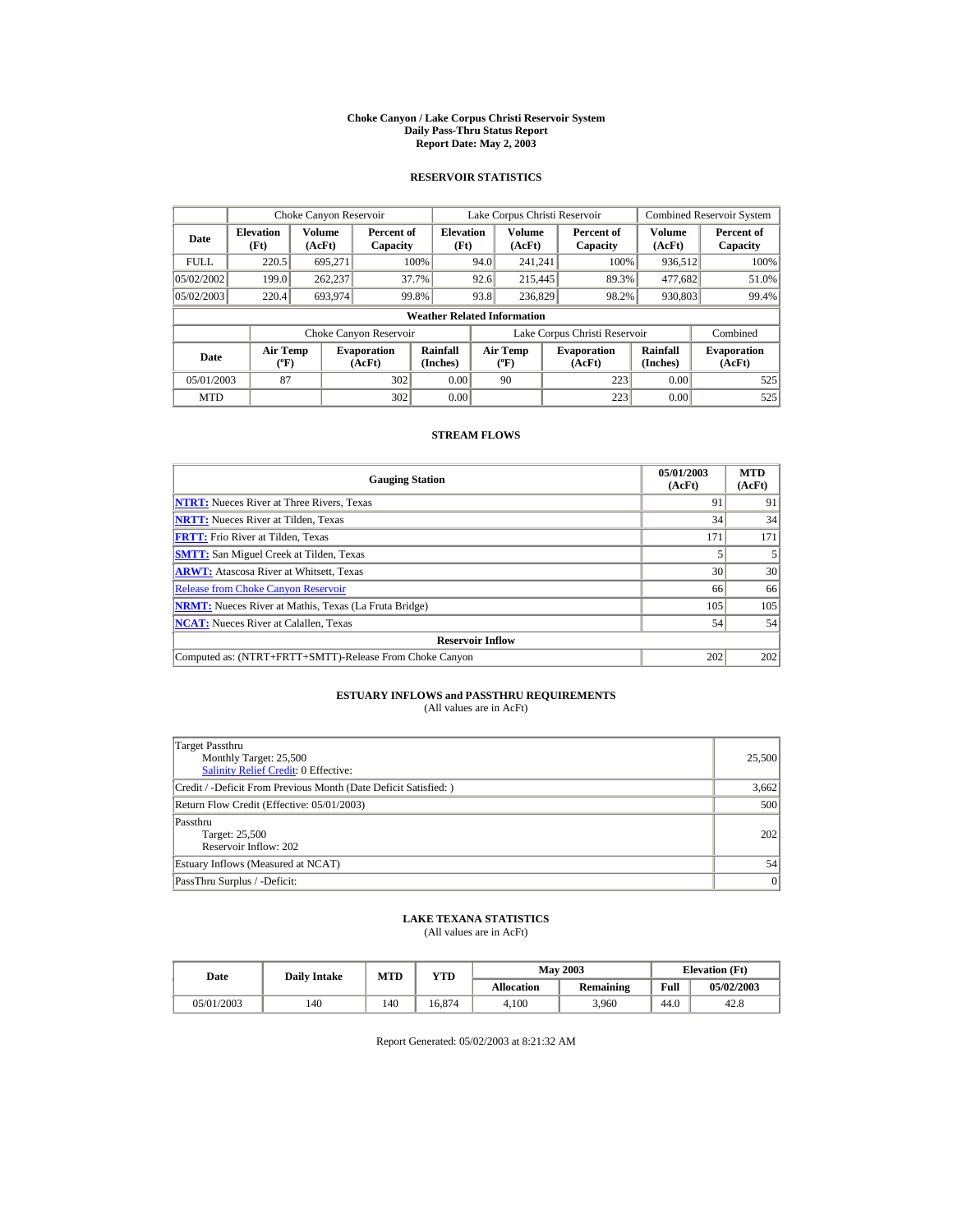#### **Choke Canyon / Lake Corpus Christi Reservoir System Daily Pass-Thru Status Report Report Date: May 3, 2003**

## **RESERVOIR STATISTICS**

|                                  | Choke Canyon Reservoir                      |                  |                              |                                    |      | Lake Corpus Christi Reservoir             |                               |                      | <b>Combined Reservoir System</b> |
|----------------------------------|---------------------------------------------|------------------|------------------------------|------------------------------------|------|-------------------------------------------|-------------------------------|----------------------|----------------------------------|
| <b>Elevation</b><br>Date<br>(Ft) |                                             | Volume<br>(AcFt) | Percent of<br>Capacity       | <b>Elevation</b><br>(Ft)           |      | Volume<br>(AcFt)                          | Percent of<br>Capacity        | Volume<br>(AcFt)     | Percent of<br>Capacity           |
| <b>FULL</b>                      | 220.5                                       | 695.271          |                              | 100%                               | 94.0 | 241.241                                   | 100%                          | 936,512              | 100%                             |
| 05/03/2002                       | 199.0                                       | 261,946          |                              | 37.7%                              | 92.6 | 214,894                                   | 89.1%                         | 476,840              | 50.9%                            |
| 05/03/2003                       | 220.4                                       | 693.715          |                              | 99.8%                              | 93.8 | 236,447                                   | 98.0%                         | 930,162              | 99.3%                            |
|                                  |                                             |                  |                              | <b>Weather Related Information</b> |      |                                           |                               |                      |                                  |
|                                  |                                             |                  | Choke Canyon Reservoir       |                                    |      |                                           | Lake Corpus Christi Reservoir |                      | Combined                         |
| Date                             | <b>Air Temp</b><br>$({}^{\circ}\mathrm{F})$ |                  | <b>Evaporation</b><br>(AcFt) | Rainfall<br>(Inches)               |      | <b>Air Temp</b><br>$({}^{\circ}\text{F})$ | <b>Evaporation</b><br>(AcFt)  | Rainfall<br>(Inches) | <b>Evaporation</b><br>(AcFt)     |
| 05/02/2003                       | 89                                          |                  | 378                          | 0.00                               |      | 88                                        | 178                           | 0.00                 | 556                              |
| <b>MTD</b>                       |                                             |                  | 680                          | 0.00                               |      |                                           | 401                           | 0.00                 | 1.081                            |

## **STREAM FLOWS**

| <b>Gauging Station</b>                                       | 05/02/2003<br>(AcFt) | <b>MTD</b><br>(AcFt) |
|--------------------------------------------------------------|----------------------|----------------------|
| <b>NTRT:</b> Nueces River at Three Rivers, Texas             | 85                   | 177                  |
| <b>NRTT:</b> Nueces River at Tilden. Texas                   | 34                   | 67                   |
| <b>FRTT:</b> Frio River at Tilden, Texas                     | 167                  | 337                  |
| <b>SMTT:</b> San Miguel Creek at Tilden, Texas               |                      | 10                   |
| <b>ARWT:</b> Atascosa River at Whitsett, Texas               | 30                   | 60                   |
| <b>Release from Choke Canyon Reservoir</b>                   | 66                   | 131                  |
| <b>NRMT:</b> Nueces River at Mathis, Texas (La Fruta Bridge) | 105                  | 210                  |
| <b>NCAT:</b> Nueces River at Calallen, Texas                 | 34                   | 87                   |
| <b>Reservoir Inflow</b>                                      |                      |                      |
| Computed as: (NTRT+FRTT+SMTT)-Release From Choke Canyon      | 191                  | 393                  |

# **ESTUARY INFLOWS and PASSTHRU REQUIREMENTS**<br>(All values are in AcFt)

| Target Passthru<br>Monthly Target: 25,500<br><b>Salinity Relief Credit: 0 Effective:</b> | 25,500 |
|------------------------------------------------------------------------------------------|--------|
| Credit / -Deficit From Previous Month (Date Deficit Satisfied: )                         | 3,662  |
| Return Flow Credit (Effective: 05/01/2003)                                               | 500    |
| Passthru<br>Target: 25,500<br>Reservoir Inflow: 393                                      | 393    |
| Estuary Inflows (Measured at NCAT)                                                       | 87     |
| PassThru Surplus / -Deficit:                                                             | 0      |

## **LAKE TEXANA STATISTICS**

(All values are in AcFt)

| Date       | <b>Daily Intake</b> | MTD | YTD    |                   | <b>May 2003</b>  |      | <b>Elevation</b> (Ft) |
|------------|---------------------|-----|--------|-------------------|------------------|------|-----------------------|
|            |                     |     |        | <b>Allocation</b> | <b>Remaining</b> | Full | 05/03/2003            |
| 05/02/2003 | 140                 | 279 | 17.014 | 4.100             | 3.821            | 44.0 | 42.8                  |

Report Generated: 05/03/2003 at 8:17:40 AM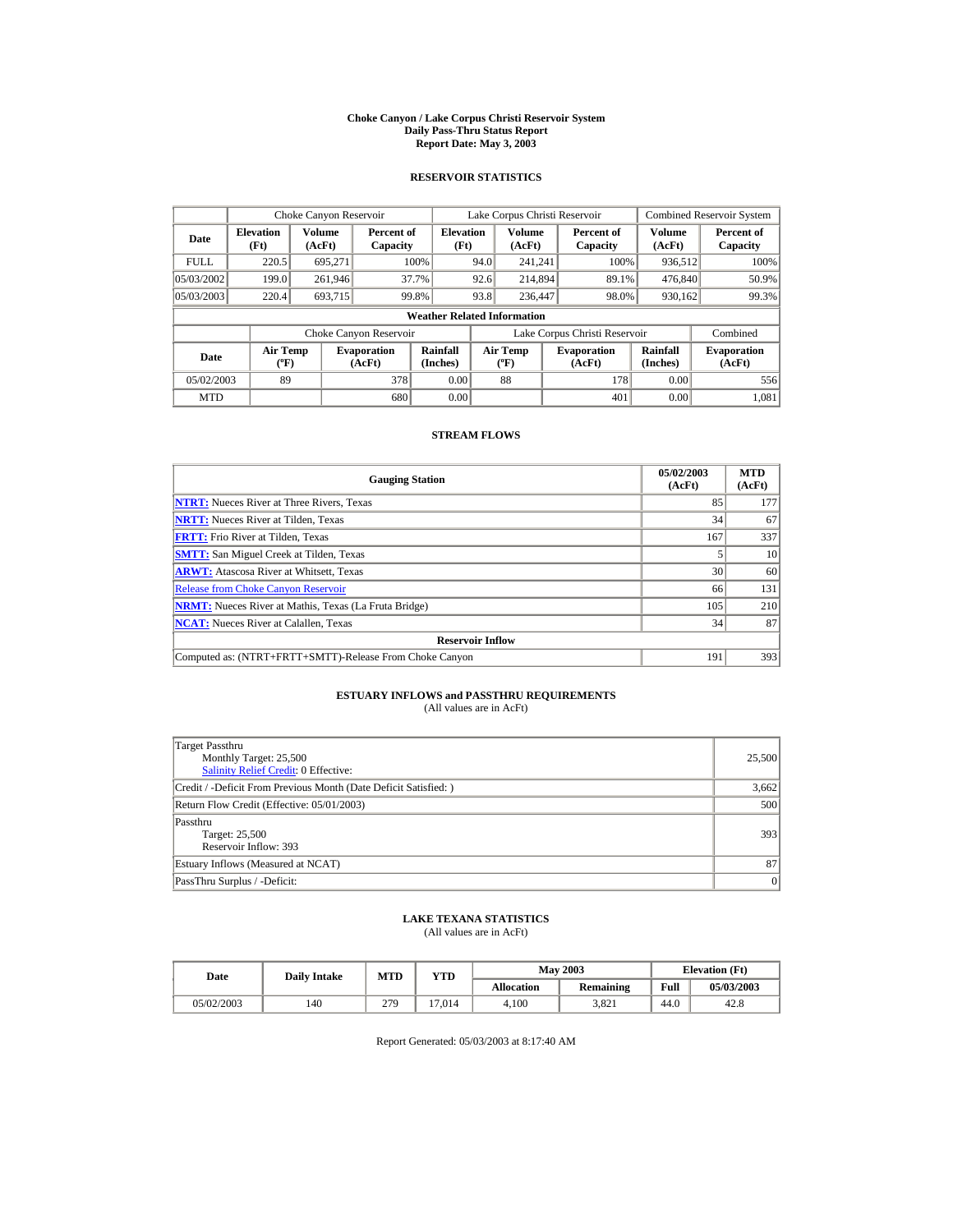#### **Choke Canyon / Lake Corpus Christi Reservoir System Daily Pass-Thru Status Report Report Date: May 4, 2003**

## **RESERVOIR STATISTICS**

|                                  | Choke Canyon Reservoir                      |                  |                              |                                    |      | Lake Corpus Christi Reservoir             |                               |                      | <b>Combined Reservoir System</b> |
|----------------------------------|---------------------------------------------|------------------|------------------------------|------------------------------------|------|-------------------------------------------|-------------------------------|----------------------|----------------------------------|
| <b>Elevation</b><br>Date<br>(Ft) |                                             | Volume<br>(AcFt) | Percent of<br>Capacity       | <b>Elevation</b><br>(Ft)           |      | Volume<br>(AcFt)                          | Percent of<br>Capacity        | Volume<br>(AcFt)     | Percent of<br>Capacity           |
| <b>FULL</b>                      | 220.5                                       | 695.271          |                              | 100%                               | 94.0 | 241.241                                   | 100%                          | 936,512              | 100%                             |
| 05/04/2002                       | 199.0                                       | 261,655          |                              | 37.6%                              | 92.6 | 214,342                                   | 88.8%                         | 475,997              | 50.8%                            |
| 05/04/2003                       | 220.4                                       | 693.715          |                              | 99.8%                              | 93.7 | 235,302                                   | 97.5%                         | 929,017              | 99.2%                            |
|                                  |                                             |                  |                              | <b>Weather Related Information</b> |      |                                           |                               |                      |                                  |
|                                  |                                             |                  | Choke Canyon Reservoir       |                                    |      |                                           | Lake Corpus Christi Reservoir |                      | Combined                         |
| Date                             | <b>Air Temp</b><br>$({}^{\circ}\mathrm{F})$ |                  | <b>Evaporation</b><br>(AcFt) | Rainfall<br>(Inches)               |      | <b>Air Temp</b><br>$({}^{\circ}\text{F})$ | <b>Evaporation</b><br>(AcFt)  | Rainfall<br>(Inches) | <b>Evaporation</b><br>(AcFt)     |
| 05/03/2003                       | 83                                          |                  | 227                          | 0.00                               |      | 84                                        | 178                           | 0.00                 | 405                              |
| <b>MTD</b>                       |                                             |                  | 907                          | 0.00                               |      |                                           | 579                           | 0.00                 | 1.486                            |

## **STREAM FLOWS**

| <b>Gauging Station</b>                                       | 05/03/2003<br>(AcFt) | <b>MTD</b><br>(AcFt) |
|--------------------------------------------------------------|----------------------|----------------------|
| <b>NTRT:</b> Nueces River at Three Rivers, Texas             | 81                   | 258                  |
| <b>NRTT:</b> Nueces River at Tilden, Texas                   | 30                   | 97                   |
| <b>FRTT:</b> Frio River at Tilden, Texas                     | 161                  | 498                  |
| <b>SMTT:</b> San Miguel Creek at Tilden, Texas               |                      | 14                   |
| <b>ARWT:</b> Atascosa River at Whitsett, Texas               | 28                   | 87                   |
| <b>Release from Choke Canyon Reservoir</b>                   | 66                   | 197                  |
| <b>NRMT:</b> Nueces River at Mathis, Texas (La Fruta Bridge) | 105                  | 316                  |
| <b>NCAT:</b> Nueces River at Calallen, Texas                 | 28                   | 115                  |
| <b>Reservoir Inflow</b>                                      |                      |                      |
| Computed as: (NTRT+FRTT+SMTT)-Release From Choke Canyon      | 181                  | 574                  |

# **ESTUARY INFLOWS and PASSTHRU REQUIREMENTS**<br>(All values are in AcFt)

| Target Passthru<br>Monthly Target: 25,500<br>Salinity Relief Credit: 0 Effective: | 25,500 |
|-----------------------------------------------------------------------------------|--------|
| Credit / -Deficit From Previous Month (Date Deficit Satisfied: )                  | 3,662  |
| Return Flow Credit (Effective: 05/01/2003)                                        | 500    |
| Passthru<br>Target: 25,500<br>Reservoir Inflow: 574                               | 574    |
| Estuary Inflows (Measured at NCAT)                                                | 115    |
| PassThru Surplus / -Deficit:                                                      | 0      |

## **LAKE TEXANA STATISTICS**

(All values are in AcFt)

| Date       | <b>Daily Intake</b> | MTD<br>$_{\rm VTD}$ |                      |            | <b>May 2003</b> | <b>Elevation</b> (Ft) |            |  |
|------------|---------------------|---------------------|----------------------|------------|-----------------|-----------------------|------------|--|
|            |                     |                     |                      | Allocation | Remaining       | Full                  | 05/04/2003 |  |
| 05/03/2003 | 140                 | 419                 | .154<br>$\mathbf{r}$ | 4.100      | 3.681           | 44.0                  | 42.8       |  |

Report Generated: 05/04/2003 at 9:25:20 AM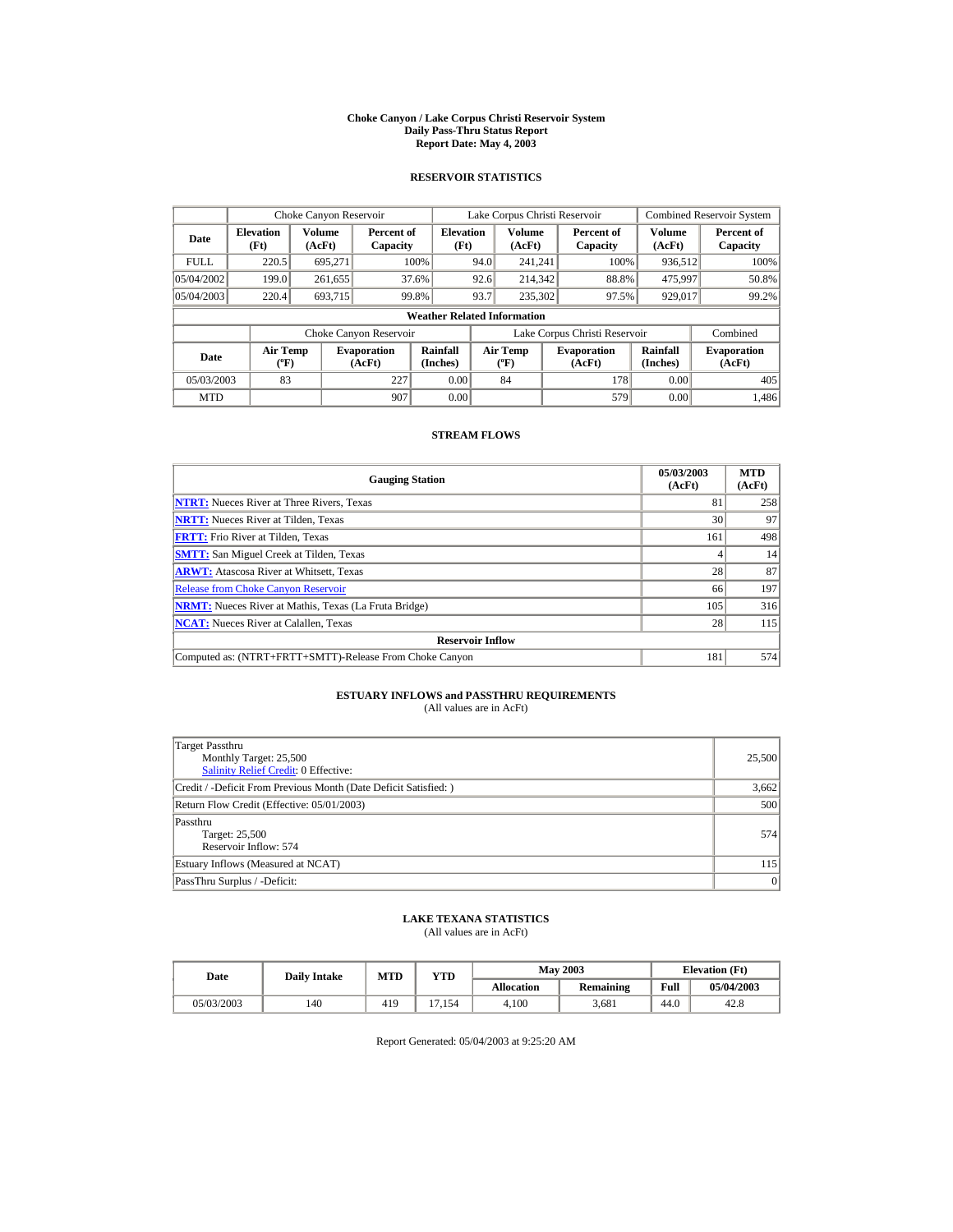#### **Choke Canyon / Lake Corpus Christi Reservoir System Daily Pass-Thru Status Report Report Date: May 5, 2003**

## **RESERVOIR STATISTICS**

|                                  | Choke Canyon Reservoir                |                  |                              |                          |      | Lake Corpus Christi Reservoir     |  |                               |                         | <b>Combined Reservoir System</b> |
|----------------------------------|---------------------------------------|------------------|------------------------------|--------------------------|------|-----------------------------------|--|-------------------------------|-------------------------|----------------------------------|
| <b>Elevation</b><br>Date<br>(Ft) |                                       | Volume<br>(AcFt) | Percent of<br>Capacity       | <b>Elevation</b><br>(Ft) |      | <b>Volume</b><br>(AcFt)           |  | Percent of<br>Capacity        | <b>Volume</b><br>(AcFt) | Percent of<br>Capacity           |
| <b>FULL</b>                      | 220.5                                 | 695.271          |                              | 100%                     | 94.0 | 241.241                           |  | 100%                          | 936,512                 | 100%                             |
| 05/05/2002                       | 199.0                                 | 261,510          |                              | 37.6%                    | 92.5 | 213.241                           |  | 88.4%                         | 474,751                 | 50.7%                            |
| 05/05/2003                       | 220.4                                 | 693,715          |                              | 99.8%                    | 93.7 | 235,302                           |  | 97.5%                         | 929,017                 | 99.2%                            |
|                                  | <b>Weather Related Information</b>    |                  |                              |                          |      |                                   |  |                               |                         |                                  |
|                                  |                                       |                  | Choke Canyon Reservoir       |                          |      |                                   |  | Lake Corpus Christi Reservoir |                         | Combined                         |
| Date                             | <b>Air Temp</b><br>$({}^o\mathrm{F})$ |                  | <b>Evaporation</b><br>(AcFt) | Rainfall<br>(Inches)     |      | Air Temp<br>$({}^{\circ}{\rm F})$ |  | <b>Evaporation</b><br>(AcFt)  | Rainfall<br>(Inches)    | <b>Evaporation</b><br>(AcFt)     |
| 05/04/2003                       | 92                                    |                  | 393                          | 0.00                     |      | 93                                |  | 289                           | 0.00                    | 682                              |
| <b>MTD</b>                       |                                       |                  | 1.300                        | 0.00                     |      |                                   |  | 868                           | 0.00                    | 2.168                            |

## **STREAM FLOWS**

| <b>Gauging Station</b>                                       | 05/04/2003<br>(AcFt) | <b>MTD</b><br>(AcFt) |
|--------------------------------------------------------------|----------------------|----------------------|
| <b>NTRT:</b> Nueces River at Three Rivers, Texas             | 77                   | 335                  |
| <b>NRTT:</b> Nueces River at Tilden. Texas                   | 30                   | 127                  |
| <b>FRTT:</b> Frio River at Tilden, Texas                     | 161                  | 659                  |
| <b>SMTT:</b> San Miguel Creek at Tilden, Texas               |                      | 18                   |
| <b>ARWT:</b> Atascosa River at Whitsett, Texas               | 28                   | 115                  |
| <b>Release from Choke Canyon Reservoir</b>                   | 66                   | 262                  |
| <b>NRMT:</b> Nueces River at Mathis, Texas (La Fruta Bridge) | 103                  | 419                  |
| <b>NCAT:</b> Nueces River at Calallen, Texas                 | 18                   | 133                  |
| <b>Reservoir Inflow</b>                                      |                      |                      |
| Computed as: (NTRT+FRTT+SMTT)-Release From Choke Canyon      | 176                  | 751                  |

# **ESTUARY INFLOWS and PASSTHRU REQUIREMENTS**<br>(All values are in AcFt)

| Target Passthru<br>Monthly Target: 25,500<br>Salinity Relief Credit: 0 Effective: | 25,500 |
|-----------------------------------------------------------------------------------|--------|
| Credit / -Deficit From Previous Month (Date Deficit Satisfied: )                  | 3,662  |
| Return Flow Credit (Effective: 05/01/2003)                                        | 500    |
| Passthru<br>Target: 25,500<br>Reservoir Inflow: 751                               | 751    |
| Estuary Inflows (Measured at NCAT)                                                | 133    |
| PassThru Surplus / -Deficit:                                                      | 0      |

## **LAKE TEXANA STATISTICS**

(All values are in AcFt)

| Date       | <b>Daily Intake</b> | MTD | YTD    |                   | <b>May 2003</b>  |      | <b>Elevation</b> (Ft) |
|------------|---------------------|-----|--------|-------------------|------------------|------|-----------------------|
|            |                     |     |        | <b>Allocation</b> | <b>Remaining</b> | Full | 05/05/2003            |
| 05/04/2003 | 140                 | 558 | 17.293 | 4.100             | 3,542            | 44.0 | 42.8                  |

Report Generated: 05/05/2003 at 8:21:56 AM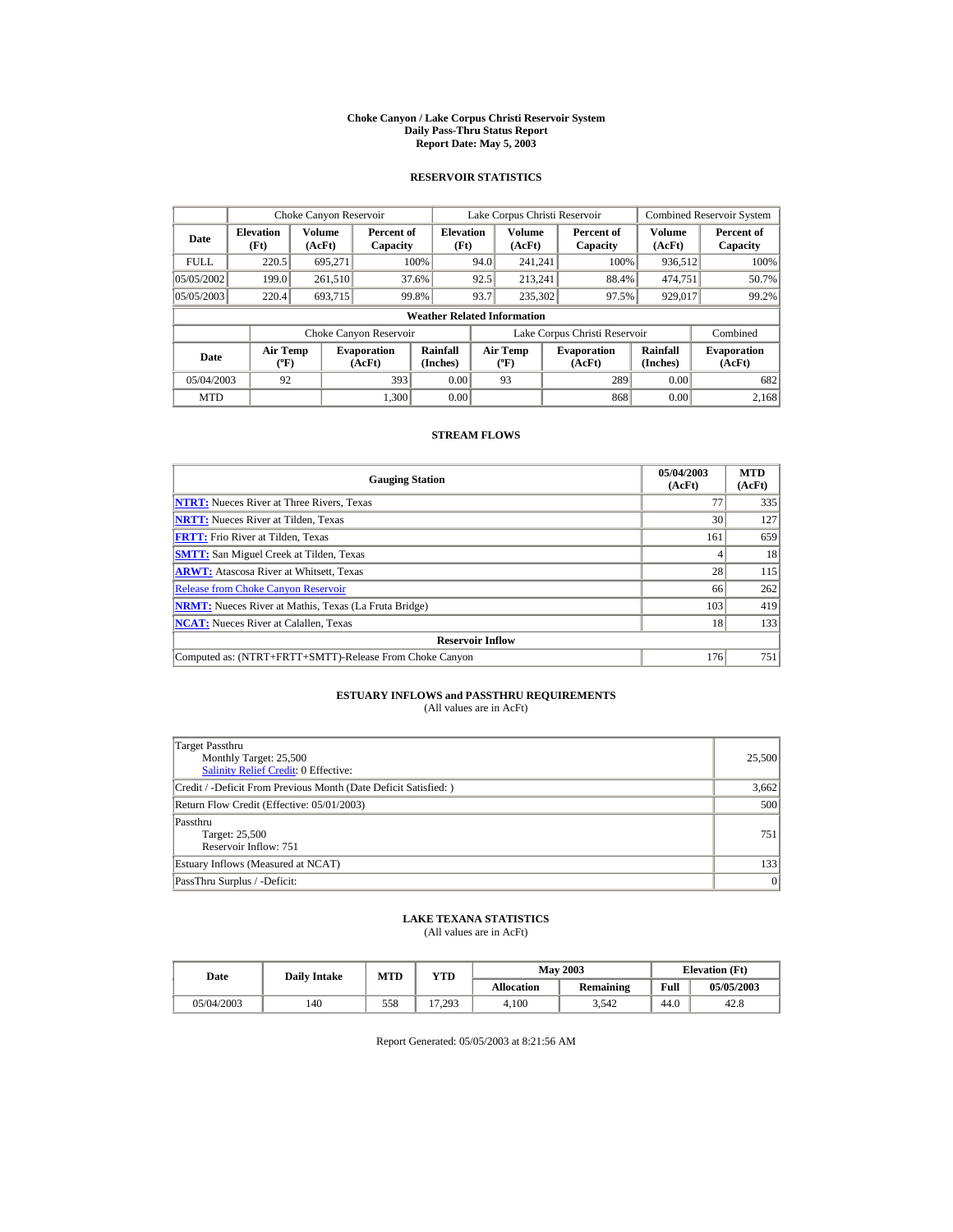#### **Choke Canyon / Lake Corpus Christi Reservoir System Daily Pass-Thru Status Report Report Date: May 6, 2003**

## **RESERVOIR STATISTICS**

|                                  | Choke Canyon Reservoir             |                  |                              |                          |                               | Lake Corpus Christi Reservoir            |  |                              |                         | <b>Combined Reservoir System</b> |
|----------------------------------|------------------------------------|------------------|------------------------------|--------------------------|-------------------------------|------------------------------------------|--|------------------------------|-------------------------|----------------------------------|
| <b>Elevation</b><br>Date<br>(Ft) |                                    | Volume<br>(AcFt) | Percent of<br>Capacity       | <b>Elevation</b><br>(Ft) |                               | <b>Volume</b><br>(AcFt)                  |  | Percent of<br>Capacity       | <b>Volume</b><br>(AcFt) | Percent of<br>Capacity           |
| <b>FULL</b>                      | 220.5                              | 695.271          |                              | 100%                     | 94.0                          | 241.241                                  |  | 100%                         | 936,512                 | 100%                             |
| 05/06/2002                       | 198.9                              | 261,075          |                              | 37.6%                    | 92.5                          | 212,875                                  |  | 88.2%                        | 473,950                 | 50.6%                            |
| 05/06/2003                       | 220.4                              | 693,715          |                              | 99.8%                    | 93.7                          | 235,493                                  |  | 97.6%                        | 929,208                 | 99.2%                            |
|                                  | <b>Weather Related Information</b> |                  |                              |                          |                               |                                          |  |                              |                         |                                  |
|                                  |                                    |                  | Choke Canyon Reservoir       |                          | Lake Corpus Christi Reservoir |                                          |  |                              | Combined                |                                  |
| Date                             | Air Temp<br>$({}^o\mathrm{F})$     |                  | <b>Evaporation</b><br>(AcFt) | Rainfall<br>(Inches)     |                               | <b>Air Temp</b><br>$({}^{\circ}{\rm F})$ |  | <b>Evaporation</b><br>(AcFt) | Rainfall<br>(Inches)    | <b>Evaporation</b><br>(AcFt)     |
| 05/05/2003                       | 93                                 |                  | 348                          | 0.00                     |                               | 96                                       |  | 189                          | 0.00                    | 537                              |
| <b>MTD</b>                       |                                    |                  | 1.648                        | 0.00                     |                               |                                          |  | 1.057                        | 0.00                    | 2.705                            |

## **STREAM FLOWS**

| <b>Gauging Station</b>                                       | 05/05/2003<br>(AcFt) | <b>MTD</b><br>(AcFt) |
|--------------------------------------------------------------|----------------------|----------------------|
| <b>NTRT:</b> Nueces River at Three Rivers, Texas             | 75                   | 411                  |
| <b>NRTT:</b> Nueces River at Tilden. Texas                   | 28                   | 155                  |
| <b>FRTT:</b> Frio River at Tilden, Texas                     | 159                  | 818                  |
| <b>SMTT:</b> San Miguel Creek at Tilden, Texas               |                      | 21                   |
| <b>ARWT:</b> Atascosa River at Whitsett, Texas               | 28                   | 143                  |
| <b>Release from Choke Canyon Reservoir</b>                   | 66                   | 328                  |
| <b>NRMT:</b> Nueces River at Mathis, Texas (La Fruta Bridge) | 107                  | 526                  |
| <b>NCAT:</b> Nueces River at Calallen, Texas                 |                      | 142                  |
| <b>Reservoir Inflow</b>                                      |                      |                      |
| Computed as: (NTRT+FRTT+SMTT)-Release From Choke Canyon      | 172                  | 922                  |

# **ESTUARY INFLOWS and PASSTHRU REQUIREMENTS**<br>(All values are in AcFt)

| Target Passthru<br>Monthly Target: 25,500<br><b>Salinity Relief Credit: 0 Effective:</b> | 25,500 |
|------------------------------------------------------------------------------------------|--------|
| Credit / -Deficit From Previous Month (Date Deficit Satisfied: )                         | 3,662  |
| Return Flow Credit (Effective: 05/01/2003)                                               | 500    |
| Passthru<br>Target: 25,500<br>Reservoir Inflow: 922                                      | 922    |
| Estuary Inflows (Measured at NCAT)                                                       | 142    |
| PassThru Surplus / -Deficit:                                                             | 0      |

## **LAKE TEXANA STATISTICS**

(All values are in AcFt)

| Date       | <b>Daily Intake</b> | MTD | YTD    |                   | <b>May 2003</b>  | <b>Elevation</b> (Ft) |            |
|------------|---------------------|-----|--------|-------------------|------------------|-----------------------|------------|
|            |                     |     |        | <b>Allocation</b> | <b>Remaining</b> | Full                  | 05/06/2003 |
| 05/05/2003 | 140                 | 699 | 17.434 | 4.100             | 3.401            | 44.0                  | 42.7       |

Report Generated: 05/06/2003 at 8:09:59 AM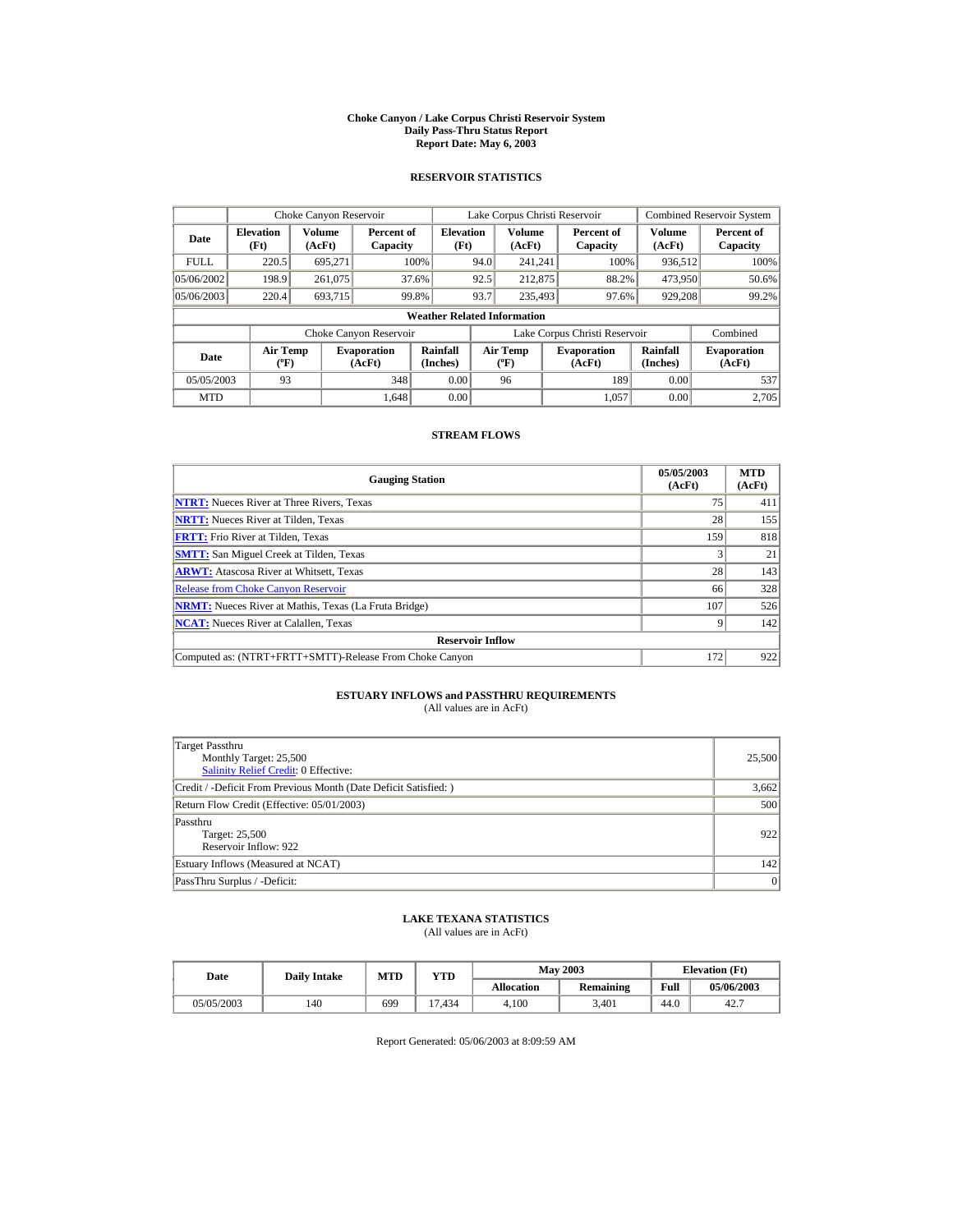#### **Choke Canyon / Lake Corpus Christi Reservoir System Daily Pass-Thru Status Report Report Date: May 7, 2003**

## **RESERVOIR STATISTICS**

|             | Choke Canyon Reservoir                      |                  |                              |                          |      | Lake Corpus Christi Reservoir           |  |                               |                      | <b>Combined Reservoir System</b> |  |  |
|-------------|---------------------------------------------|------------------|------------------------------|--------------------------|------|-----------------------------------------|--|-------------------------------|----------------------|----------------------------------|--|--|
| Date        | <b>Elevation</b><br>(Ft)                    | Volume<br>(AcFt) | Percent of<br>Capacity       | <b>Elevation</b><br>(Ft) |      | <b>Volume</b><br>(AcFt)                 |  | Percent of<br>Capacity        | Volume<br>(AcFt)     | Percent of<br>Capacity           |  |  |
| <b>FULL</b> | 220.5                                       | 695.271          |                              | 100%                     | 94.0 | 241.241                                 |  | 100%                          | 936,512              | 100%                             |  |  |
| 05/07/2002  | 198.9                                       | 260,785          |                              | 37.5%                    | 92.4 | 211,777                                 |  | 87.8%                         | 472,562              | 50.5%                            |  |  |
| 05/07/2003  | 220.4                                       | 693,715          |                              | 99.8%                    | 93.7 | 235,302                                 |  | 97.5%                         | 929,017              | 99.2%                            |  |  |
|             | <b>Weather Related Information</b>          |                  |                              |                          |      |                                         |  |                               |                      |                                  |  |  |
|             |                                             |                  | Choke Canyon Reservoir       |                          |      |                                         |  | Lake Corpus Christi Reservoir |                      | Combined                         |  |  |
| Date        | <b>Air Temp</b><br>$({}^{\circ}\mathrm{F})$ |                  | <b>Evaporation</b><br>(AcFt) | Rainfall<br>(Inches)     |      | <b>Air Temp</b><br>$(^{\circ}\text{F})$ |  | <b>Evaporation</b><br>(AcFt)  | Rainfall<br>(Inches) | <b>Evaporation</b><br>(AcFt)     |  |  |
| 05/06/2003  | 92                                          |                  | 378                          | 0.00                     |      | 90                                      |  | 311                           | 0.00                 | 689                              |  |  |
| <b>MTD</b>  |                                             |                  | 2.026                        | 0.00                     |      |                                         |  | 1.368                         | 0.00                 | 3.394                            |  |  |

## **STREAM FLOWS**

| <b>Gauging Station</b>                                       | 05/06/2003<br>(AcFt) | <b>MTD</b><br>(AcFt) |
|--------------------------------------------------------------|----------------------|----------------------|
| <b>NTRT:</b> Nueces River at Three Rivers, Texas             | $\tau$               | 482                  |
| <b>NRTT:</b> Nueces River at Tilden. Texas                   | 24                   | 179                  |
| <b>FRTT:</b> Frio River at Tilden, Texas                     | 159                  | 977                  |
| <b>SMTT:</b> San Miguel Creek at Tilden, Texas               |                      | 23                   |
| <b>ARWT:</b> Atascosa River at Whitsett, Texas               | 28                   | 171                  |
| <b>Release from Choke Canyon Reservoir</b>                   | 66                   | 393                  |
| <b>NRMT:</b> Nueces River at Mathis, Texas (La Fruta Bridge) | 103                  | 629                  |
| <b>NCAT:</b> Nueces River at Calallen, Texas                 | 22                   | 163                  |
| <b>Reservoir Inflow</b>                                      |                      |                      |
| Computed as: (NTRT+FRTT+SMTT)-Release From Choke Canyon      | 167                  | 1,089                |

# **ESTUARY INFLOWS and PASSTHRU REQUIREMENTS**<br>(All values are in AcFt)

| Target Passthru<br>Monthly Target: 25,500<br>Salinity Relief Credit: 0 Effective: | 25,500 |
|-----------------------------------------------------------------------------------|--------|
| Credit / -Deficit From Previous Month (Date Deficit Satisfied: )                  | 3,662  |
| Return Flow Credit (Effective: 05/01/2003)                                        | 500    |
| Passthru<br>Target: 25,500<br>Reservoir Inflow: 1,089                             | 1.089  |
| Estuary Inflows (Measured at NCAT)                                                | 163    |
| PassThru Surplus / -Deficit:                                                      | 0      |

## **LAKE TEXANA STATISTICS**

(All values are in AcFt)

| Date       |     | MTD<br>YTD<br><b>Daily Intake</b> |                      |                   | <b>May 2003</b>  | <b>Elevation</b> (Ft) |            |
|------------|-----|-----------------------------------|----------------------|-------------------|------------------|-----------------------|------------|
|            |     |                                   |                      | <b>Allocation</b> | <b>Remaining</b> | Full                  | 05/07/2003 |
| 05/06/2003 | 140 | 839                               | .574<br>$\mathbf{r}$ | 4.100             | 3.261            | 44.0                  | 42.6       |

Report Generated: 05/07/2003 at 8:16:00 AM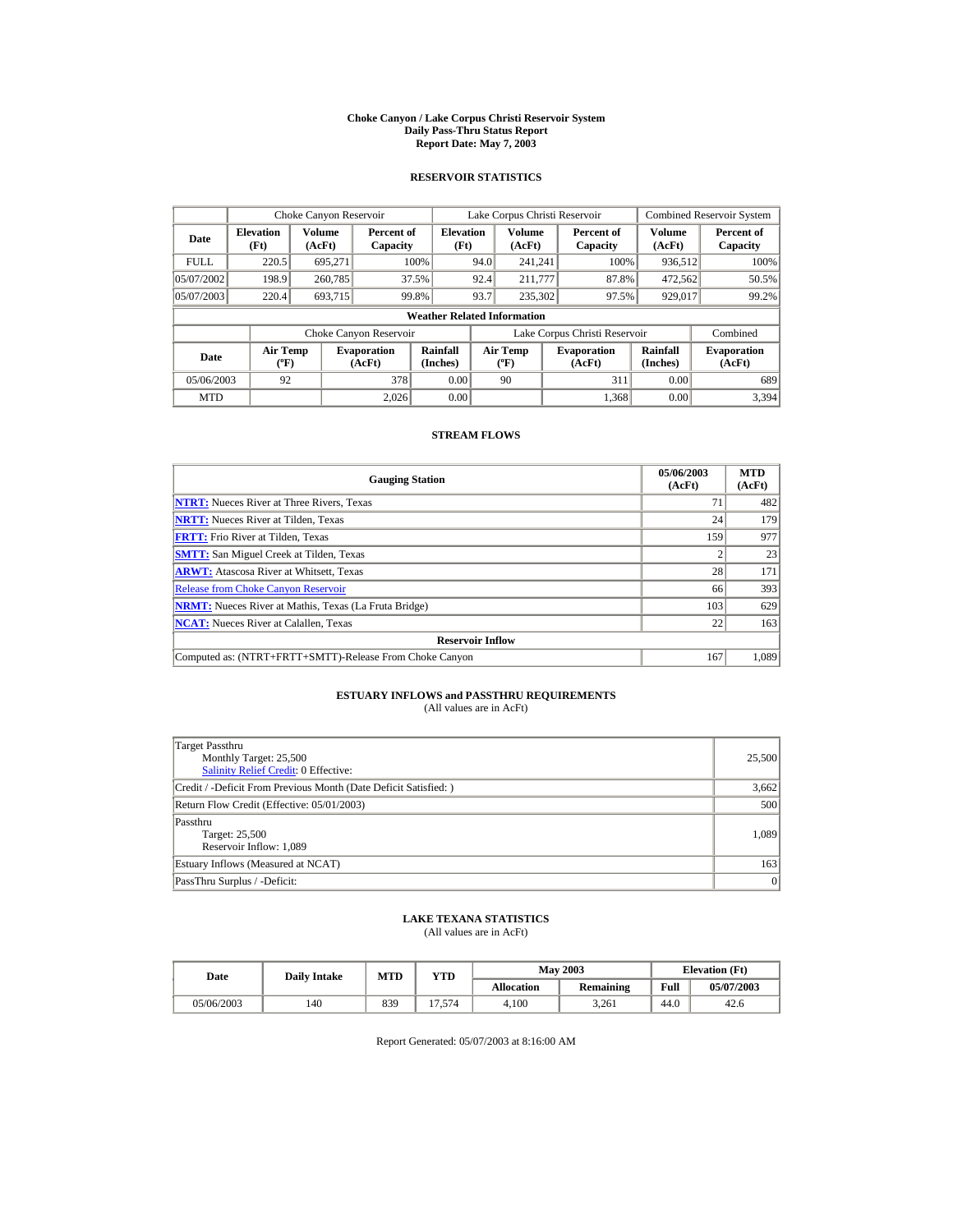#### **Choke Canyon / Lake Corpus Christi Reservoir System Daily Pass-Thru Status Report Report Date: May 8, 2003**

## **RESERVOIR STATISTICS**

|             | Choke Canyon Reservoir                |                  |                              |                          |      | Lake Corpus Christi Reservoir            |  |                               |                      | <b>Combined Reservoir System</b> |  |  |  |
|-------------|---------------------------------------|------------------|------------------------------|--------------------------|------|------------------------------------------|--|-------------------------------|----------------------|----------------------------------|--|--|--|
| Date        | <b>Elevation</b><br>(Ft)              | Volume<br>(AcFt) | Percent of<br>Capacity       | <b>Elevation</b><br>(Ft) |      | <b>Volume</b><br>(AcFt)                  |  | Percent of<br>Capacity        | Volume<br>(AcFt)     | Percent of<br>Capacity           |  |  |  |
| <b>FULL</b> | 220.5                                 | 695.271          |                              | 100%                     | 94.0 | 241.241                                  |  | 100%                          | 936,512              | 100%                             |  |  |  |
| 05/08/2002  | 198.9                                 | 260,495          |                              | 37.5%                    | 92.4 | 210,498                                  |  | 87.3%                         | 470,993              | 50.3%                            |  |  |  |
| 05/08/2003  | 220.4                                 | 693,455          |                              | 99.7%                    | 93.7 | 234,921                                  |  | 97.4%                         | 928,376              | 99.1%                            |  |  |  |
|             | <b>Weather Related Information</b>    |                  |                              |                          |      |                                          |  |                               |                      |                                  |  |  |  |
|             |                                       |                  | Choke Canyon Reservoir       |                          |      |                                          |  | Lake Corpus Christi Reservoir |                      | Combined                         |  |  |  |
| <b>Date</b> | <b>Air Temp</b><br>$({}^o\mathrm{F})$ |                  | <b>Evaporation</b><br>(AcFt) | Rainfall<br>(Inches)     |      | <b>Air Temp</b><br>$({}^{\circ}{\rm F})$ |  | <b>Evaporation</b><br>(AcFt)  | Rainfall<br>(Inches) | <b>Evaporation</b><br>(AcFt)     |  |  |  |
| 05/07/2003  | 92                                    |                  | 453                          | 0.00                     |      | 89                                       |  | 311                           | 0.00                 | 764                              |  |  |  |
| <b>MTD</b>  |                                       |                  | 2.479                        | 0.00                     |      |                                          |  | 1.679                         | 0.00                 | 4.158                            |  |  |  |

## **STREAM FLOWS**

| <b>Gauging Station</b>                                       | 05/07/2003<br>(AcFt) | <b>MTD</b><br>(AcFt) |
|--------------------------------------------------------------|----------------------|----------------------|
| <b>NTRT:</b> Nueces River at Three Rivers, Texas             | 67                   | 550                  |
| <b>NRTT:</b> Nueces River at Tilden. Texas                   | 19                   | 198                  |
| <b>FRTT:</b> Frio River at Tilden, Texas                     | 157                  | 1,133                |
| <b>SMTT:</b> San Miguel Creek at Tilden, Texas               |                      | 25                   |
| <b>ARWT:</b> Atascosa River at Whitsett, Texas               | 26                   | 197                  |
| <b>Release from Choke Canyon Reservoir</b>                   | 66                   | 459                  |
| <b>NRMT:</b> Nueces River at Mathis, Texas (La Fruta Bridge) | 101                  | 730                  |
| <b>NCAT:</b> Nueces River at Calallen, Texas                 |                      | 167                  |
| <b>Reservoir Inflow</b>                                      |                      |                      |
| Computed as: (NTRT+FRTT+SMTT)-Release From Choke Canyon      | 160                  | 1,249                |

# **ESTUARY INFLOWS and PASSTHRU REQUIREMENTS**<br>(All values are in AcFt)

| Target Passthru<br>Monthly Target: 25,500<br>Salinity Relief Credit: 0 Effective: | 25,500 |
|-----------------------------------------------------------------------------------|--------|
| Credit / -Deficit From Previous Month (Date Deficit Satisfied: )                  | 3,662  |
| Return Flow Credit (Effective: 05/01/2003)                                        | 500    |
| Passthru<br>Target: 25,500<br>Reservoir Inflow: 1,249                             | 1.249  |
| Estuary Inflows (Measured at NCAT)                                                | 167    |
| PassThru Surplus / -Deficit:                                                      | 0      |

## **LAKE TEXANA STATISTICS**

(All values are in AcFt)

| Date       | <b>Daily Intake</b> | MTD | YTD                    |                   | <b>May 2003</b>  |      | <b>Elevation</b> (Ft) |
|------------|---------------------|-----|------------------------|-------------------|------------------|------|-----------------------|
|            |                     |     |                        | <b>Allocation</b> | <b>Remaining</b> | Full | 05/08/2003            |
| 05/07/2003 | 139                 | 978 | $\overline{ }$<br>1712 | 4.100             | 2100<br>----     | 44.0 | 42.6                  |

Report Generated: 05/08/2003 at 8:06:22 AM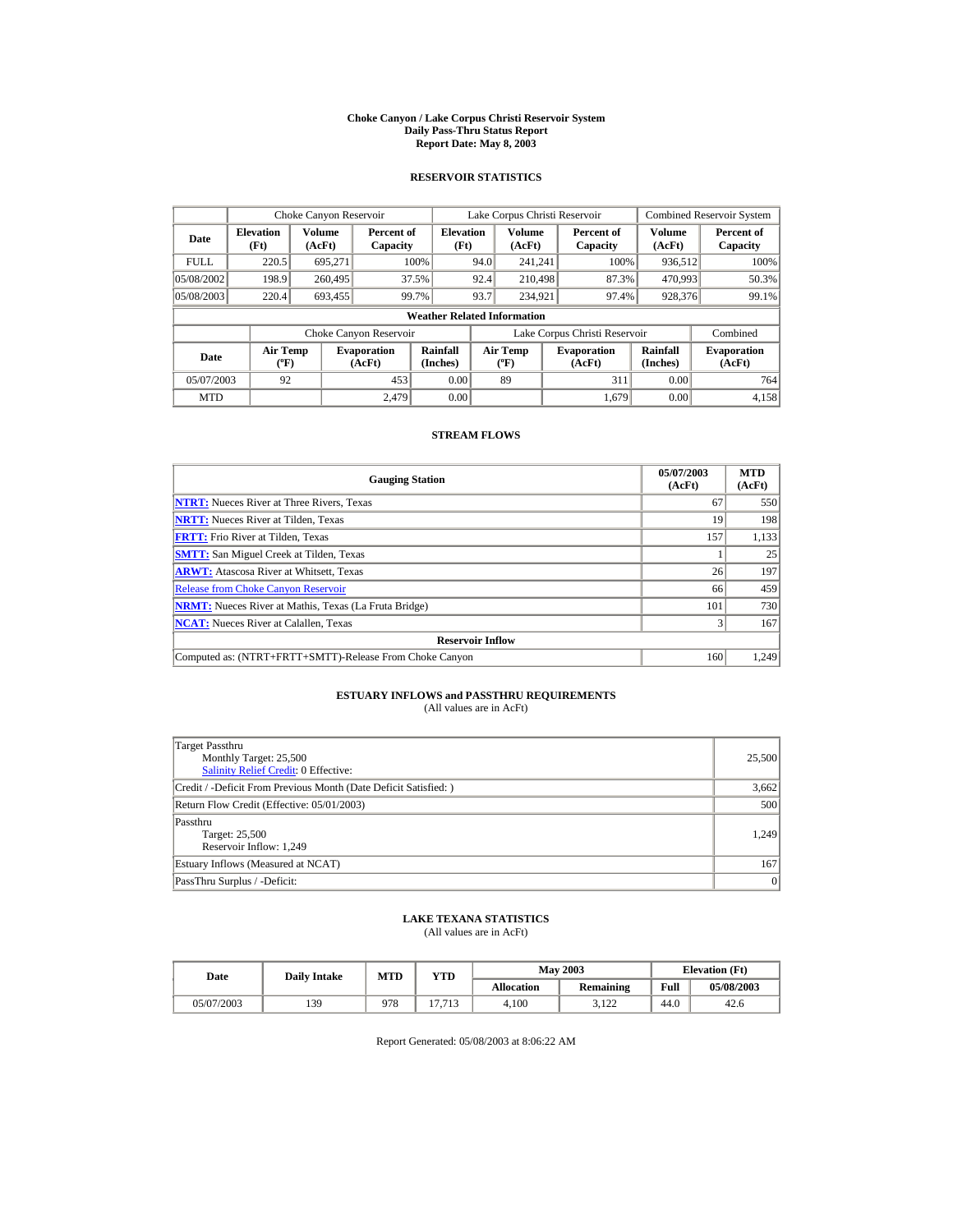#### **Choke Canyon / Lake Corpus Christi Reservoir System Daily Pass-Thru Status Report Report Date: May 9, 2003**

## **RESERVOIR STATISTICS**

|             | Choke Canyon Reservoir                      |                  |                              |                          |      | Lake Corpus Christi Reservoir    |                                                      |                               |                  | Combined Reservoir System    |  |  |
|-------------|---------------------------------------------|------------------|------------------------------|--------------------------|------|----------------------------------|------------------------------------------------------|-------------------------------|------------------|------------------------------|--|--|
| Date        | <b>Elevation</b><br>(Ft)                    | Volume<br>(AcFt) | Percent of<br>Capacity       | <b>Elevation</b><br>(Ft) |      | Volume<br>(AcFt)                 |                                                      | Percent of<br>Capacity        | Volume<br>(AcFt) | Percent of<br>Capacity       |  |  |
| <b>FULL</b> | 220.5                                       | 695.271          |                              | 100%                     | 94.0 | 241.241                          |                                                      | 100%                          | 936,512          | 100%                         |  |  |
| 05/09/2002  | 198.9                                       | 260,206          |                              | 37.4%                    | 92.3 | 210.134                          |                                                      | 87.1%                         | 470,340          | 50.2%                        |  |  |
| 05/09/2003  | 220.4                                       | 693,196          |                              | 99.7%                    | 93.7 | 234.921                          |                                                      | 97.4%                         | 928,117          | 99.1%                        |  |  |
|             | <b>Weather Related Information</b>          |                  |                              |                          |      |                                  |                                                      |                               |                  |                              |  |  |
|             |                                             |                  | Choke Canyon Reservoir       |                          |      |                                  |                                                      | Lake Corpus Christi Reservoir |                  | Combined                     |  |  |
| Date        | <b>Air Temp</b><br>$({}^{\circ}\mathrm{F})$ |                  | <b>Evaporation</b><br>(AcFt) | Rainfall<br>(Inches)     |      | <b>Air Temp</b><br>$(^{\circ}F)$ | Rainfall<br><b>Evaporation</b><br>(Inches)<br>(AcFt) |                               |                  | <b>Evaporation</b><br>(AcFt) |  |  |
| 05/08/2003  | 91                                          |                  | 499                          | 0.00                     |      | 90                               |                                                      | 266                           | 0.00             | 765                          |  |  |
| <b>MTD</b>  |                                             |                  | 2.978                        | 0.00                     |      |                                  |                                                      | 1,945                         | 0.00             | 4,923                        |  |  |

## **STREAM FLOWS**

| <b>Gauging Station</b>                                       | 05/08/2003<br>(AcFt) | <b>MTD</b><br>(AcFt) |
|--------------------------------------------------------------|----------------------|----------------------|
| <b>NTRT:</b> Nueces River at Three Rivers, Texas             | 62                   | 611                  |
| <b>NRTT:</b> Nueces River at Tilden, Texas                   | 18                   | 216                  |
| <b>FRTT:</b> Frio River at Tilden, Texas                     | 155                  | 1,288                |
| <b>SMTT:</b> San Miguel Creek at Tilden, Texas               |                      | 25                   |
| <b>ARWT:</b> Atascosa River at Whitsett, Texas               | 26                   | 222                  |
| <b>Release from Choke Canyon Reservoir</b>                   | 66                   | 524                  |
| <b>NRMT:</b> Nueces River at Mathis, Texas (La Fruta Bridge) | 113                  | 844                  |
| <b>NCAT:</b> Nueces River at Calallen, Texas                 | $\Omega$             | 167                  |
| <b>Reservoir Inflow</b>                                      |                      |                      |
| Computed as: NRTT+FRTT+SMTT+ARWT                             | 199                  | 1.449                |

# **ESTUARY INFLOWS and PASSTHRU REQUIREMENTS**<br>(All values are in AcFt)

| Target Passthru<br>Monthly Target: 25,500<br>Salinity Relief Credit: 0 Effective: | 25,500 |
|-----------------------------------------------------------------------------------|--------|
| Credit / -Deficit From Previous Month (Date Deficit Satisfied: )                  | 3,662  |
| Return Flow Credit (Effective: 05/01/2003)                                        | 500    |
| Passthru<br>Target: 25,500<br>Reservoir Inflow: 1,449                             | 1.449  |
| Estuary Inflows (Measured at NCAT)                                                | 167    |
| PassThru Surplus / -Deficit:                                                      | 0      |

## **LAKE TEXANA STATISTICS**

(All values are in AcFt)

| Date |            | MTD<br>YTD<br><b>Daily Intake</b> |                 |       | <b>May 2003</b>   | <b>Elevation</b> (Ft) |      |            |
|------|------------|-----------------------------------|-----------------|-------|-------------------|-----------------------|------|------------|
|      |            |                                   |                 |       | <b>Allocation</b> | <b>Remaining</b>      | Full | 05/09/2003 |
|      | 05/08/2003 | 139                               | $\sim$<br>1.111 | '.852 | 4.100             | 2.983                 | 44.0 | 42.6       |

Report Generated: 05/09/2003 at 8:05:47 AM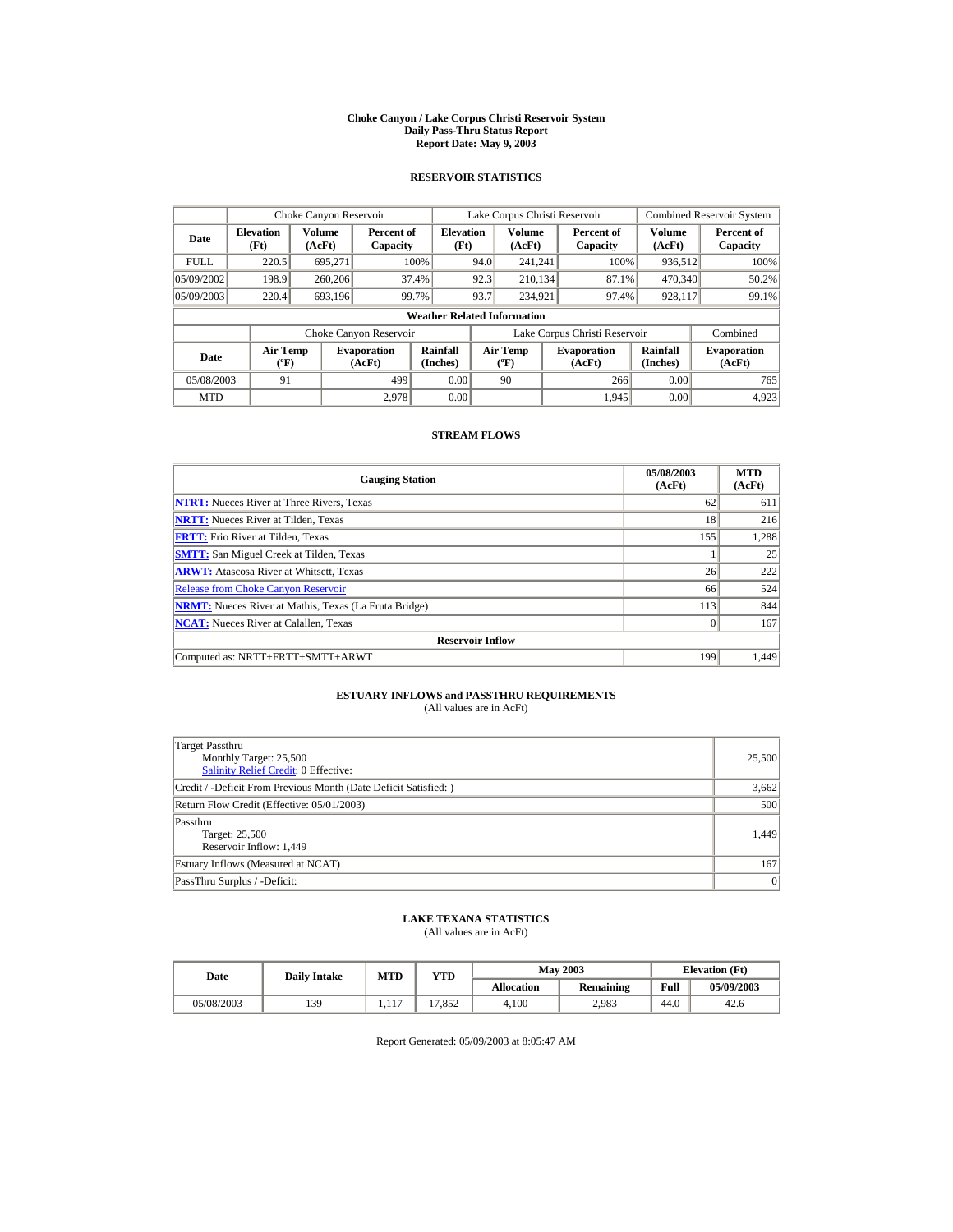#### **Choke Canyon / Lake Corpus Christi Reservoir System Daily Pass-Thru Status Report Report Date: May 10, 2003**

## **RESERVOIR STATISTICS**

|             | Choke Canyon Reservoir                      |                  |                              |                          | Lake Corpus Christi Reservoir |                                  |  |                               |                      | Combined Reservoir System    |  |  |
|-------------|---------------------------------------------|------------------|------------------------------|--------------------------|-------------------------------|----------------------------------|--|-------------------------------|----------------------|------------------------------|--|--|
| Date        | <b>Elevation</b><br>(Ft)                    | Volume<br>(AcFt) | Percent of<br>Capacity       | <b>Elevation</b><br>(Ft) |                               | Volume<br>(AcFt)                 |  | Percent of<br>Capacity        | Volume<br>(AcFt)     | Percent of<br>Capacity       |  |  |
| <b>FULL</b> | 220.5                                       | 695.271          |                              | 100%                     | 94.0                          | 241.241                          |  | 100%                          | 936,512              | 100%                         |  |  |
| 05/10/2002  | 198.8                                       | 259,772          |                              | 37.4%                    | 92.3                          | 209,769                          |  | 87.0%                         | 469.541              | 50.1%                        |  |  |
| 05/10/2003  | 220.4                                       | 692.936          |                              | 99.7%                    | 93.6                          | 233.589                          |  | 96.8%                         | 926,525              | 98.9%                        |  |  |
|             | <b>Weather Related Information</b>          |                  |                              |                          |                               |                                  |  |                               |                      |                              |  |  |
|             |                                             |                  | Choke Canyon Reservoir       |                          |                               |                                  |  | Lake Corpus Christi Reservoir |                      | Combined                     |  |  |
| Date        | <b>Air Temp</b><br>$({}^{\circ}\mathrm{F})$ |                  | <b>Evaporation</b><br>(AcFt) | Rainfall<br>(Inches)     |                               | <b>Air Temp</b><br>$(^{\circ}F)$ |  | <b>Evaporation</b><br>(AcFt)  | Rainfall<br>(Inches) | <b>Evaporation</b><br>(AcFt) |  |  |
| 05/09/2003  | 92                                          |                  | 453                          | 0.00                     |                               | 90                               |  | 321                           | 0.00                 | 774                          |  |  |
| <b>MTD</b>  |                                             |                  | 3.431                        | 0.00                     |                               |                                  |  | 2.266                         | 0.00                 | 5,697                        |  |  |

## **STREAM FLOWS**

| <b>Gauging Station</b>                                       | 05/09/2003<br>(AcFt) | <b>MTD</b><br>(AcFt) |
|--------------------------------------------------------------|----------------------|----------------------|
| <b>NTRT:</b> Nueces River at Three Rivers, Texas             | 60                   | 671                  |
| <b>NRTT:</b> Nueces River at Tilden, Texas                   | 16                   | 232                  |
| <b>FRTT:</b> Frio River at Tilden, Texas                     | 155                  | 1,443                |
| <b>SMTT:</b> San Miguel Creek at Tilden, Texas               | $\Omega$             | 26                   |
| <b>ARWT:</b> Atascosa River at Whitsett, Texas               | 26                   | 248                  |
| <b>Release from Choke Canyon Reservoir</b>                   | 66                   | 590                  |
| <b>NRMT:</b> Nueces River at Mathis, Texas (La Fruta Bridge) | 123                  | 967                  |
| <b>NCAT:</b> Nueces River at Calallen, Texas                 | $\Omega$             | 167                  |
| <b>Reservoir Inflow</b>                                      |                      |                      |
| Computed as: NRTT+FRTT+SMTT+ARWT                             | 198                  | 1.646                |

# **ESTUARY INFLOWS and PASSTHRU REQUIREMENTS**<br>(All values are in AcFt)

| Target Passthru<br>Monthly Target: 25,500<br>Salinity Relief Credit: 0 Effective: | 25,500 |
|-----------------------------------------------------------------------------------|--------|
| Credit / -Deficit From Previous Month (Date Deficit Satisfied: )                  | 3,662  |
| Return Flow Credit (Effective: 05/01/2003)                                        | 500    |
| Passthru<br>Target: 25,500<br>Reservoir Inflow: 1,646                             | 1.646  |
| Estuary Inflows (Measured at NCAT)                                                | 167    |
| PassThru Surplus / -Deficit:                                                      | 0      |

## **LAKE TEXANA STATISTICS**

(All values are in AcFt)

| Date       | <b>Daily Intake</b> | MTD   | YTD   |                   | <b>May 2003</b>  | <b>Elevation</b> (Ft) |            |
|------------|---------------------|-------|-------|-------------------|------------------|-----------------------|------------|
|            |                     |       |       | <b>Allocation</b> | <b>Remaining</b> | Full                  | 05/10/2003 |
| 05/09/2003 | 139                 | . 256 | 7.991 | 4.100             | 2.844            | 44.0                  | 42.6       |

Report Generated: 05/10/2003 at 7:49:18 AM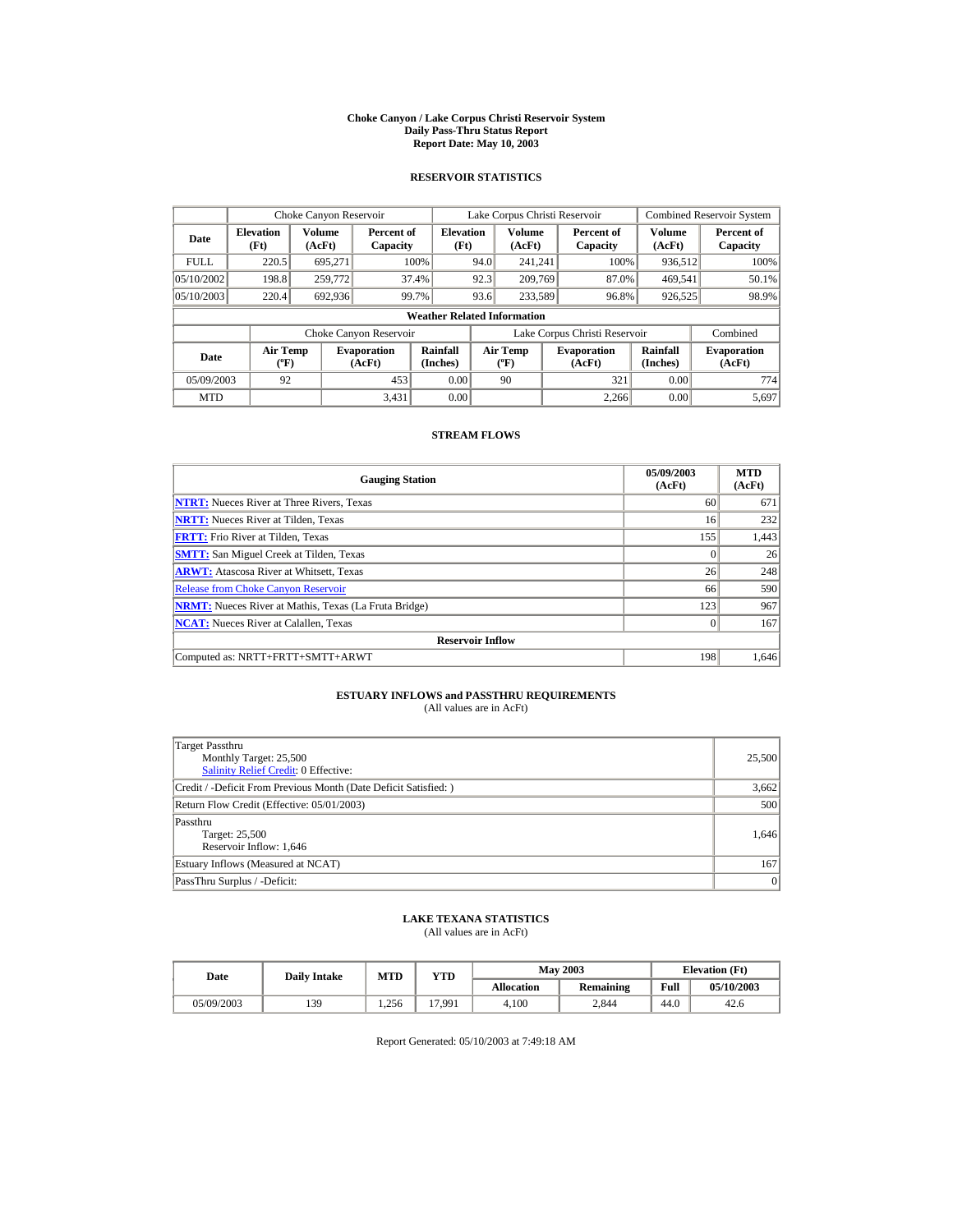#### **Choke Canyon / Lake Corpus Christi Reservoir System Daily Pass-Thru Status Report Report Date: May 11, 2003**

## **RESERVOIR STATISTICS**

|             | Choke Canyon Reservoir                      |                  |                              |                          | Lake Corpus Christi Reservoir |                                           |  |                               |                      | <b>Combined Reservoir System</b> |  |  |
|-------------|---------------------------------------------|------------------|------------------------------|--------------------------|-------------------------------|-------------------------------------------|--|-------------------------------|----------------------|----------------------------------|--|--|
| Date        | <b>Elevation</b><br>(Ft)                    | Volume<br>(AcFt) | Percent of<br>Capacity       | <b>Elevation</b><br>(Ft) |                               | Volume<br>(AcFt)                          |  | Percent of<br>Capacity        | Volume<br>(AcFt)     | Percent of<br>Capacity           |  |  |
| <b>FULL</b> | 220.5                                       | 695.271          |                              | 100%                     | 94.0                          | 241.241                                   |  | 100%                          | 936,512              | 100%                             |  |  |
| 05/11/2002  | 198.8                                       | 259,339          |                              | 37.3%                    | 92.2                          | 207.225                                   |  | 85.9%                         | 466,564              | 49.8%                            |  |  |
| 05/11/2003  | 220.4                                       | 692,677          |                              | 99.6%                    | 93.6                          | 233,780                                   |  | 96.9%                         | 926,457              | 98.9%                            |  |  |
|             | <b>Weather Related Information</b>          |                  |                              |                          |                               |                                           |  |                               |                      |                                  |  |  |
|             |                                             |                  | Choke Canyon Reservoir       |                          |                               |                                           |  | Lake Corpus Christi Reservoir |                      | Combined                         |  |  |
| Date        | <b>Air Temp</b><br>$({}^{\circ}\mathrm{F})$ |                  | <b>Evaporation</b><br>(AcFt) | Rainfall<br>(Inches)     |                               | <b>Air Temp</b><br>$({}^{\circ}\text{F})$ |  | <b>Evaporation</b><br>(AcFt)  | Rainfall<br>(Inches) | <b>Evaporation</b><br>(AcFt)     |  |  |
| 05/10/2003  | 93                                          |                  | 393                          | 0.00                     |                               | 92                                        |  | 388                           | 0.00                 | 781                              |  |  |
| <b>MTD</b>  |                                             |                  | 3.824                        | 0.00                     |                               |                                           |  | 2.654                         | 0.00                 | 6.478                            |  |  |

## **STREAM FLOWS**

| <b>Gauging Station</b>                                       | 05/10/2003<br>(AcFt) | <b>MTD</b><br>(AcFt) |
|--------------------------------------------------------------|----------------------|----------------------|
| <b>NTRT:</b> Nueces River at Three Rivers, Texas             | 58                   | 728                  |
| <b>NRTT:</b> Nueces River at Tilden, Texas                   | 15                   | 248                  |
| <b>FRTT:</b> Frio River at Tilden, Texas                     | 151                  | 1.594                |
| <b>SMTT:</b> San Miguel Creek at Tilden, Texas               | $\Omega$             | 26                   |
| <b>ARWT:</b> Atascosa River at Whitsett, Texas               | 26                   | 274                  |
| <b>Release from Choke Canyon Reservoir</b>                   | 66                   | 655                  |
| <b>NRMT:</b> Nueces River at Mathis, Texas (La Fruta Bridge) | 123                  | 1.090                |
| <b>NCAT:</b> Nueces River at Calallen. Texas                 | 26                   | 193                  |
| <b>Reservoir Inflow</b>                                      |                      |                      |
| Computed as: NRTT+FRTT+SMTT+ARWT                             | 192                  | 1,838                |

# **ESTUARY INFLOWS and PASSTHRU REQUIREMENTS**<br>(All values are in AcFt)

| Target Passthru<br>Monthly Target: 25,500<br>Salinity Relief Credit: 0 Effective: | 25,500 |
|-----------------------------------------------------------------------------------|--------|
| Credit / -Deficit From Previous Month (Date Deficit Satisfied: )                  | 3,662  |
| Return Flow Credit (Effective: 05/01/2003)                                        | 500    |
| Passthru<br>Target: 25,500<br>Reservoir Inflow: 1,838                             | 1.838  |
| Estuary Inflows (Measured at NCAT)                                                | 193    |
| PassThru Surplus / -Deficit:                                                      | 0      |

## **LAKE TEXANA STATISTICS**

(All values are in AcFt)

| Date       | <b>Daily Intake</b> | <b>MTD</b> | YTD    |                   | <b>May 2003</b> | <b>Elevation</b> (Ft) |            |
|------------|---------------------|------------|--------|-------------------|-----------------|-----------------------|------------|
|            |                     |            |        | <b>Allocation</b> | Remaining       | Full                  | 05/11/2003 |
| 05/10/2003 | 139                 | 1.394      | 18.129 | 4.100             | 2.706           | 44.0                  | 42.6       |

Report Generated: 05/11/2003 at 8:52:40 AM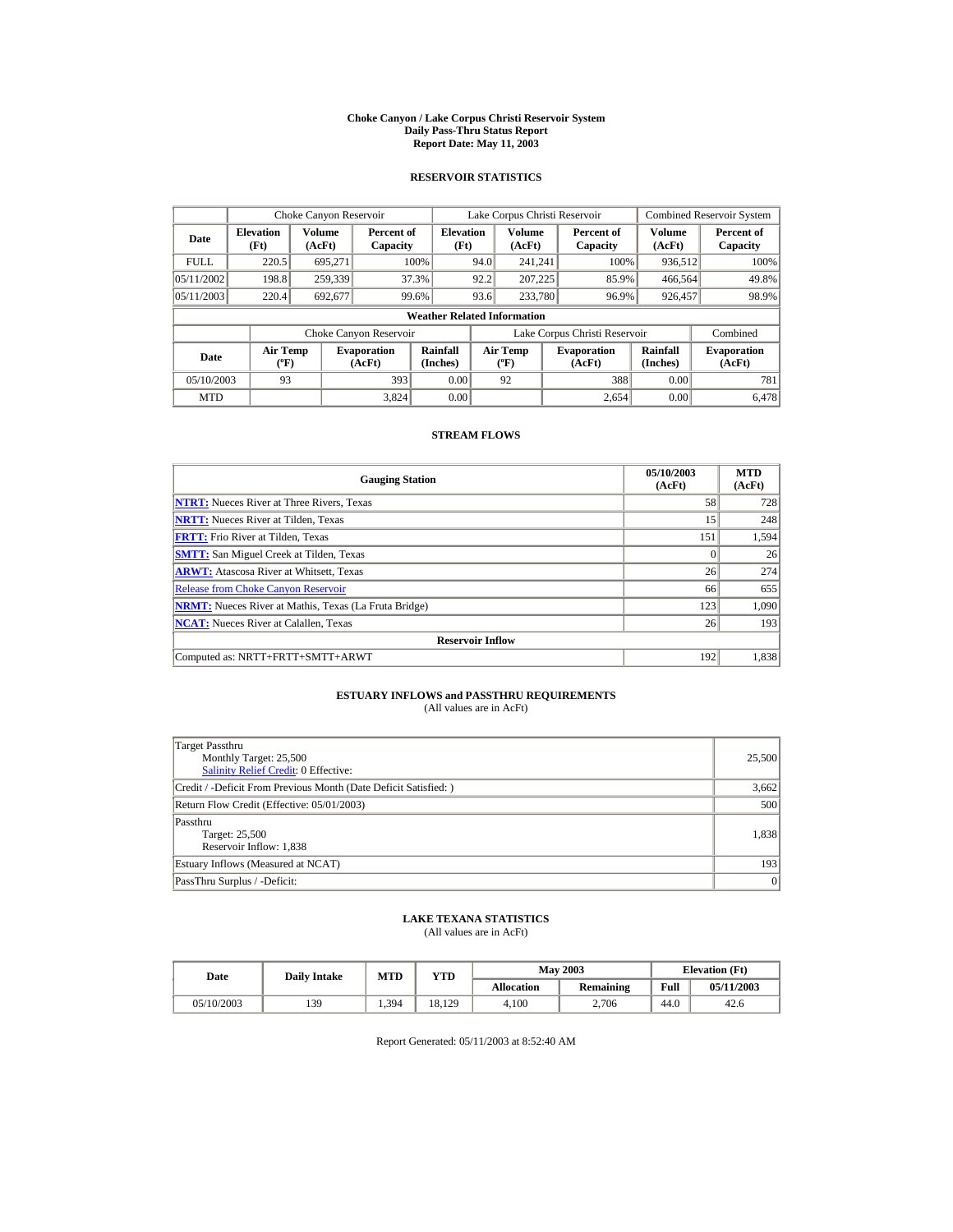#### **Choke Canyon / Lake Corpus Christi Reservoir System Daily Pass-Thru Status Report Report Date: May 12, 2003**

## **RESERVOIR STATISTICS**

|             | Choke Canyon Reservoir                      |                  |                              |                          | Lake Corpus Christi Reservoir |                                           |  |                               |                      | Combined Reservoir System    |  |  |
|-------------|---------------------------------------------|------------------|------------------------------|--------------------------|-------------------------------|-------------------------------------------|--|-------------------------------|----------------------|------------------------------|--|--|
| Date        | <b>Elevation</b><br>(Ft)                    | Volume<br>(AcFt) | Percent of<br>Capacity       | <b>Elevation</b><br>(Ft) |                               | Volume<br>(AcFt)                          |  | Percent of<br>Capacity        | Volume<br>(AcFt)     | Percent of<br>Capacity       |  |  |
| <b>FULL</b> | 220.5                                       | 695.271          |                              | 100%                     | 94.0                          | 241.241                                   |  | 100%                          | 936,512              | 100%                         |  |  |
| 05/12/2002  | 198.8                                       | 258,906          |                              | 37.2%                    | 92.2                          | 206,682                                   |  | 85.7%                         | 465,588              | 49.7%                        |  |  |
| 05/12/2003  | 220.4                                       | 692.158          |                              | 99.6%                    | 93.6                          | 234,160                                   |  | 97.1%                         | 926,318              | 98.9%                        |  |  |
|             | <b>Weather Related Information</b>          |                  |                              |                          |                               |                                           |  |                               |                      |                              |  |  |
|             |                                             |                  | Choke Canyon Reservoir       |                          |                               |                                           |  | Lake Corpus Christi Reservoir |                      | Combined                     |  |  |
| Date        | <b>Air Temp</b><br>$({}^{\circ}\mathrm{F})$ |                  | <b>Evaporation</b><br>(AcFt) | Rainfall<br>(Inches)     |                               | <b>Air Temp</b><br>$({}^{\circ}\text{F})$ |  | <b>Evaporation</b><br>(AcFt)  | Rainfall<br>(Inches) | <b>Evaporation</b><br>(AcFt) |  |  |
| 05/11/2003  | 87                                          |                  | 392                          | 0.00                     |                               | 87                                        |  | 377                           | 0.00                 | 769                          |  |  |
| <b>MTD</b>  |                                             |                  | 4.216                        | 0.00                     |                               |                                           |  | 3.031                         | 0.00                 | 7.247                        |  |  |

## **STREAM FLOWS**

| <b>Gauging Station</b>                                       | 05/11/2003<br>(AcFt) | <b>MTD</b><br>(AcFt) |
|--------------------------------------------------------------|----------------------|----------------------|
| <b>NTRT:</b> Nueces River at Three Rivers, Texas             | 54                   | 782                  |
| <b>NRTT:</b> Nueces River at Tilden, Texas                   | 14                   | 262                  |
| <b>FRTT:</b> Frio River at Tilden, Texas                     | 147                  | 1,741                |
| <b>SMTT:</b> San Miguel Creek at Tilden, Texas               | $\Omega$             | 26                   |
| <b>ARWT:</b> Atascosa River at Whitsett, Texas               | 26                   | 300                  |
| <b>Release from Choke Canyon Reservoir</b>                   | 66                   | 721                  |
| <b>NRMT:</b> Nueces River at Mathis, Texas (La Fruta Bridge) | 107                  | 1.197                |
| <b>NCAT:</b> Nueces River at Calallen. Texas                 | 40                   | 233                  |
| <b>Reservoir Inflow</b>                                      |                      |                      |
| Computed as: NRTT+FRTT+SMTT+ARWT                             | 187                  | 2,026                |

# **ESTUARY INFLOWS and PASSTHRU REQUIREMENTS**<br>(All values are in AcFt)

| Target Passthru<br>Monthly Target: 25,500<br>Salinity Relief Credit: 0 Effective: | 25,500 |
|-----------------------------------------------------------------------------------|--------|
| Credit / -Deficit From Previous Month (Date Deficit Satisfied: )                  | 3,662  |
| Return Flow Credit (Effective: 05/01/2003)                                        | 500    |
| Passthru<br>Target: 25,500<br>Reservoir Inflow: 2,026                             | 2.026  |
| Estuary Inflows (Measured at NCAT)                                                | 233    |
| PassThru Surplus / -Deficit:                                                      | 0      |

## **LAKE TEXANA STATISTICS**

(All values are in AcFt)

| Date       | <b>Daily Intake</b> | MTD   | $_{\rm VTD}$ |            | <b>May 2003</b> | <b>Elevation</b> (Ft) |            |
|------------|---------------------|-------|--------------|------------|-----------------|-----------------------|------------|
|            |                     |       |              | Allocation | Remaining       | Full                  | 05/12/2003 |
| 05/11/2003 | 139                 | 1.533 | 18.268       | 4.100      | 2.567           | 44.0                  | 42.6       |

Report Generated: 05/12/2003 at 8:07:47 AM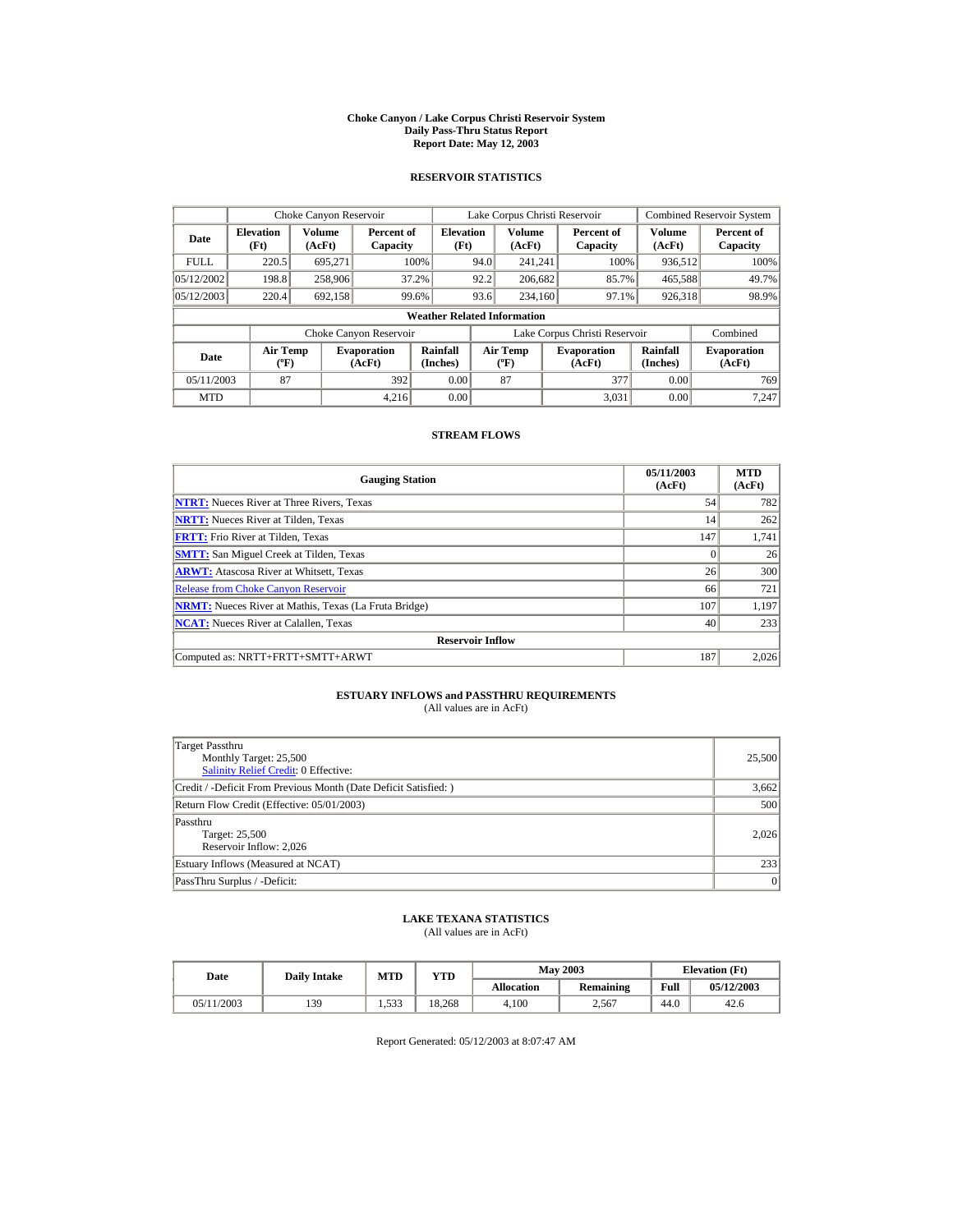#### **Choke Canyon / Lake Corpus Christi Reservoir System Daily Pass-Thru Status Report Report Date: May 13, 2003**

## **RESERVOIR STATISTICS**

|                                                      | Choke Canyon Reservoir                      |         |                              |                          |      | Lake Corpus Christi Reservoir             |  |                               |                      | Combined Reservoir System    |  |
|------------------------------------------------------|---------------------------------------------|---------|------------------------------|--------------------------|------|-------------------------------------------|--|-------------------------------|----------------------|------------------------------|--|
| Volume<br><b>Elevation</b><br>Date<br>(Ft)<br>(AcFt) |                                             |         | Percent of<br>Capacity       | <b>Elevation</b><br>(Ft) |      | Volume<br>(AcFt)                          |  | Percent of<br>Capacity        | Volume<br>(AcFt)     | Percent of<br>Capacity       |  |
| <b>FULL</b>                                          | 220.5                                       | 695.271 |                              | 100%                     | 94.0 | 241.241                                   |  | 100%                          | 936,512              | 100%                         |  |
| 05/13/2002                                           | 198.7                                       | 258,330 |                              | 37.2%                    | 92.2 | 208.314                                   |  | 86.4%                         | 466,644              | 49.8%                        |  |
| 05/13/2003                                           | 220.4                                       | 691,639 |                              | 99.5%                    | 93.6 | 232,830                                   |  | 96.5%                         | 924,469              | 98.7%                        |  |
|                                                      | <b>Weather Related Information</b>          |         |                              |                          |      |                                           |  |                               |                      |                              |  |
|                                                      |                                             |         | Choke Canyon Reservoir       |                          |      |                                           |  | Lake Corpus Christi Reservoir |                      | Combined                     |  |
| Date                                                 | <b>Air Temp</b><br>$({}^{\circ}\mathrm{F})$ |         | <b>Evaporation</b><br>(AcFt) | Rainfall<br>(Inches)     |      | <b>Air Temp</b><br>$({}^{\circ}\text{F})$ |  | <b>Evaporation</b><br>(AcFt)  | Rainfall<br>(Inches) | <b>Evaporation</b><br>(AcFt) |  |
| 05/12/2003                                           | 90                                          |         | 407                          | 0.00                     |      | 88                                        |  | 321                           | 0.00                 | 728                          |  |
| <b>MTD</b>                                           |                                             |         | 4.623                        | 0.00                     |      |                                           |  | 3,352                         | 0.00                 | 7.975                        |  |

## **STREAM FLOWS**

| <b>Gauging Station</b>                                       | 05/12/2003<br>(AcFt) | <b>MTD</b><br>(AcFt) |
|--------------------------------------------------------------|----------------------|----------------------|
| <b>NTRT:</b> Nueces River at Three Rivers, Texas             | 52                   | 834                  |
| <b>NRTT:</b> Nueces River at Tilden, Texas                   | 14                   | 276                  |
| <b>FRTT:</b> Frio River at Tilden, Texas                     | 143                  | 1.884                |
| <b>SMTT:</b> San Miguel Creek at Tilden, Texas               | $\Omega$             | 27                   |
| <b>ARWT:</b> Atascosa River at Whitsett, Texas               | 24                   | 324                  |
| <b>Release from Choke Canyon Reservoir</b>                   | 66                   | 786                  |
| <b>NRMT:</b> Nueces River at Mathis, Texas (La Fruta Bridge) | 93                   | 1.290                |
| <b>NCAT:</b> Nueces River at Calallen. Texas                 | 28                   | 260                  |
| <b>Reservoir Inflow</b>                                      |                      |                      |
| Computed as: NRTT+FRTT+SMTT+ARWT                             | 181                  | 2.206                |

# **ESTUARY INFLOWS and PASSTHRU REQUIREMENTS**<br>(All values are in AcFt)

| Target Passthru<br>Monthly Target: 25,500<br>Salinity Relief Credit: 0 Effective: | 25,500 |
|-----------------------------------------------------------------------------------|--------|
| Credit / -Deficit From Previous Month (Date Deficit Satisfied: )                  | 3,662  |
| Return Flow Credit (Effective: 05/01/2003)                                        | 500    |
| Passthru<br>Target: 25,500<br>Reservoir Inflow: 2,206                             | 2.206  |
| Estuary Inflows (Measured at NCAT)                                                | 260    |
| PassThru Surplus / -Deficit:                                                      | 0      |

## **LAKE TEXANA STATISTICS**

(All values are in AcFt)

| Date       | <b>Daily Intake</b> | <b>MTD</b> | YTD    |                   | <b>May 2003</b> |      | <b>Elevation</b> (Ft) |
|------------|---------------------|------------|--------|-------------------|-----------------|------|-----------------------|
|            |                     |            |        | <b>Allocation</b> | Remaining       | Full | 05/13/2003            |
| 05/12/2003 | 138                 | 1.671      | 18,406 | 4.100             | 2.429           | 44.0 | 42.5                  |

Report Generated: 05/13/2003 at 8:23:44 AM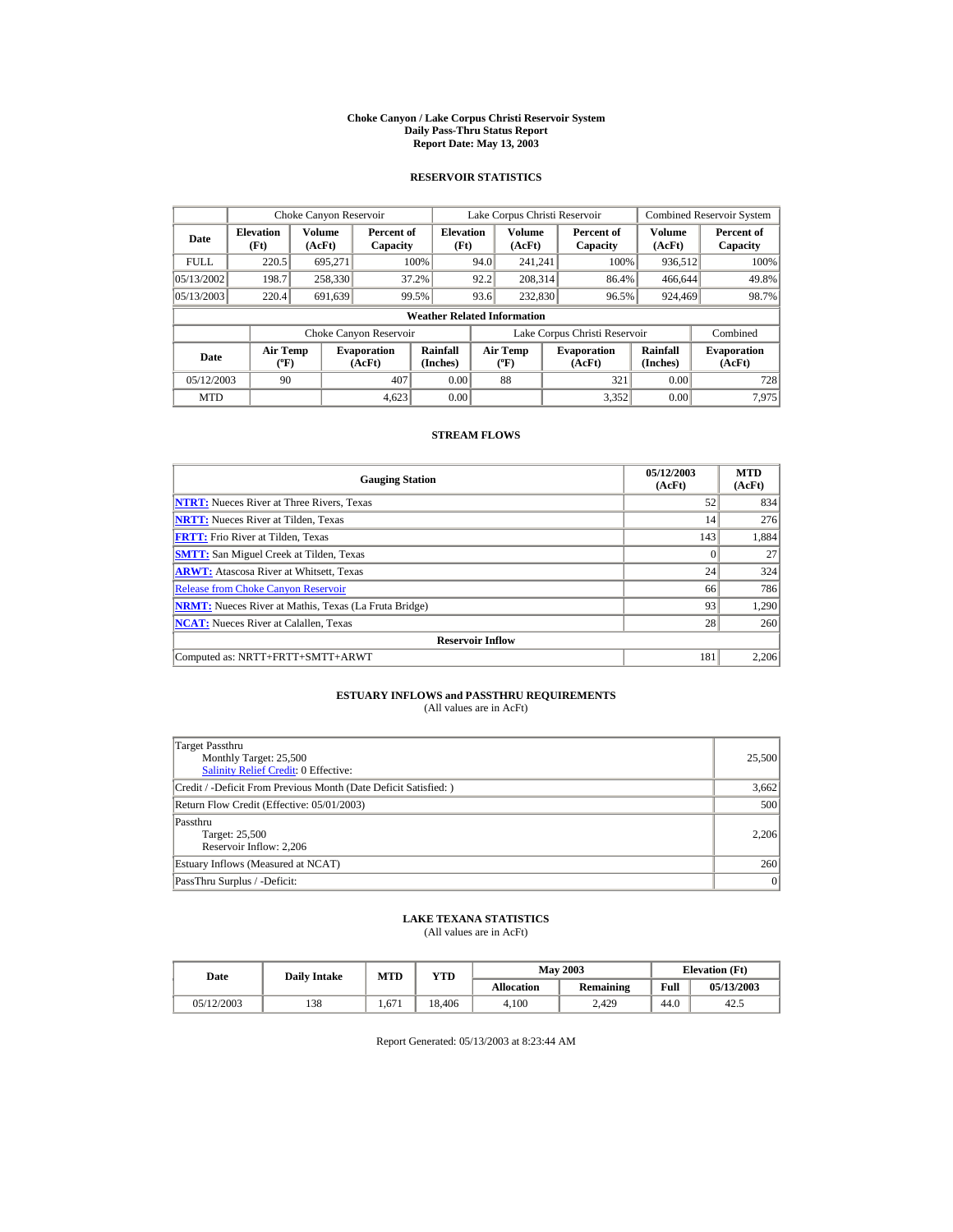#### **Choke Canyon / Lake Corpus Christi Reservoir System Daily Pass-Thru Status Report Report Date: May 14, 2003**

## **RESERVOIR STATISTICS**

|                                  | Choke Canyon Reservoir                      |                  |                              |                          |      | Lake Corpus Christi Reservoir    |  |                               |                      | <b>Combined Reservoir System</b> |  |
|----------------------------------|---------------------------------------------|------------------|------------------------------|--------------------------|------|----------------------------------|--|-------------------------------|----------------------|----------------------------------|--|
| <b>Elevation</b><br>Date<br>(Ft) |                                             | Volume<br>(AcFt) | Percent of<br>Capacity       | <b>Elevation</b><br>(Ft) |      | Volume<br>(AcFt)                 |  | Percent of<br>Capacity        | Volume<br>(AcFt)     | Percent of<br>Capacity           |  |
| <b>FULL</b>                      | 220.5                                       | 695.271          |                              | 100%                     | 94.0 | 241.241                          |  | 100%                          | 936,512              | 100%                             |  |
| 05/14/2002                       | 198.7                                       | 257,754          |                              | 37.1%                    | 92.2 | 207.588                          |  | 86.1%                         | 465,342              | 49.7%                            |  |
| 05/14/2003                       | 220.3                                       | 690,602          |                              | 99.3%                    | 93.5 | 232,071                          |  | 96.2%                         | 922,673              | 98.5%                            |  |
|                                  | <b>Weather Related Information</b>          |                  |                              |                          |      |                                  |  |                               |                      |                                  |  |
|                                  |                                             |                  | Choke Canyon Reservoir       |                          |      |                                  |  | Lake Corpus Christi Reservoir |                      | Combined                         |  |
| Date                             | <b>Air Temp</b><br>$({}^{\circ}\mathrm{F})$ |                  | <b>Evaporation</b><br>(AcFt) | Rainfall<br>(Inches)     |      | <b>Air Temp</b><br>$(^{\circ}F)$ |  | <b>Evaporation</b><br>(AcFt)  | Rainfall<br>(Inches) | <b>Evaporation</b><br>(AcFt)     |  |
| 05/13/2003                       | 94                                          |                  | 482                          | 0.00                     |      | 91                               |  | 386                           | 0.00                 | 868                              |  |
| <b>MTD</b>                       |                                             |                  | 5.105                        | 0.00                     |      |                                  |  | 3.738                         | 0.00                 | 8.843                            |  |

## **STREAM FLOWS**

| <b>Gauging Station</b>                                       | 05/13/2003<br>(AcFt) | <b>MTD</b><br>(AcFt) |
|--------------------------------------------------------------|----------------------|----------------------|
| <b>NTRT:</b> Nueces River at Three Rivers, Texas             | 50                   | 883                  |
| <b>NRTT:</b> Nueces River at Tilden, Texas                   | 13                   | 289                  |
| <b>FRTT:</b> Frio River at Tilden, Texas                     | 139                  | 2.023                |
| <b>SMTT:</b> San Miguel Creek at Tilden, Texas               | $\Omega$             | 27                   |
| <b>ARWT:</b> Atascosa River at Whitsett, Texas               | 24                   | 347                  |
| <b>Release from Choke Canyon Reservoir</b>                   | 66                   | 852                  |
| <b>NRMT:</b> Nueces River at Mathis, Texas (La Fruta Bridge) | 107                  | 1,397                |
| <b>NCAT:</b> Nueces River at Calallen, Texas                 | $\overline{c}$       | 263                  |
| <b>Reservoir Inflow</b>                                      |                      |                      |
| Computed as: NRTT+FRTT+SMTT+ARWT                             | 176                  | 2,382                |

# **ESTUARY INFLOWS and PASSTHRU REQUIREMENTS**<br>(All values are in AcFt)

| Target Passthru<br>Monthly Target: 25,500<br>Salinity Relief Credit: 0 Effective: | 25,500 |
|-----------------------------------------------------------------------------------|--------|
| Credit / -Deficit From Previous Month (Date Deficit Satisfied: )                  | 3,662  |
| Return Flow Credit (Effective: 05/01/2003)                                        | 500    |
| Passthru<br>Target: 25,500<br>Reservoir Inflow: 2,382                             | 2.382  |
| Estuary Inflows (Measured at NCAT)                                                | 263    |
| PassThru Surplus / -Deficit:                                                      | 0      |

## **LAKE TEXANA STATISTICS**

(All values are in AcFt)

| Date       | <b>Daily Intake</b> | <b>MTD</b> | YTD    |                   | <b>May 2003</b> |      | <b>Elevation</b> (Ft) |
|------------|---------------------|------------|--------|-------------------|-----------------|------|-----------------------|
|            |                     |            |        | <b>Allocation</b> | Remaining       | Full | 05/14/2003            |
| 05/13/2003 | 138                 | .309       | 18.544 | 4.100             | 2.291           | 44.0 | 42.4                  |

Report Generated: 05/14/2003 at 8:02:15 AM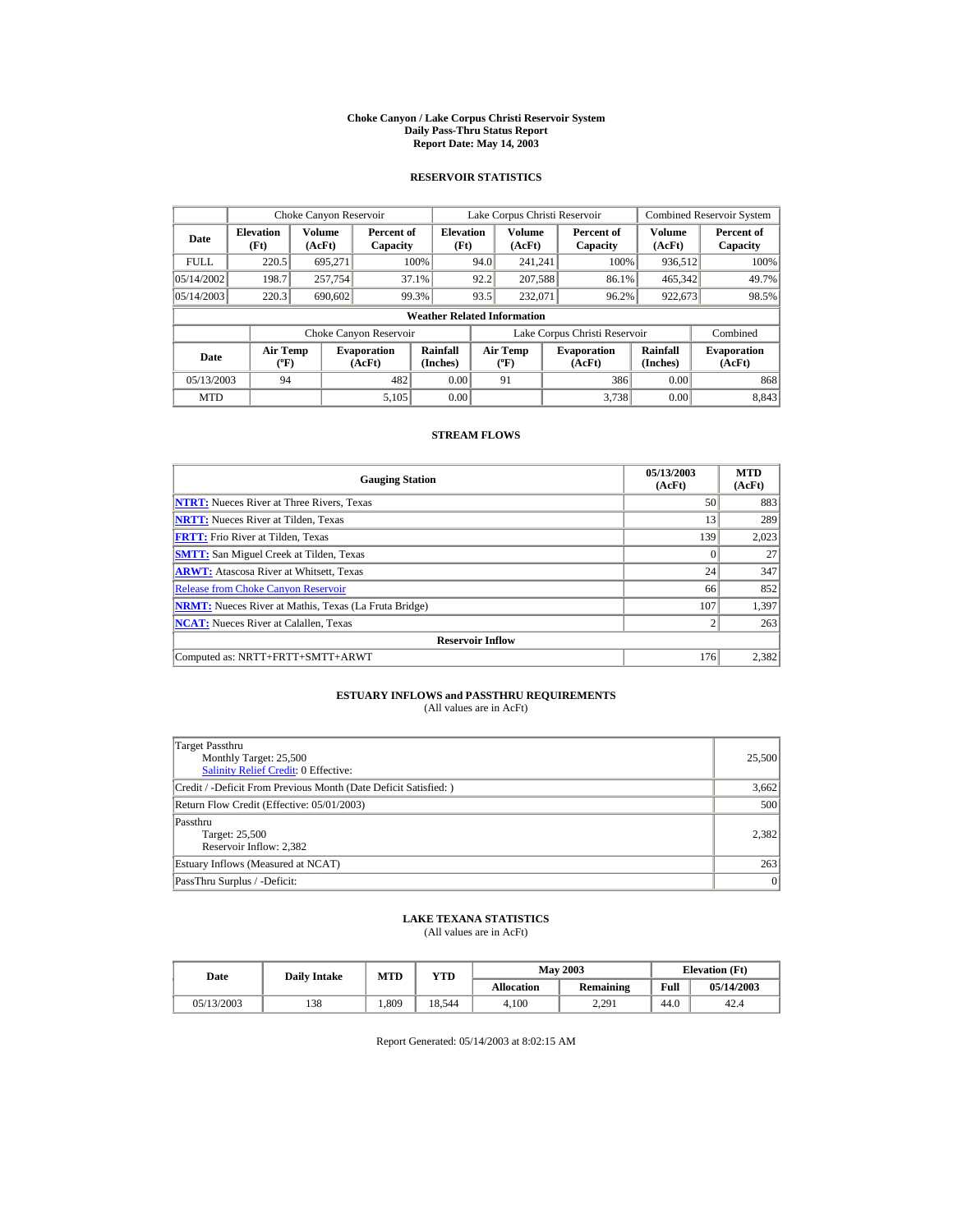#### **Choke Canyon / Lake Corpus Christi Reservoir System Daily Pass-Thru Status Report Report Date: May 15, 2003**

## **RESERVOIR STATISTICS**

|                                  | Choke Canyon Reservoir                      |                  |                              |                                    |      | Lake Corpus Christi Reservoir             |                               |                      | <b>Combined Reservoir System</b> |
|----------------------------------|---------------------------------------------|------------------|------------------------------|------------------------------------|------|-------------------------------------------|-------------------------------|----------------------|----------------------------------|
| <b>Elevation</b><br>Date<br>(Ft) |                                             | Volume<br>(AcFt) | Percent of<br>Capacity       | <b>Elevation</b><br>(Ft)           |      | Volume<br>(AcFt)                          | Percent of<br>Capacity        | Volume<br>(AcFt)     | Percent of<br>Capacity           |
| <b>FULL</b>                      | 220.5                                       | 695,271          |                              | 100%                               | 94.0 | 241.241                                   | 100%                          | 936,512              | 100%                             |
| 05/15/2002                       | 198.7                                       | 257,467          |                              | 37.0%                              | 92.1 | 206.319                                   | 85.5%                         | 463,786              | 49.5%                            |
| 05/15/2003                       | 220.3                                       | 690,602          |                              | 99.3%                              | 93.6 | 232,640                                   | 96.4%                         | 923,242              | 98.6%                            |
|                                  |                                             |                  |                              | <b>Weather Related Information</b> |      |                                           |                               |                      |                                  |
|                                  |                                             |                  | Choke Canyon Reservoir       |                                    |      |                                           | Lake Corpus Christi Reservoir |                      | Combined                         |
| Date                             | <b>Air Temp</b><br>$({}^{\circ}\mathrm{F})$ |                  | <b>Evaporation</b><br>(AcFt) | Rainfall<br>(Inches)               |      | <b>Air Temp</b><br>$({}^{\circ}\text{F})$ | <b>Evaporation</b><br>(AcFt)  | Rainfall<br>(Inches) | <b>Evaporation</b><br>(AcFt)     |
| 05/14/2003                       | 96                                          |                  | 633                          | 0.00                               |      | 93                                        | 376                           | 0.00                 | 1.009                            |
| <b>MTD</b>                       |                                             |                  | 5,738                        | 0.00                               |      |                                           | 4.114                         | 0.00                 | 9,852                            |

## **STREAM FLOWS**

| <b>Gauging Station</b>                                       | 05/14/2003<br>(AcFt) | <b>MTD</b><br>(AcFt) |
|--------------------------------------------------------------|----------------------|----------------------|
| <b>NTRT:</b> Nueces River at Three Rivers, Texas             | 46                   | 929                  |
| <b>NRTT:</b> Nueces River at Tilden, Texas                   | 12                   | 301                  |
| <b>FRTT:</b> Frio River at Tilden, Texas                     | 133                  | 2.156                |
| <b>SMTT:</b> San Miguel Creek at Tilden, Texas               | $\Omega$             | 27                   |
| <b>ARWT:</b> Atascosa River at Whitsett, Texas               | 24                   | 371                  |
| <b>Release from Choke Canyon Reservoir</b>                   | 66                   | 917                  |
| <b>NRMT:</b> Nueces River at Mathis, Texas (La Fruta Bridge) | 248                  | 1,646                |
| <b>NCAT:</b> Nueces River at Calallen, Texas                 | $\Omega$             | 263                  |
| <b>Reservoir Inflow</b>                                      |                      |                      |
| Computed as: NRTT+FRTT+SMTT+ARWT                             | 169                  | 2,551                |

# **ESTUARY INFLOWS and PASSTHRU REQUIREMENTS**<br>(All values are in AcFt)

| Target Passthru<br>Monthly Target: 25,500<br>Salinity Relief Credit: 0 Effective: | 25,500    |
|-----------------------------------------------------------------------------------|-----------|
| Credit / -Deficit From Previous Month (Date Deficit Satisfied:)                   | 3,662     |
| Return Flow Credit (Effective: 05/01/2003)                                        | 500       |
| Passthru<br>Target: 25,500<br>Reservoir Inflow: 2,551                             | 2,551     |
| Estuary Inflows (Measured at NCAT)                                                | 263       |
| PassThru Surplus / -Deficit:                                                      | $\vert$ 0 |

## **LAKE TEXANA STATISTICS**

(All values are in AcFt)

| Date       | <b>Daily Intake</b> | MTD   | YTD    |                   | <b>May 2003</b>  | <b>Elevation</b> (Ft) |            |
|------------|---------------------|-------|--------|-------------------|------------------|-----------------------|------------|
|            |                     |       |        | <b>Allocation</b> | <b>Remaining</b> | Full                  | 05/15/2003 |
| 05/14/2003 | 138                 | 1.947 | 18.682 | 4.100             | 2.153            | 44.0                  | 42.3       |

Report Generated: 05/15/2003 at 8:14:18 AM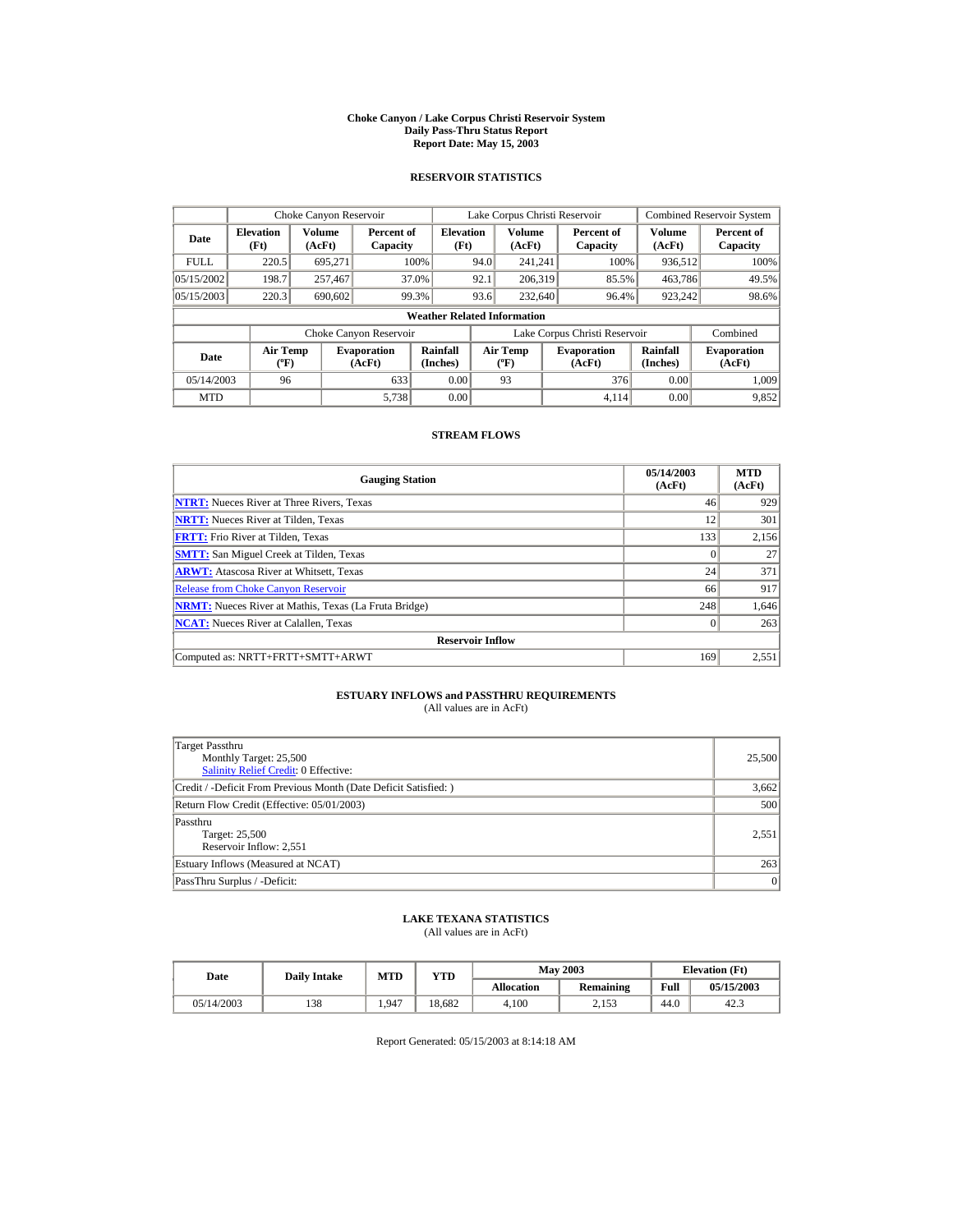#### **Choke Canyon / Lake Corpus Christi Reservoir System Daily Pass-Thru Status Report Report Date: May 16, 2003**

## **RESERVOIR STATISTICS**

|                                                      | Choke Canyon Reservoir |                              |                        |                                    |      | Lake Corpus Christi Reservoir |                               |                              | Combined Reservoir System |
|------------------------------------------------------|------------------------|------------------------------|------------------------|------------------------------------|------|-------------------------------|-------------------------------|------------------------------|---------------------------|
| Volume<br><b>Elevation</b><br>Date<br>(Ft)<br>(AcFt) |                        |                              | Percent of<br>Capacity | <b>Elevation</b><br>(Ft)           |      | Volume<br>(AcFt)              | Percent of<br>Capacity        | Volume<br>(AcFt)             | Percent of<br>Capacity    |
| <b>FULL</b>                                          | 220.5                  | 695.271                      |                        | 100%                               | 94.0 | 241.241                       | 100%                          | 936,512                      | 100%                      |
| 05/16/2002                                           | 198.6                  | 257,179                      |                        | 37.0%                              | 92.1 | 205,054                       | 85.0%                         | 462,233                      | 49.4%                     |
| 05/16/2003                                           | 220.3                  | 690,083                      |                        | 99.3%                              | 93.4 | 229,801                       | 95.3%                         | 919.884                      | 98.2%                     |
|                                                      |                        |                              |                        | <b>Weather Related Information</b> |      |                               |                               |                              |                           |
|                                                      |                        |                              | Choke Canyon Reservoir |                                    |      |                               | Lake Corpus Christi Reservoir |                              | Combined                  |
| <b>Air Temp</b><br>Date<br>$({}^{\circ}\mathrm{F})$  |                        | <b>Evaporation</b><br>(AcFt) | Rainfall<br>(Inches)   | <b>Air Temp</b><br>$(^{\circ}F)$   |      | <b>Evaporation</b><br>(AcFt)  | Rainfall<br>(Inches)          | <b>Evaporation</b><br>(AcFt) |                           |
| 05/15/2003                                           | 97                     |                              | 557                    | 0.00                               |      | 91                            | 385                           | 0.00                         | 942                       |
| <b>MTD</b>                                           |                        |                              | 6.295                  | 0.00                               |      |                               | 4.499                         | 0.00                         | 10.794                    |

## **STREAM FLOWS**

| <b>Gauging Station</b>                                       | 05/15/2003<br>(AcFt) | <b>MTD</b><br>(AcFt) |
|--------------------------------------------------------------|----------------------|----------------------|
| <b>NTRT:</b> Nueces River at Three Rivers, Texas             | 44                   | 973                  |
| <b>NRTT:</b> Nueces River at Tilden, Texas                   | 11                   | 312                  |
| <b>FRTT:</b> Frio River at Tilden, Texas                     | 131                  | 2,287                |
| <b>SMTT:</b> San Miguel Creek at Tilden, Texas               | $\Omega$             | 27                   |
| <b>ARWT:</b> Atascosa River at Whitsett, Texas               | 24                   | 395                  |
| <b>Release from Choke Canyon Reservoir</b>                   | 66                   | 983                  |
| <b>NRMT:</b> Nueces River at Mathis, Texas (La Fruta Bridge) | 224                  | 1.870                |
| <b>NCAT:</b> Nueces River at Calallen. Texas                 | 3                    | 265                  |
| <b>Reservoir Inflow</b>                                      |                      |                      |
| Computed as: NRTT+FRTT+SMTT+ARWT                             | 166                  | 2.717                |

# **ESTUARY INFLOWS and PASSTHRU REQUIREMENTS**<br>(All values are in AcFt)

| Target Passthru<br>Monthly Target: 25,500<br><b>Salinity Relief Credit: 0 Effective:</b> | 25,500 |
|------------------------------------------------------------------------------------------|--------|
| Credit / -Deficit From Previous Month (Date Deficit Satisfied: )                         | 3,662  |
| Return Flow Credit (Effective: 05/01/2003)                                               | 500    |
| Passthru<br>Target: 25,500<br>Reservoir Inflow: 2,717                                    | 2.717  |
| Estuary Inflows (Measured at NCAT)                                                       | 265    |
| PassThru Surplus / -Deficit:                                                             | 0      |

## **LAKE TEXANA STATISTICS**

(All values are in AcFt)

| Date       | <b>Daily Intake</b> | <b>MTD</b> | YTD    | <b>May 2003</b>   |           | <b>Elevation</b> (Ft) |            |
|------------|---------------------|------------|--------|-------------------|-----------|-----------------------|------------|
|            |                     |            |        | <b>Allocation</b> | Remaining | Full                  | 05/16/2003 |
| 05/15/2003 | 138                 | 2.085      | 18.820 | 4.100             | 2.015     | 44.0                  | 42.3       |

Report Generated: 05/16/2003 at 8:26:11 AM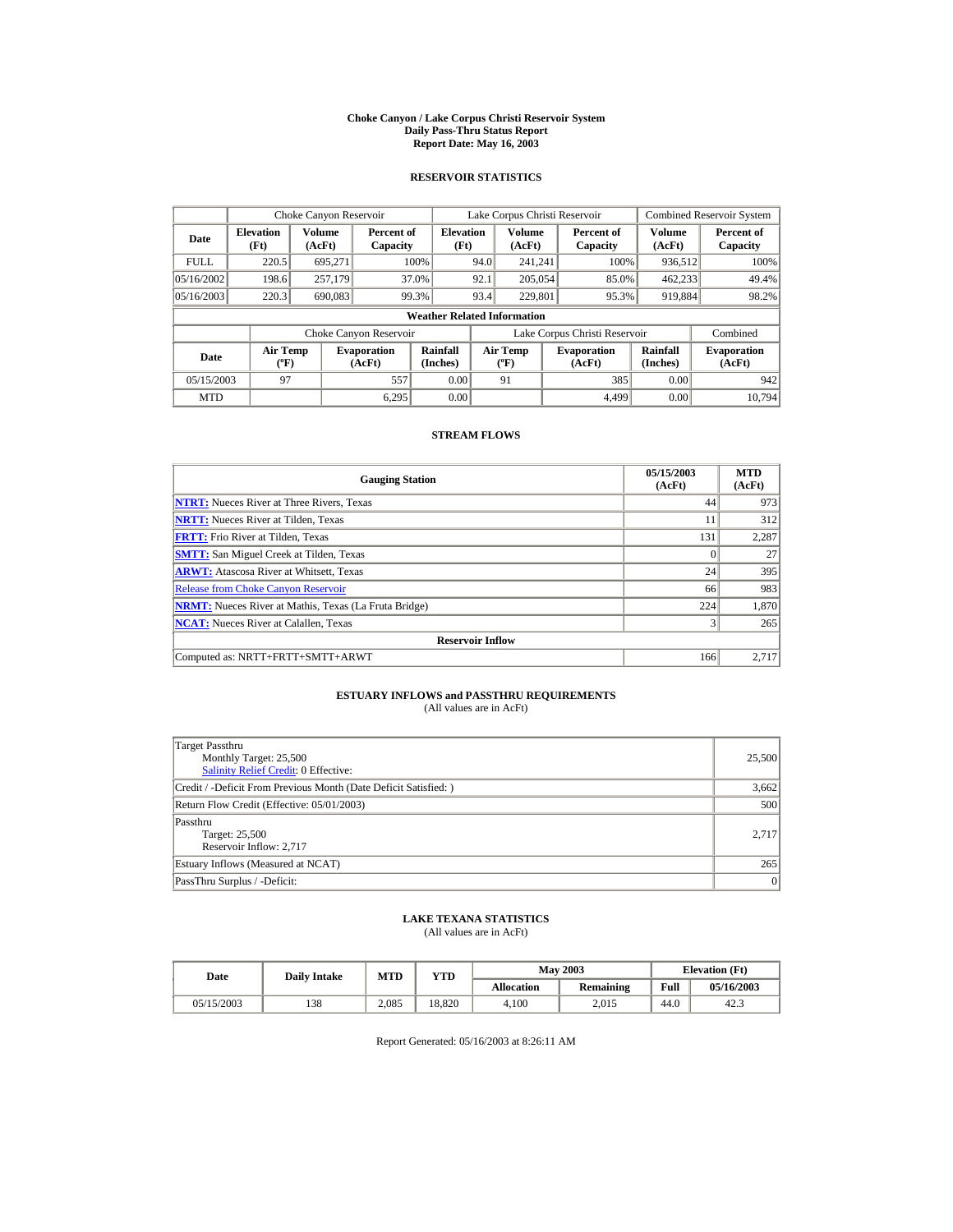#### **Choke Canyon / Lake Corpus Christi Reservoir System Daily Pass-Thru Status Report Report Date: May 17, 2003**

## **RESERVOIR STATISTICS**

|                                                                                     | Choke Canyon Reservoir |                  |                        |                                                    |                                           | Lake Corpus Christi Reservoir |                               |                              | <b>Combined Reservoir System</b> |
|-------------------------------------------------------------------------------------|------------------------|------------------|------------------------|----------------------------------------------------|-------------------------------------------|-------------------------------|-------------------------------|------------------------------|----------------------------------|
| <b>Elevation</b><br>Date<br>(Ft)                                                    |                        | Volume<br>(AcFt) |                        | <b>Elevation</b><br>Percent of<br>(Ft)<br>Capacity |                                           | <b>Volume</b><br>(AcFt)       | Percent of<br>Capacity        | Volume<br>(AcFt)             | Percent of<br>Capacity           |
| <b>FULL</b>                                                                         | 220.5                  | 695,271          |                        | 100%                                               | 94.0                                      | 241.241                       | 100%                          | 936,512                      | 100%                             |
| 05/17/2002                                                                          | 198.6                  | 257,036          |                        | 37.0%                                              | 92.1                                      | 205,235                       | 85.1%                         | 462,271                      | 49.4%                            |
| 05/17/2003                                                                          | 220.3                  | 690,083          |                        | 99.3%                                              | 93.5                                      | 231.124                       | 95.8%                         | 921,207                      | 98.4%                            |
|                                                                                     |                        |                  |                        | <b>Weather Related Information</b>                 |                                           |                               |                               |                              |                                  |
|                                                                                     |                        |                  | Choke Canyon Reservoir |                                                    |                                           |                               | Lake Corpus Christi Reservoir |                              | Combined                         |
| <b>Air Temp</b><br><b>Evaporation</b><br>Date<br>$({}^{\circ}\mathrm{F})$<br>(AcFt) |                        |                  | Rainfall<br>(Inches)   |                                                    | <b>Air Temp</b><br>$({}^{\circ}\text{F})$ | <b>Evaporation</b><br>(AcFt)  | Rainfall<br>(Inches)          | <b>Evaporation</b><br>(AcFt) |                                  |
| 101<br>05/16/2003<br>618                                                            |                        |                  | 0.00                   |                                                    | 98                                        | 463                           | 0.00                          | 1.081                        |                                  |
| <b>MTD</b>                                                                          |                        |                  | 6.913                  | 0.00                                               |                                           |                               | 4,962                         | 0.00                         | 11.875                           |

## **STREAM FLOWS**

| <b>Gauging Station</b>                                       | 05/16/2003<br>(AcFt) | <b>MTD</b><br>(AcFt) |
|--------------------------------------------------------------|----------------------|----------------------|
| <b>NTRT:</b> Nueces River at Three Rivers, Texas             | 42                   | 1.014                |
| <b>NRTT:</b> Nueces River at Tilden, Texas                   | 11                   | 323                  |
| <b>FRTT:</b> Frio River at Tilden, Texas                     | 127                  | 2,414                |
| <b>SMTT:</b> San Miguel Creek at Tilden, Texas               | $\Omega$             | 27                   |
| <b>ARWT:</b> Atascosa River at Whitsett, Texas               | 24                   | 419                  |
| <b>Release from Choke Canyon Reservoir</b>                   | 66                   | 1,048                |
| <b>NRMT:</b> Nueces River at Mathis, Texas (La Fruta Bridge) | 165                  | 2,035                |
| <b>NCAT:</b> Nueces River at Calallen, Texas                 | 38                   | 303                  |
| <b>Reservoir Inflow</b>                                      |                      |                      |
| Computed as: NRTT+FRTT+SMTT+ARWT                             | 161                  | 2.879                |

# **ESTUARY INFLOWS and PASSTHRU REQUIREMENTS**<br>(All values are in AcFt)

| Target Passthru<br>Monthly Target: 25,500<br>Salinity Relief Credit: 0 Effective: | 25,500 |
|-----------------------------------------------------------------------------------|--------|
| Credit / -Deficit From Previous Month (Date Deficit Satisfied: )                  | 3,662  |
| Return Flow Credit (Effective: 05/01/2003)                                        | 500    |
| Passthru<br>Target: 25,500<br>Reservoir Inflow: 2,879                             | 2.879  |
| Estuary Inflows (Measured at NCAT)                                                | 303    |
| PassThru Surplus / -Deficit:                                                      | 0      |

## **LAKE TEXANA STATISTICS**

(All values are in AcFt)

| Date       | <b>Daily Intake</b> | <b>MTD</b><br>YTD |        |                   | <b>May 2003</b> | <b>Elevation</b> (Ft) |            |
|------------|---------------------|-------------------|--------|-------------------|-----------------|-----------------------|------------|
|            |                     |                   |        | <b>Allocation</b> | Remaining       | Full                  | 05/17/2003 |
| 05/16/2003 | 138                 | 2.224             | 18.958 | 4.100             | .876            | 44.0                  | 42.6       |

Report Generated: 05/17/2003 at 8:13:01 AM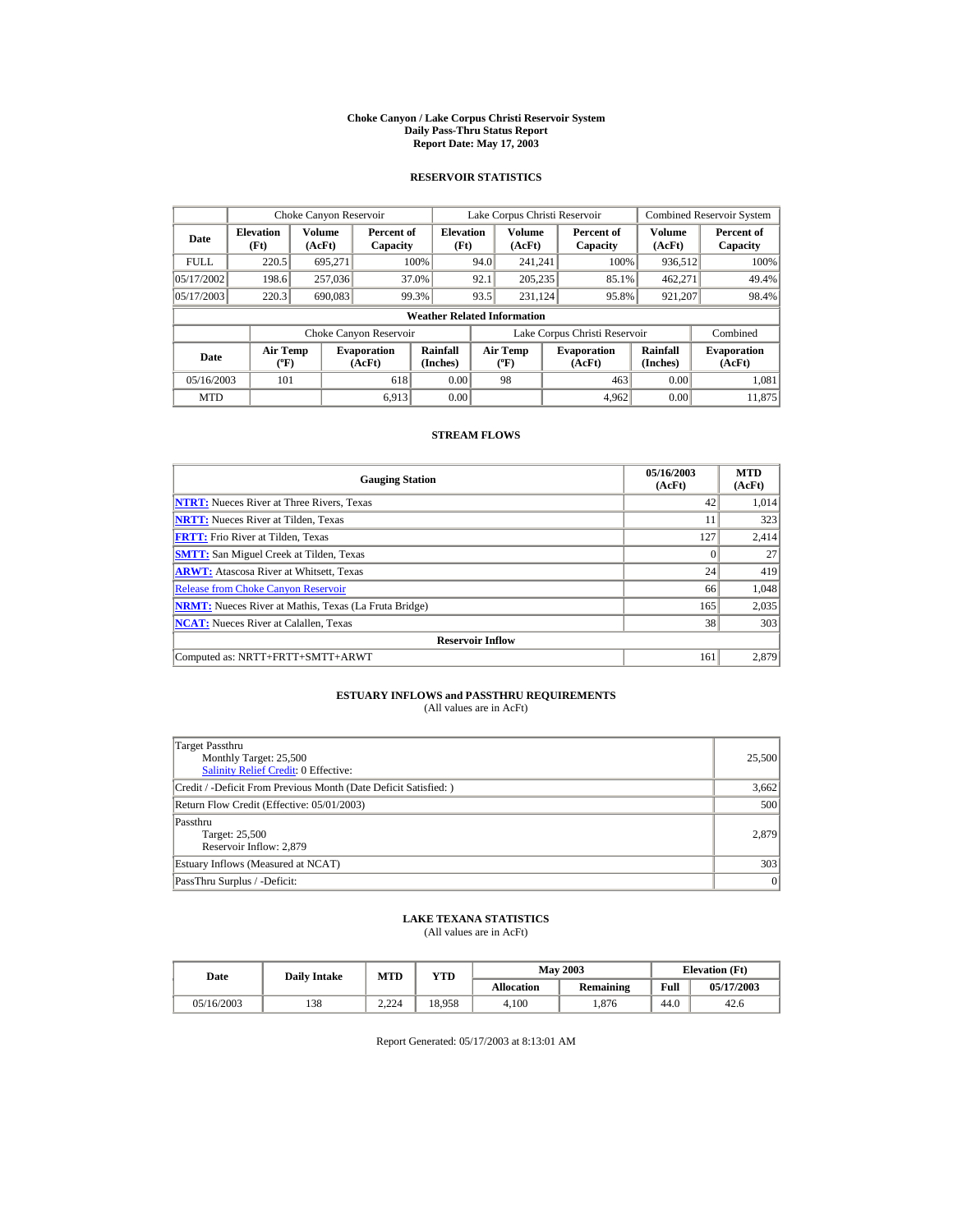#### **Choke Canyon / Lake Corpus Christi Reservoir System Daily Pass-Thru Status Report Report Date: May 18, 2003**

## **RESERVOIR STATISTICS**

|                                  | Choke Canyon Reservoir                      |                  |                              |                                    |      | Lake Corpus Christi Reservoir    |                               |                      | <b>Combined Reservoir System</b> |
|----------------------------------|---------------------------------------------|------------------|------------------------------|------------------------------------|------|----------------------------------|-------------------------------|----------------------|----------------------------------|
| <b>Elevation</b><br>Date<br>(Ft) |                                             | Volume<br>(AcFt) | Percent of<br>Capacity       | <b>Elevation</b><br>(Ft)           |      | Volume<br>(AcFt)                 | Percent of<br>Capacity        | Volume<br>(AcFt)     | Percent of<br>Capacity           |
| <b>FULL</b>                      | 220.5                                       | 695,271          |                              | 100%                               | 94.0 | 241.241                          | 100%                          | 936,512              | 100%                             |
| 05/18/2002                       | 198.7                                       | 258,186          |                              | 37.1%                              | 92.2 | 207,225                          | 85.9%                         | 465,411              | 49.7%                            |
| 05/18/2003                       | 220.3                                       | 689,569          |                              | 99.2%                              | 93.5 | 231.124                          | 95.8%                         | 920,693              | 98.3%                            |
|                                  |                                             |                  |                              | <b>Weather Related Information</b> |      |                                  |                               |                      |                                  |
|                                  |                                             |                  | Choke Canyon Reservoir       |                                    |      |                                  | Lake Corpus Christi Reservoir |                      | Combined                         |
| Date                             | <b>Air Temp</b><br>$({}^{\circ}\mathrm{F})$ |                  | <b>Evaporation</b><br>(AcFt) | Rainfall<br>(Inches)               |      | <b>Air Temp</b><br>$(^{\circ}F)$ | <b>Evaporation</b><br>(AcFt)  | Rainfall<br>(Inches) | <b>Evaporation</b><br>(AcFt)     |
| 05/17/2003                       | 97                                          |                  | 497                          | 0.00                               |      | 91                               | 254                           | 0.00                 | 751                              |
| <b>MTD</b>                       |                                             |                  | 7.410                        | 0.00                               |      |                                  | 5.216                         | 0.00                 | 12.626                           |

## **STREAM FLOWS**

| <b>Gauging Station</b>                                       | 05/17/2003<br>(AcFt) | <b>MTD</b><br>(AcFt) |
|--------------------------------------------------------------|----------------------|----------------------|
| <b>NTRT:</b> Nueces River at Three Rivers, Texas             | 40                   | 1,054                |
| <b>NRTT:</b> Nueces River at Tilden, Texas                   | 10                   | 332                  |
| <b>FRTT:</b> Frio River at Tilden, Texas                     | 123                  | 2,537                |
| <b>SMTT:</b> San Miguel Creek at Tilden, Texas               | $\Omega$             | 27                   |
| <b>ARWT:</b> Atascosa River at Whitsett, Texas               | 22                   | 441                  |
| <b>Release from Choke Canyon Reservoir</b>                   | 66                   | 1,114                |
| <b>NRMT:</b> Nueces River at Mathis, Texas (La Fruta Bridge) | 177                  | 2,211                |
| <b>NCAT:</b> Nueces River at Calallen. Texas                 |                      | 304                  |
| <b>Reservoir Inflow</b>                                      |                      |                      |
| Computed as: NRTT+FRTT+SMTT+ARWT                             | 155                  | 3,034                |

# **ESTUARY INFLOWS and PASSTHRU REQUIREMENTS**<br>(All values are in AcFt)

| Target Passthru<br>Monthly Target: 25,500<br>Salinity Relief Credit: 0 Effective: | 25,500 |
|-----------------------------------------------------------------------------------|--------|
| Credit / -Deficit From Previous Month (Date Deficit Satisfied: )                  | 3,662  |
| Return Flow Credit (Effective: 05/01/2003)                                        | 500    |
| Passthru<br>Target: 25,500<br>Reservoir Inflow: 3,034                             | 3,034  |
| Estuary Inflows (Measured at NCAT)                                                | 304    |
| PassThru Surplus / -Deficit:                                                      | 0      |

## **LAKE TEXANA STATISTICS**

(All values are in AcFt)

| Date       | <b>Daily Intake</b> | MTD   | YTD    |                   | <b>May 2003</b>  | <b>Elevation</b> (Ft) |            |
|------------|---------------------|-------|--------|-------------------|------------------|-----------------------|------------|
|            |                     |       |        | <b>Allocation</b> | <b>Remaining</b> | Full                  | 05/18/2003 |
| 05/17/2003 | 138                 | 2.361 | 19,096 | 4.100             | 1.739            | 44.0                  | 42.6       |

Report Generated: 05/18/2003 at 8:12:43 AM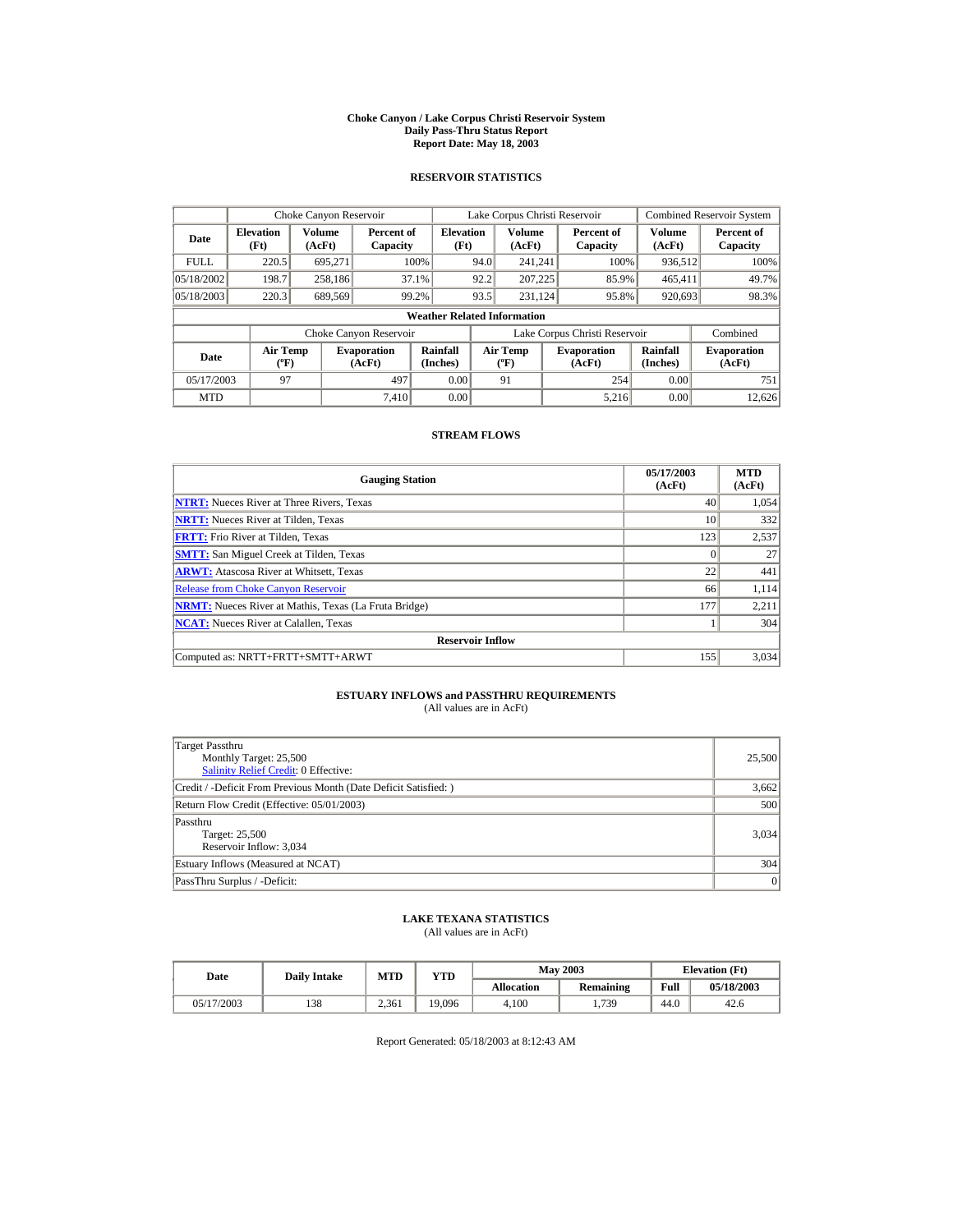#### **Choke Canyon / Lake Corpus Christi Reservoir System Daily Pass-Thru Status Report Report Date: May 19, 2003**

## **RESERVOIR STATISTICS**

|             | Choke Canyon Reservoir                      |                  |                              |                          | Lake Corpus Christi Reservoir |                                         |  |                               |                      | <b>Combined Reservoir System</b> |  |  |
|-------------|---------------------------------------------|------------------|------------------------------|--------------------------|-------------------------------|-----------------------------------------|--|-------------------------------|----------------------|----------------------------------|--|--|
| Date        | <b>Elevation</b><br>(Ft)                    | Volume<br>(AcFt) | Percent of<br>Capacity       | <b>Elevation</b><br>(Ft) |                               | Volume<br>(AcFt)                        |  | Percent of<br>Capacity        | Volume<br>(AcFt)     | Percent of<br>Capacity           |  |  |
| <b>FULL</b> | 220.5                                       | 695.271          |                              | 100%                     | 94.0                          | 241.241                                 |  | 100%                          | 936,512              | 100%                             |  |  |
| 05/19/2002  | 198.7                                       | 257,610          |                              | 37.1%                    | 92.1                          | 205,958                                 |  | 85.4%                         | 463,568              | 49.5%                            |  |  |
| 05/19/2003  | 220.3                                       | 689,054          |                              | 99.1%                    | 93.4                          | 229,801                                 |  | 95.3%                         | 918,855              | 98.1%                            |  |  |
|             | <b>Weather Related Information</b>          |                  |                              |                          |                               |                                         |  |                               |                      |                                  |  |  |
|             |                                             |                  | Choke Canyon Reservoir       |                          |                               |                                         |  | Lake Corpus Christi Reservoir |                      | Combined                         |  |  |
| Date        | <b>Air Temp</b><br>$({}^{\circ}\mathrm{F})$ |                  | <b>Evaporation</b><br>(AcFt) | Rainfall<br>(Inches)     |                               | <b>Air Temp</b><br>$(^{\circ}\text{F})$ |  | <b>Evaporation</b><br>(AcFt)  | Rainfall<br>(Inches) | <b>Evaporation</b><br>(AcFt)     |  |  |
| 05/18/2003  | 94                                          |                  | 529                          | 0.00                     |                               | 91                                      |  | 330                           | 0.00                 | 859                              |  |  |
| <b>MTD</b>  |                                             |                  | 7.939                        | 0.00                     |                               |                                         |  | 5.546                         | 0.00                 | 13.485                           |  |  |

## **STREAM FLOWS**

| <b>Gauging Station</b>                                       | 05/18/2003<br>(AcFt) | <b>MTD</b><br>(AcFt) |
|--------------------------------------------------------------|----------------------|----------------------|
| <b>NTRT:</b> Nueces River at Three Rivers, Texas             | 38                   | 1,092                |
| <b>NRTT:</b> Nueces River at Tilden, Texas                   | 9                    | 342                  |
| <b>FRTT:</b> Frio River at Tilden, Texas                     | 121                  | 2,658                |
| <b>SMTT:</b> San Miguel Creek at Tilden, Texas               | $\Omega$             | 27                   |
| <b>ARWT:</b> Atascosa River at Whitsett, Texas               | 22                   | 463                  |
| <b>Release from Choke Canyon Reservoir</b>                   | 66                   | 1,179                |
| <b>NRMT:</b> Nueces River at Mathis, Texas (La Fruta Bridge) | 189                  | 2.400                |
| <b>NCAT:</b> Nueces River at Calallen, Texas                 | $\Omega$             | 304                  |
| <b>Reservoir Inflow</b>                                      |                      |                      |
| Computed as: NRTT+FRTT+SMTT+ARWT                             | 152                  | 3,186                |

# **ESTUARY INFLOWS and PASSTHRU REQUIREMENTS**<br>(All values are in AcFt)

| Target Passthru<br>Monthly Target: 25,500<br>Salinity Relief Credit: 0 Effective: | 25,500 |
|-----------------------------------------------------------------------------------|--------|
| Credit / -Deficit From Previous Month (Date Deficit Satisfied: )                  | 3,662  |
| Return Flow Credit (Effective: 05/01/2003)                                        | 500    |
| Passthru<br>Target: 25,500<br>Reservoir Inflow: 3,186                             | 3,186  |
| Estuary Inflows (Measured at NCAT)                                                | 304    |
| PassThru Surplus / -Deficit:                                                      | 0      |

## **LAKE TEXANA STATISTICS**

(All values are in AcFt)

| Date       | <b>Daily Intake</b> | <b>MTD</b> | YTD    |                   | <b>May 2003</b> | <b>Elevation</b> (Ft) |            |
|------------|---------------------|------------|--------|-------------------|-----------------|-----------------------|------------|
|            |                     |            |        | <b>Allocation</b> | Remaining       | Full                  | 05/19/2003 |
| 05/18/2003 | 138                 | 2,499      | 19.234 | 4.100             | .601            | 44.0                  | 42.6       |

Report Generated: 05/19/2003 at 8:04:38 AM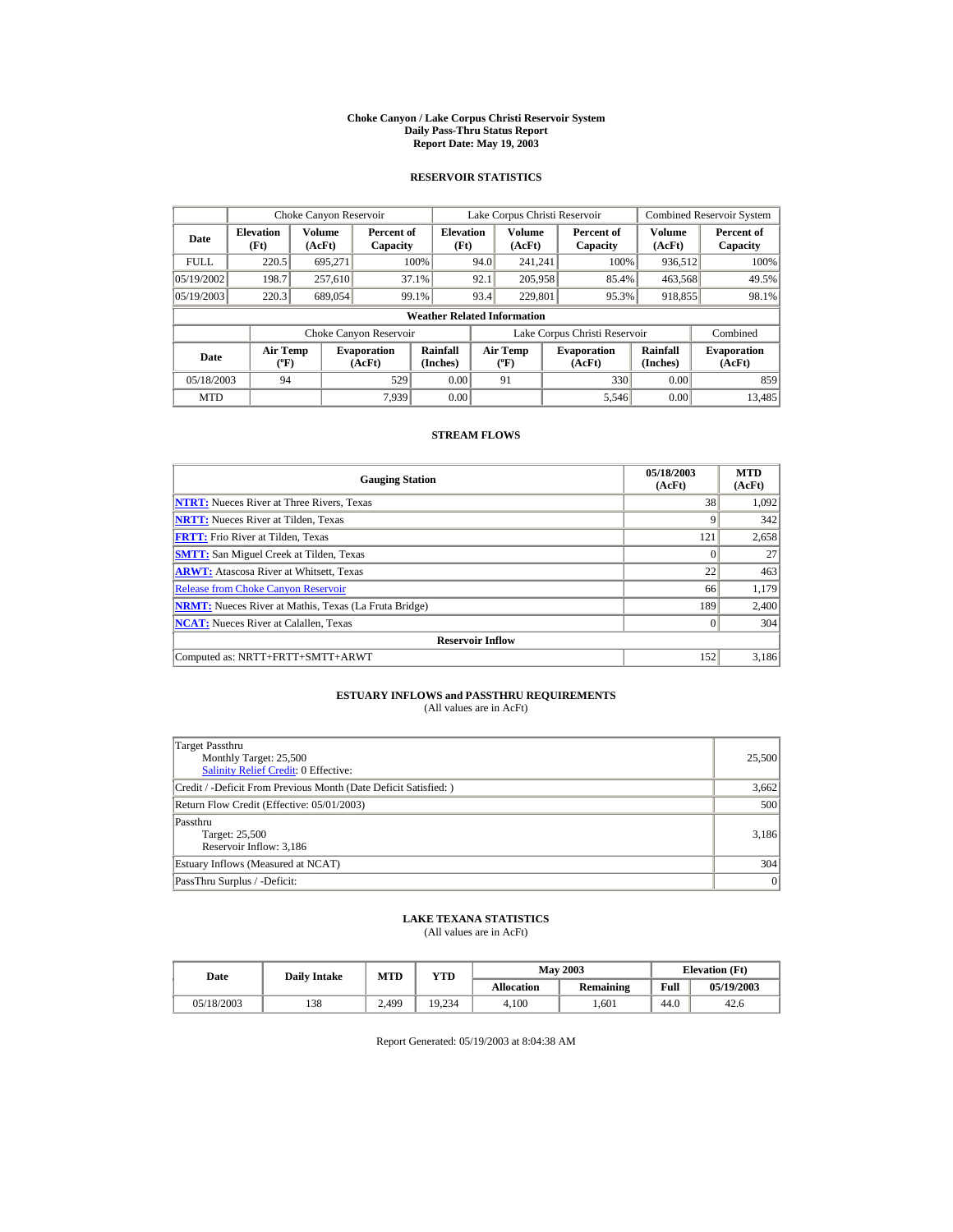#### **Choke Canyon / Lake Corpus Christi Reservoir System Daily Pass-Thru Status Report Report Date: May 20, 2003**

## **RESERVOIR STATISTICS**

|             | Choke Canyon Reservoir                      |                  |                              |                          | Lake Corpus Christi Reservoir |                                  |  |                               |                      | Combined Reservoir System    |  |  |  |
|-------------|---------------------------------------------|------------------|------------------------------|--------------------------|-------------------------------|----------------------------------|--|-------------------------------|----------------------|------------------------------|--|--|--|
| Date        | <b>Elevation</b><br>(Ft)                    | Volume<br>(AcFt) | Percent of<br>Capacity       | <b>Elevation</b><br>(Ft) |                               | Volume<br>(AcFt)                 |  | Percent of<br>Capacity        | Volume<br>(AcFt)     | Percent of<br>Capacity       |  |  |  |
| <b>FULL</b> | 220.5                                       | 695.271          |                              | 100%                     | 94.0                          | 241.241                          |  | 100%                          | 936,512              | 100%                         |  |  |  |
| 05/20/2002  | 198.6                                       | 256,892          |                              | 36.9%                    | 92.1                          | 205,054                          |  | 85.0%                         | 461,946              | 49.3%                        |  |  |  |
| 05/20/2003  | 220.2                                       | 688,540          |                              | 99.0%                    | 93.4                          | 229,990                          |  | 95.3%                         | 918,530              | 98.1%                        |  |  |  |
|             | <b>Weather Related Information</b>          |                  |                              |                          |                               |                                  |  |                               |                      |                              |  |  |  |
|             |                                             |                  | Choke Canyon Reservoir       |                          |                               |                                  |  | Lake Corpus Christi Reservoir |                      | Combined                     |  |  |  |
| Date        | <b>Air Temp</b><br>$({}^{\circ}\mathrm{F})$ |                  | <b>Evaporation</b><br>(AcFt) | Rainfall<br>(Inches)     |                               | <b>Air Temp</b><br>$(^{\circ}F)$ |  | <b>Evaporation</b><br>(AcFt)  | Rainfall<br>(Inches) | <b>Evaporation</b><br>(AcFt) |  |  |  |
| 05/19/2003  | 97                                          |                  | 602                          | 0.00                     |                               | 95                               |  | 418                           | 0.00                 | 1.020                        |  |  |  |
| <b>MTD</b>  |                                             |                  | 8.541                        | 0.00                     |                               |                                  |  | 5,964                         | 0.00                 | 14,505                       |  |  |  |

## **STREAM FLOWS**

| <b>Gauging Station</b>                                       | 05/19/2003<br>(AcFt) | <b>MTD</b><br>(AcFt) |
|--------------------------------------------------------------|----------------------|----------------------|
| <b>NTRT:</b> Nueces River at Three Rivers, Texas             | 36                   | 1,127                |
| <b>NRTT:</b> Nueces River at Tilden, Texas                   | 9                    | 350                  |
| <b>FRTT:</b> Frio River at Tilden, Texas                     | 119                  | 2,777                |
| <b>SMTT:</b> San Miguel Creek at Tilden, Texas               | $\Omega$             | 27                   |
| <b>ARWT:</b> Atascosa River at Whitsett, Texas               | 4                    | 467                  |
| <b>Release from Choke Canyon Reservoir</b>                   | 66                   | 1,245                |
| <b>NRMT:</b> Nueces River at Mathis, Texas (La Fruta Bridge) | 214                  | 2,614                |
| <b>NCAT:</b> Nueces River at Calallen, Texas                 | $\Omega$             | 304                  |
| <b>Reservoir Inflow</b>                                      |                      |                      |
| Computed as: NRTT+FRTT+SMTT+ARWT                             | 132                  | 3,318                |

# **ESTUARY INFLOWS and PASSTHRU REQUIREMENTS**<br>(All values are in AcFt)

| Target Passthru<br>Monthly Target: 25,500<br>Salinity Relief Credit: 0 Effective: | 25,500 |
|-----------------------------------------------------------------------------------|--------|
| Credit / -Deficit From Previous Month (Date Deficit Satisfied: )                  | 3,662  |
| Return Flow Credit (Effective: 05/01/2003)                                        | 500    |
| Passthru<br>Target: 25,500<br>Reservoir Inflow: 3,318                             | 3.318  |
| Estuary Inflows (Measured at NCAT)                                                | 304    |
| PassThru Surplus / -Deficit:                                                      | 0      |

## **LAKE TEXANA STATISTICS**

(All values are in AcFt)

| Date       | <b>Daily Intake</b> | <b>MTD</b> | YTD    |                   | <b>May 2003</b> | <b>Elevation</b> (Ft) |            |
|------------|---------------------|------------|--------|-------------------|-----------------|-----------------------|------------|
|            |                     |            |        | <b>Allocation</b> | Remaining       | Full                  | 05/20/2003 |
| 05/19/2003 | 138                 | 2.636      | 19.371 | 4.100             | .464            | 44.0                  | 42.2       |

Report Generated: 05/20/2003 at 8:14:34 AM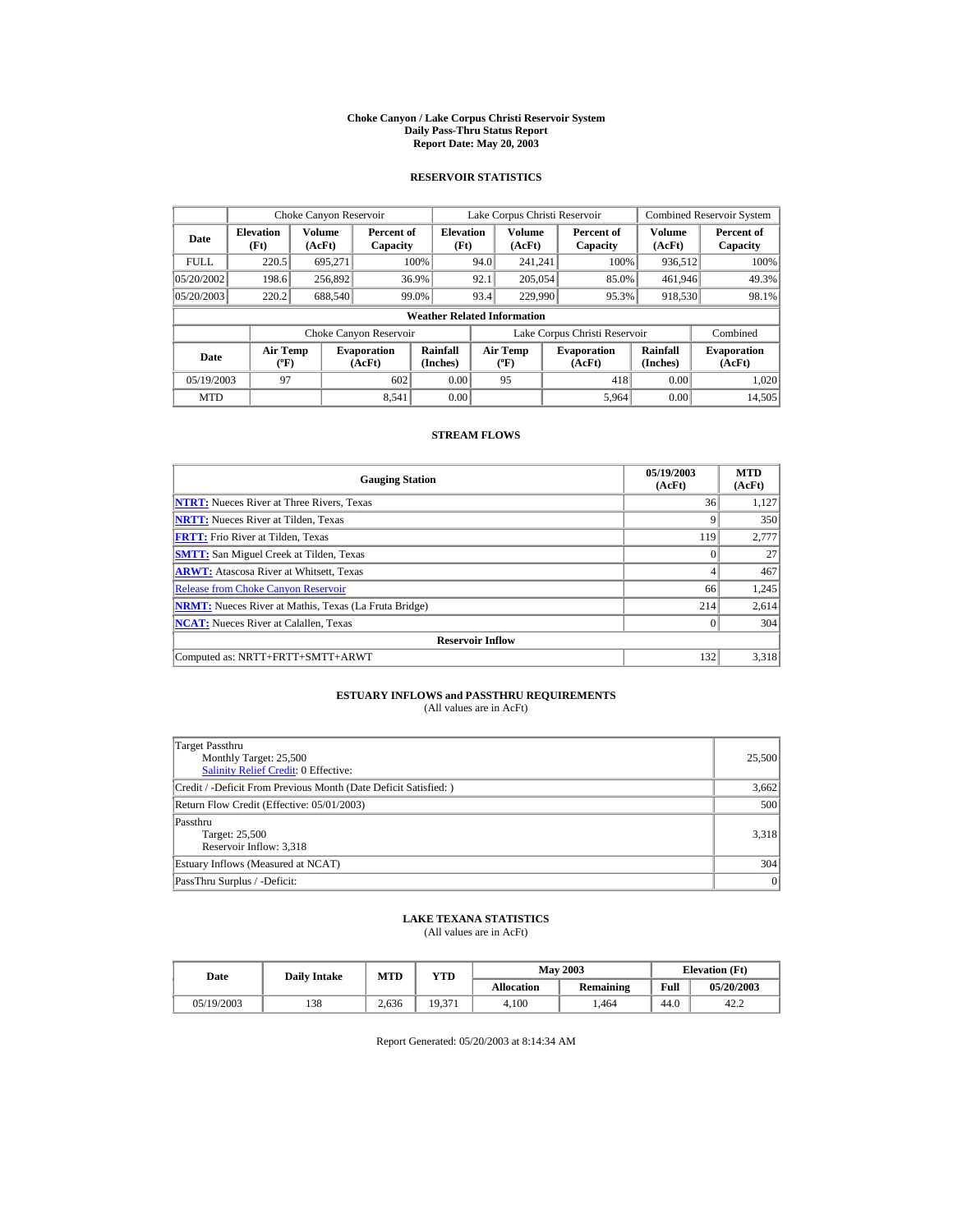#### **Choke Canyon / Lake Corpus Christi Reservoir System Daily Pass-Thru Status Report Report Date: May 21, 2003**

## **RESERVOIR STATISTICS**

|             | Choke Canyon Reservoir                      |                  |                              |                          |      | Lake Corpus Christi Reservoir             |  |                               |                      | Combined Reservoir System    |  |  |
|-------------|---------------------------------------------|------------------|------------------------------|--------------------------|------|-------------------------------------------|--|-------------------------------|----------------------|------------------------------|--|--|
| Date        | <b>Elevation</b><br>(Ft)                    | Volume<br>(AcFt) | Percent of<br>Capacity       | <b>Elevation</b><br>(Ft) |      | Volume<br>(AcFt)                          |  | Percent of<br>Capacity        | Volume<br>(AcFt)     | Percent of<br>Capacity       |  |  |
| <b>FULL</b> | 220.5                                       | 695.271          |                              | 100%                     | 94.0 | 241.241                                   |  | 100%                          | 936,512              | 100%                         |  |  |
| 05/21/2002  | 198.6                                       | 256,606          |                              | 36.9%                    | 92.0 | 204,693                                   |  | 84.9%                         | 461.299              | 49.3%                        |  |  |
| 05/21/2003  | 220.2                                       | 688,283          |                              | 99.0%                    | 93.4 | 230,179                                   |  | 95.4%                         | 918,462              | 98.1%                        |  |  |
|             | <b>Weather Related Information</b>          |                  |                              |                          |      |                                           |  |                               |                      |                              |  |  |
|             |                                             |                  | Choke Canyon Reservoir       |                          |      |                                           |  | Lake Corpus Christi Reservoir |                      | Combined                     |  |  |
| Date        | <b>Air Temp</b><br>$({}^{\circ}\mathrm{F})$ |                  | <b>Evaporation</b><br>(AcFt) | Rainfall<br>(Inches)     |      | <b>Air Temp</b><br>$({}^{\circ}\text{F})$ |  | <b>Evaporation</b><br>(AcFt)  | Rainfall<br>(Inches) | <b>Evaporation</b><br>(AcFt) |  |  |
| 05/20/2003  | 97                                          |                  | 556                          | 0.00                     |      | 92                                        |  | 385                           | 0.00                 | 941                          |  |  |
| <b>MTD</b>  |                                             |                  | 9.097                        | 0.00                     |      |                                           |  | 6.349                         | 0.00                 | 15,446                       |  |  |

## **STREAM FLOWS**

| <b>Gauging Station</b>                                       | 05/20/2003<br>(AcFt) | <b>MTD</b><br>(AcFt) |
|--------------------------------------------------------------|----------------------|----------------------|
| <b>NTRT:</b> Nueces River at Three Rivers, Texas             | 34                   | 1,161                |
| <b>NRTT:</b> Nueces River at Tilden, Texas                   | 9                    | 359                  |
| <b>FRTT:</b> Frio River at Tilden, Texas                     | 111                  | 2.888                |
| <b>SMTT:</b> San Miguel Creek at Tilden, Texas               | $\Omega$             | 27                   |
| <b>ARWT:</b> Atascosa River at Whitsett, Texas               | 19                   | 486                  |
| <b>Release from Choke Canyon Reservoir</b>                   | 66                   | 1,310                |
| <b>NRMT:</b> Nueces River at Mathis, Texas (La Fruta Bridge) | 242                  | 2,856                |
| <b>NCAT:</b> Nueces River at Calallen, Texas                 | $\Omega$             | 304                  |
| <b>Reservoir Inflow</b>                                      |                      |                      |
| Computed as: NRTT+FRTT+SMTT+ARWT                             | 139                  | 3,457                |

# **ESTUARY INFLOWS and PASSTHRU REQUIREMENTS**<br>(All values are in AcFt)

| Target Passthru<br>Monthly Target: 25,500<br>Salinity Relief Credit: 0 Effective: | 25,500 |
|-----------------------------------------------------------------------------------|--------|
| Credit / -Deficit From Previous Month (Date Deficit Satisfied: )                  | 3,662  |
| Return Flow Credit (Effective: 05/01/2003)                                        | 500    |
| Passthru<br>Target: 25,500<br>Reservoir Inflow: 3,457                             | 3.457  |
| Estuary Inflows (Measured at NCAT)                                                | 304    |
| PassThru Surplus / -Deficit:                                                      | 0      |

## **LAKE TEXANA STATISTICS**

(All values are in AcFt)

| Date |            | <b>May 2003</b><br>MTD<br>YTD<br><b>Daily Intake</b> |      |                   | <b>Elevation</b> (Ft) |      |            |      |
|------|------------|------------------------------------------------------|------|-------------------|-----------------------|------|------------|------|
|      |            |                                                      |      | <b>Allocation</b> | <b>Remaining</b>      | Full | 05/21/2003 |      |
|      | 05/20/2003 | 138                                                  | 2774 | 19.509            | 4.100                 | .326 | 44.0       | 42.1 |

Report Generated: 05/21/2003 at 8:01:58 AM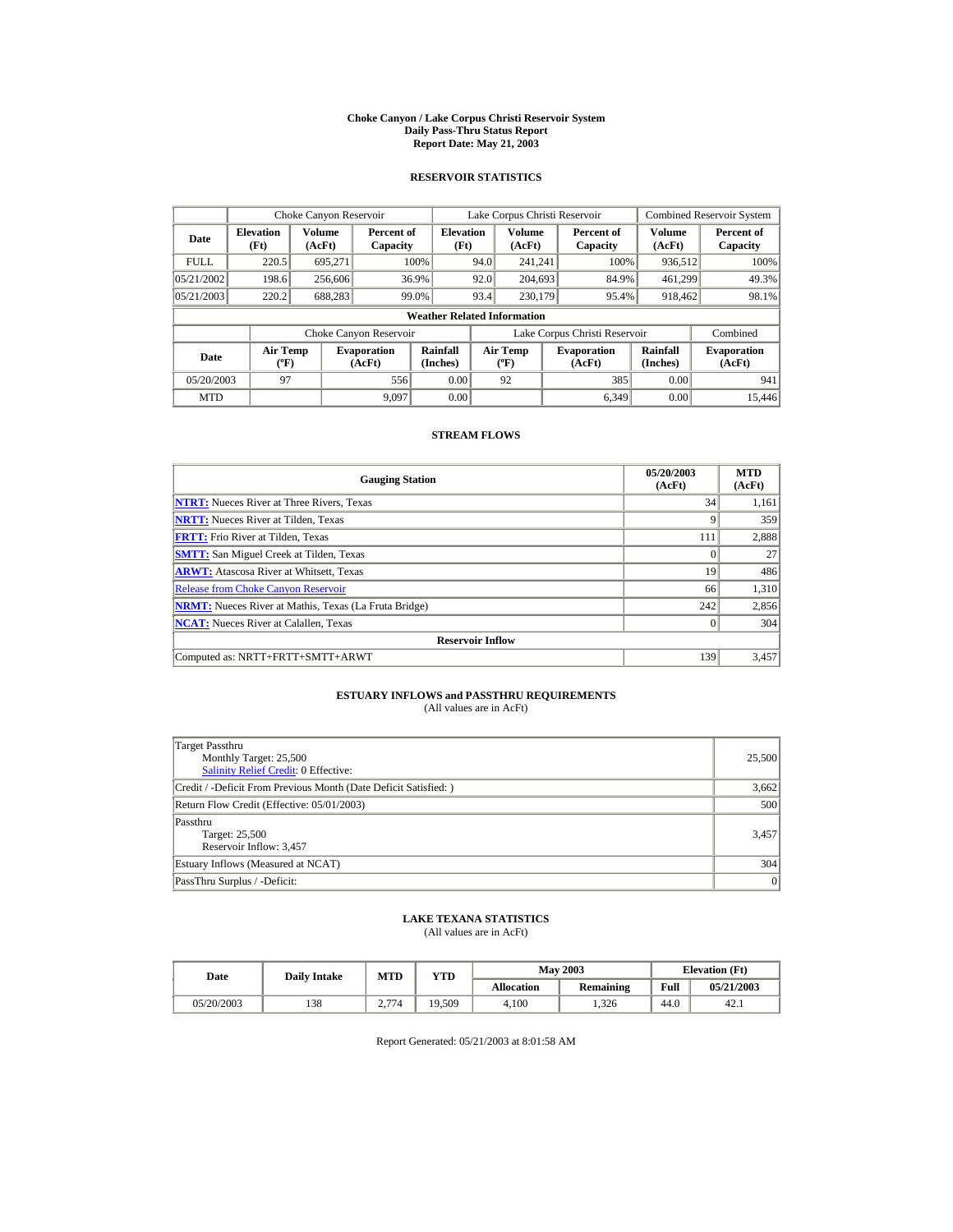#### **Choke Canyon / Lake Corpus Christi Reservoir System Daily Pass-Thru Status Report Report Date: May 22, 2003**

## **RESERVOIR STATISTICS**

|             | Choke Canyon Reservoir                      |                  |                              |                          | Lake Corpus Christi Reservoir |                                           |  |                               |                      | <b>Combined Reservoir System</b> |  |  |
|-------------|---------------------------------------------|------------------|------------------------------|--------------------------|-------------------------------|-------------------------------------------|--|-------------------------------|----------------------|----------------------------------|--|--|
| Date        | <b>Elevation</b><br>(Ft)                    | Volume<br>(AcFt) | Percent of<br>Capacity       | <b>Elevation</b><br>(Ft) |                               | <b>Volume</b><br>(AcFt)                   |  | Percent of<br>Capacity        | Volume<br>(AcFt)     | Percent of<br>Capacity           |  |  |
| <b>FULL</b> | 220.5                                       | 695,271          |                              | 100%                     | 94.0                          | 241.241                                   |  | 100%                          | 936,512              | 100%                             |  |  |
| 05/22/2002  | 198.6                                       | 256,319          |                              | 36.9%                    | 92.0                          | 203.792                                   |  | 84.5%                         | 460.111              | 49.1%                            |  |  |
| 05/22/2003  | 220.2                                       | 688,025          |                              | 99.0%                    | 93.4                          | 229,423                                   |  | 95.1%                         | 917,448              | 98.0%                            |  |  |
|             | <b>Weather Related Information</b>          |                  |                              |                          |                               |                                           |  |                               |                      |                                  |  |  |
|             |                                             |                  | Choke Canyon Reservoir       |                          |                               |                                           |  | Lake Corpus Christi Reservoir |                      | Combined                         |  |  |
| Date        | <b>Air Temp</b><br>$({}^{\circ}\mathrm{F})$ |                  | <b>Evaporation</b><br>(AcFt) | Rainfall<br>(Inches)     |                               | <b>Air Temp</b><br>$({}^{\circ}\text{F})$ |  | <b>Evaporation</b><br>(AcFt)  | Rainfall<br>(Inches) | <b>Evaporation</b><br>(AcFt)     |  |  |
| 05/21/2003  | 88                                          |                  | 391                          | 0.00                     |                               | 88                                        |  | 275                           | 0.00                 | 666                              |  |  |
| <b>MTD</b>  |                                             |                  | 9.488                        | 0.00                     |                               |                                           |  | 6.624                         | 0.00                 | 16.112                           |  |  |

## **STREAM FLOWS**

| <b>Gauging Station</b>                                       | 05/21/2003<br>(AcFt) | <b>MTD</b><br>(AcFt) |
|--------------------------------------------------------------|----------------------|----------------------|
| <b>NTRT:</b> Nueces River at Three Rivers, Texas             | 32                   | 1,193                |
| <b>NRTT:</b> Nueces River at Tilden, Texas                   | 10                   | 369                  |
| <b>FRTT:</b> Frio River at Tilden, Texas                     | 107                  | 2,995                |
| <b>SMTT:</b> San Miguel Creek at Tilden, Texas               | $\Omega$             | 27                   |
| <b>ARWT:</b> Atascosa River at Whitsett, Texas               | 18                   | 504                  |
| <b>Release from Choke Canyon Reservoir</b>                   | 66                   | 1,376                |
| <b>NRMT:</b> Nueces River at Mathis, Texas (La Fruta Bridge) | 254                  | 3.110                |
| <b>NCAT:</b> Nueces River at Calallen, Texas                 | 10                   | 314                  |
| <b>Reservoir Inflow</b>                                      |                      |                      |
| Computed as: NRTT+FRTT+SMTT+ARWT                             | 135                  | 3,592                |

# **ESTUARY INFLOWS and PASSTHRU REQUIREMENTS**<br>(All values are in AcFt)

| Target Passthru<br>Monthly Target: 25,500<br>Salinity Relief Credit: 0 Effective: | 25,500 |
|-----------------------------------------------------------------------------------|--------|
| Credit / -Deficit From Previous Month (Date Deficit Satisfied: )                  | 3,662  |
| Return Flow Credit (Effective: 05/01/2003)                                        | 500    |
| Passthru<br>Target: 25,500<br>Reservoir Inflow: 3,592                             | 3.592  |
| Estuary Inflows (Measured at NCAT)                                                | 314    |
| PassThru Surplus / -Deficit:                                                      | 0      |

## **LAKE TEXANA STATISTICS**

(All values are in AcFt)

| Date       | <b>Daily Intake</b> | <b>MTD</b> | YTD    |                   | <b>May 2003</b> | <b>Elevation</b> (Ft) |            |
|------------|---------------------|------------|--------|-------------------|-----------------|-----------------------|------------|
|            |                     |            |        | <b>Allocation</b> | Remaining       | Full                  | 05/22/2003 |
| 05/21/2003 | $\sim$              | 2.911      | 19.646 | 4.100             | .189            | 44.0                  | 42.1       |

Report Generated: 05/22/2003 at 7:59:18 AM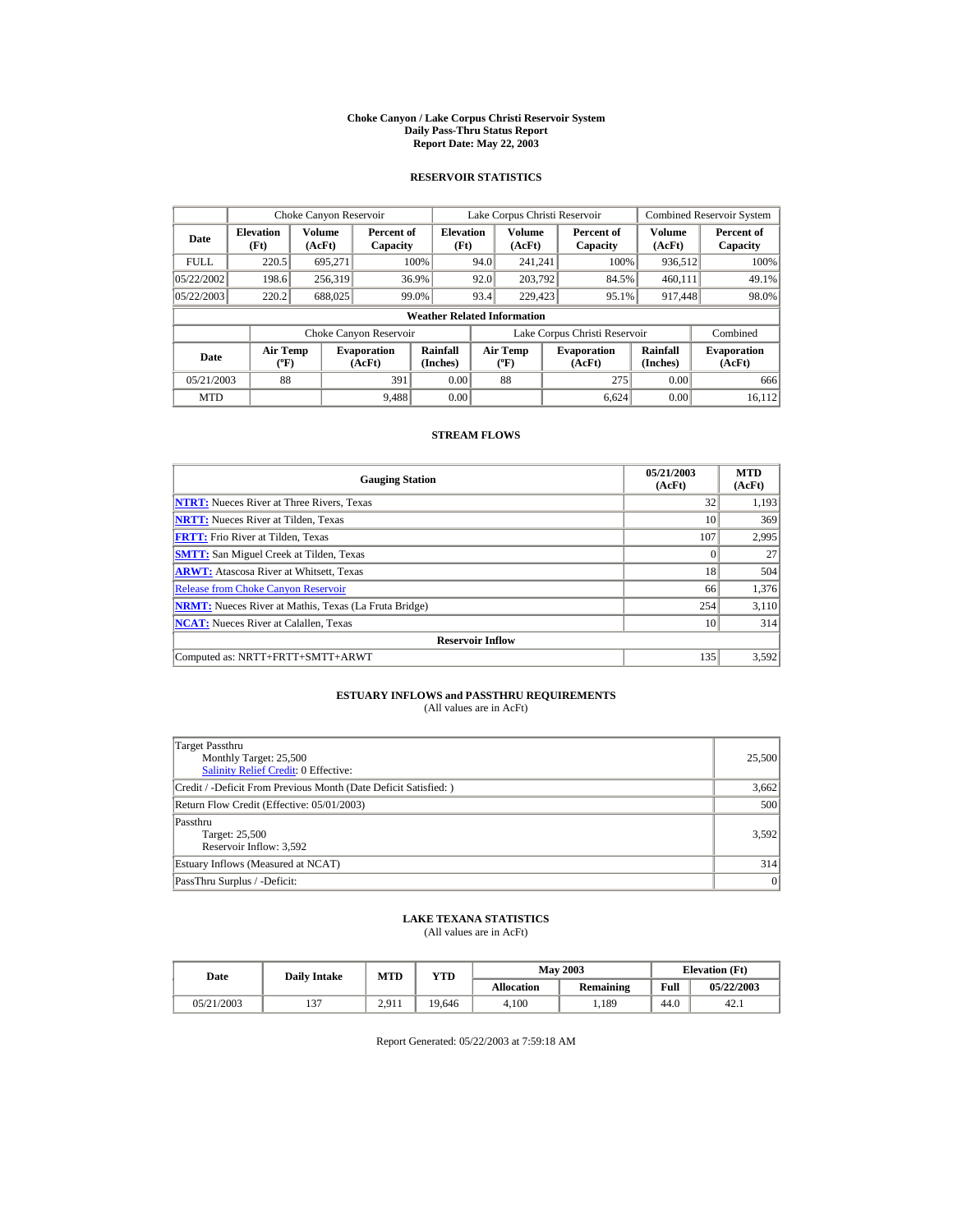#### **Choke Canyon / Lake Corpus Christi Reservoir System Daily Pass-Thru Status Report Report Date: May 23, 2003**

## **RESERVOIR STATISTICS**

|             | Choke Canyon Reservoir                      |                  |                              |                          | Lake Corpus Christi Reservoir |                                           |  |                               |                      | <b>Combined Reservoir System</b> |  |  |
|-------------|---------------------------------------------|------------------|------------------------------|--------------------------|-------------------------------|-------------------------------------------|--|-------------------------------|----------------------|----------------------------------|--|--|
| Date        | <b>Elevation</b><br>(Ft)                    | Volume<br>(AcFt) | Percent of<br>Capacity       | <b>Elevation</b><br>(Ft) |                               | <b>Volume</b><br>(AcFt)                   |  | Percent of<br>Capacity        | Volume<br>(AcFt)     | Percent of<br>Capacity           |  |  |
| <b>FULL</b> | 220.5                                       | 695,271          |                              | 100%                     | 94.0                          | 241.241                                   |  | 100%                          | 936,512              | 100%                             |  |  |
| 05/23/2002  | 198.6                                       | 256,033          |                              | 36.8%                    | 92.0                          | 203.792                                   |  | 84.5%                         | 459,825              | 49.1%                            |  |  |
| 05/23/2003  | 220.2                                       | 687,768          |                              | 98.9%                    | 93.3                          | 228,292                                   |  | 94.6%                         | 916,060              | 97.8%                            |  |  |
|             | <b>Weather Related Information</b>          |                  |                              |                          |                               |                                           |  |                               |                      |                                  |  |  |
|             |                                             |                  | Choke Canyon Reservoir       |                          |                               |                                           |  | Lake Corpus Christi Reservoir |                      | Combined                         |  |  |
| Date        | <b>Air Temp</b><br>$({}^{\circ}\mathrm{F})$ |                  | <b>Evaporation</b><br>(AcFt) | Rainfall<br>(Inches)     |                               | <b>Air Temp</b><br>$({}^{\circ}\text{F})$ |  | <b>Evaporation</b><br>(AcFt)  | Rainfall<br>(Inches) | <b>Evaporation</b><br>(AcFt)     |  |  |
| 05/22/2003  | 88                                          |                  | 301                          | 0.00                     |                               | 87                                        |  | 230                           | 0.00                 | 531                              |  |  |
| <b>MTD</b>  |                                             |                  | 9.789                        | 0.00                     |                               |                                           |  | 6.854                         | 0.00                 | 16.643                           |  |  |

## **STREAM FLOWS**

| <b>Gauging Station</b>                                       | 05/22/2003<br>(AcFt) | <b>MTD</b><br>(AcFt) |
|--------------------------------------------------------------|----------------------|----------------------|
| <b>NTRT:</b> Nueces River at Three Rivers, Texas             | 30                   | 1,223                |
| <b>NRTT:</b> Nueces River at Tilden, Texas                   | 10                   | 379                  |
| <b>FRTT:</b> Frio River at Tilden, Texas                     | 103                  | 3.099                |
| <b>SMTT:</b> San Miguel Creek at Tilden, Texas               | $\Omega$             | 27                   |
| <b>ARWT:</b> Atascosa River at Whitsett, Texas               | 18                   | 522                  |
| <b>Release from Choke Canyon Reservoir</b>                   | 66                   | 1,441                |
| <b>NRMT:</b> Nueces River at Mathis, Texas (La Fruta Bridge) | 246                  | 3,357                |
| <b>NCAT:</b> Nueces River at Calallen, Texas                 | 46                   | 360                  |
| <b>Reservoir Inflow</b>                                      |                      |                      |
| Computed as: NRTT+FRTT+SMTT+ARWT                             | 131                  | 3,723                |

# **ESTUARY INFLOWS and PASSTHRU REQUIREMENTS**<br>(All values are in AcFt)

| Target Passthru<br>Monthly Target: 25,500<br>Salinity Relief Credit: 0 Effective: | 25,500 |
|-----------------------------------------------------------------------------------|--------|
| Credit / -Deficit From Previous Month (Date Deficit Satisfied: )                  | 3,662  |
| Return Flow Credit (Effective: 05/01/2003)                                        | 500    |
| Passthru<br>Target: 25,500<br>Reservoir Inflow: 3,723                             | 3.723  |
| Estuary Inflows (Measured at NCAT)                                                | 360    |
| PassThru Surplus / -Deficit:                                                      | 0      |

## **LAKE TEXANA STATISTICS**

(All values are in AcFt)

| Date       |        | MTD<br><b>Daily Intake</b> |              |            | <b>May 2003</b> | <b>Elevation</b> (Ft) |            |
|------------|--------|----------------------------|--------------|------------|-----------------|-----------------------|------------|
|            |        |                            | $_{\rm VTD}$ | Allocation | Remaining       | Full                  | 05/23/2003 |
| 05/22/2003 | $\sim$ | 3.048                      | 19.783       | 4.100      | .052            | 44.0                  | 42.1       |

Report Generated: 05/23/2003 at 8:03:06 AM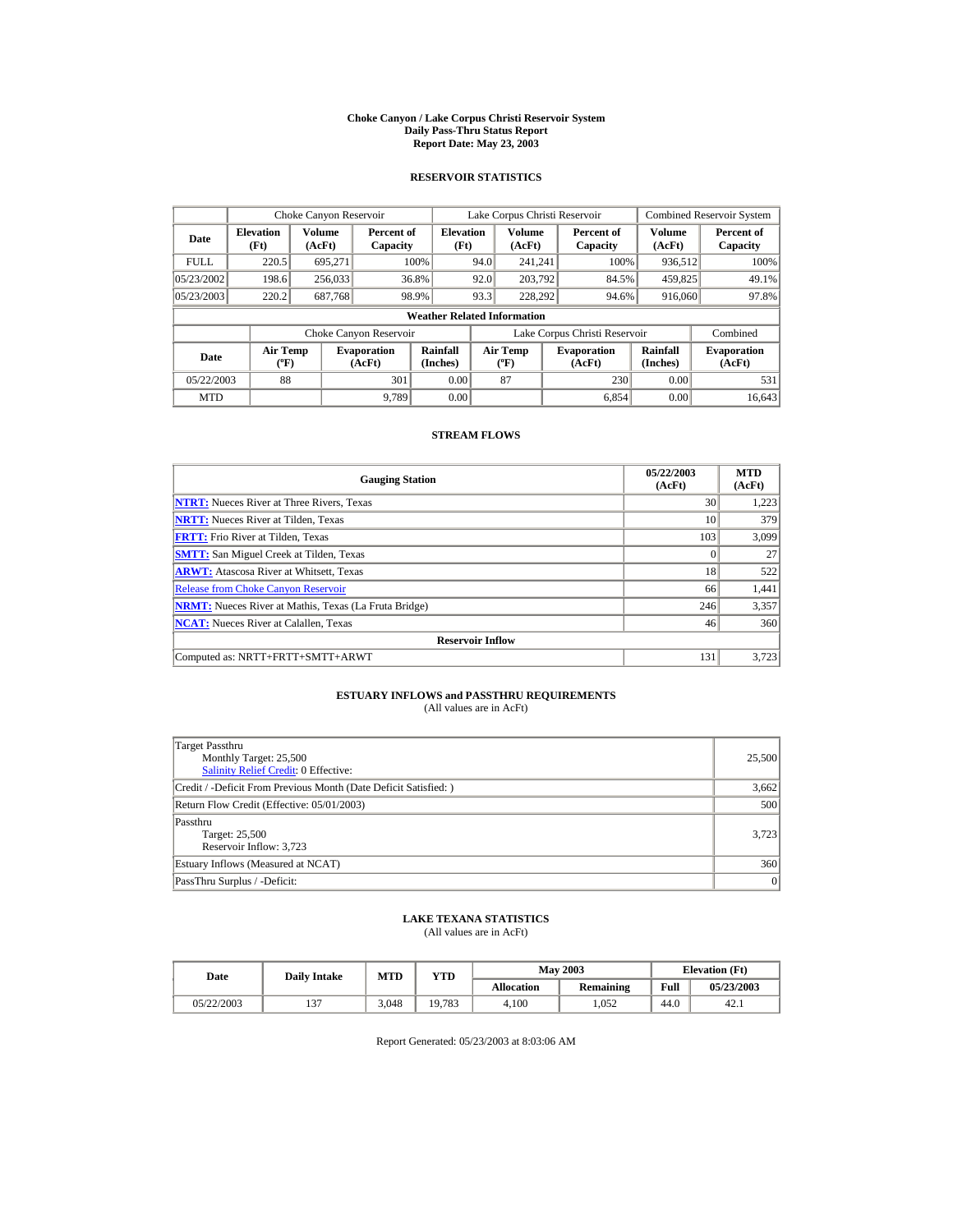#### **Choke Canyon / Lake Corpus Christi Reservoir System Daily Pass-Thru Status Report Report Date: May 24, 2003**

## **RESERVOIR STATISTICS**

|             | Choke Canyon Reservoir                      |                  |                              |                          | Lake Corpus Christi Reservoir |                                             |  |                               |                      | <b>Combined Reservoir System</b> |  |  |
|-------------|---------------------------------------------|------------------|------------------------------|--------------------------|-------------------------------|---------------------------------------------|--|-------------------------------|----------------------|----------------------------------|--|--|
| Date        | <b>Elevation</b><br>(Ft)                    | Volume<br>(AcFt) | Percent of<br>Capacity       | <b>Elevation</b><br>(Ft) |                               | Volume<br>(AcFt)                            |  | Percent of<br>Capacity        | Volume<br>(AcFt)     | Percent of<br>Capacity           |  |  |
| <b>FULL</b> | 220.5                                       | 695.271          |                              | 100%                     | 94.0                          | 241.241                                     |  | 100%                          | 936,512              | 100%                             |  |  |
| 05/24/2002  | 198.6                                       | 255,747          |                              | 36.8%                    | 92.0                          | 203.792                                     |  | 84.5%                         | 459,539              | 49.1%                            |  |  |
| 05/24/2003  | 220.2                                       | 687.252          |                              | 98.8%                    | 93.3                          | 227,728                                     |  | 94.4%                         | 914.980              | 97.7%                            |  |  |
|             | <b>Weather Related Information</b>          |                  |                              |                          |                               |                                             |  |                               |                      |                                  |  |  |
|             |                                             |                  | Choke Canyon Reservoir       |                          |                               |                                             |  | Lake Corpus Christi Reservoir |                      | Combined                         |  |  |
| Date        | <b>Air Temp</b><br>$({}^{\circ}\mathrm{F})$ |                  | <b>Evaporation</b><br>(AcFt) | Rainfall<br>(Inches)     |                               | <b>Air Temp</b><br>$({}^{\circ}\mathbf{F})$ |  | <b>Evaporation</b><br>(AcFt)  | Rainfall<br>(Inches) | <b>Evaporation</b><br>(AcFt)     |  |  |
| 05/23/2003  | 92                                          |                  | 451                          | 0.00                     |                               | 90                                          |  | 296                           | 0.00                 | 747                              |  |  |
| <b>MTD</b>  |                                             |                  | 10.240                       | 0.00                     |                               |                                             |  | 7.150                         | 0.00                 | 17,390                           |  |  |

## **STREAM FLOWS**

| <b>Gauging Station</b>                                       | 05/23/2003<br>(AcFt) | <b>MTD</b><br>(AcFt) |
|--------------------------------------------------------------|----------------------|----------------------|
| <b>NTRT:</b> Nueces River at Three Rivers, Texas             | 30                   | 1,253                |
| <b>NRTT:</b> Nueces River at Tilden, Texas                   | 10                   | 388                  |
| <b>FRTT:</b> Frio River at Tilden, Texas                     | 101                  | 3.200                |
| <b>SMTT:</b> San Miguel Creek at Tilden, Texas               | $\Omega$             | 27                   |
| <b>ARWT:</b> Atascosa River at Whitsett, Texas               | 18                   | 540                  |
| <b>Release from Choke Canyon Reservoir</b>                   | 66                   | 1,507                |
| <b>NRMT:</b> Nueces River at Mathis, Texas (La Fruta Bridge) | 226                  | 3,583                |
| <b>NCAT:</b> Nueces River at Calallen, Texas                 | 40                   | 400                  |
| <b>Reservoir Inflow</b>                                      |                      |                      |
| Computed as: NRTT+FRTT+SMTT+ARWT                             | 128                  | 3,852                |

# **ESTUARY INFLOWS and PASSTHRU REQUIREMENTS**<br>(All values are in AcFt)

| Target Passthru<br>Monthly Target: 25,500<br>Salinity Relief Credit: 0 Effective: | 25,500 |
|-----------------------------------------------------------------------------------|--------|
| Credit / -Deficit From Previous Month (Date Deficit Satisfied: )                  | 3,662  |
| Return Flow Credit (Effective: 05/01/2003)                                        | 500    |
| Passthru<br>Target: 25,500<br>Reservoir Inflow: 3,852                             | 3.852  |
| Estuary Inflows (Measured at NCAT)                                                | 400    |
| PassThru Surplus / -Deficit:                                                      | 0      |

## **LAKE TEXANA STATISTICS**

(All values are in AcFt)

| Date       | <b>Daily Intake</b> | MTD   | $_{\rm VTD}$ |            | <b>May 2003</b> | <b>Elevation</b> (Ft) |            |
|------------|---------------------|-------|--------------|------------|-----------------|-----------------------|------------|
|            |                     |       |              | Allocation | Remaining       | Full                  | 05/24/2003 |
| 05/23/2003 | $\sim$              | 3.185 | 19.920       | 4.100      | 915             | 44.0                  | 42.1       |

Report Generated: 05/24/2003 at 8:08:32 AM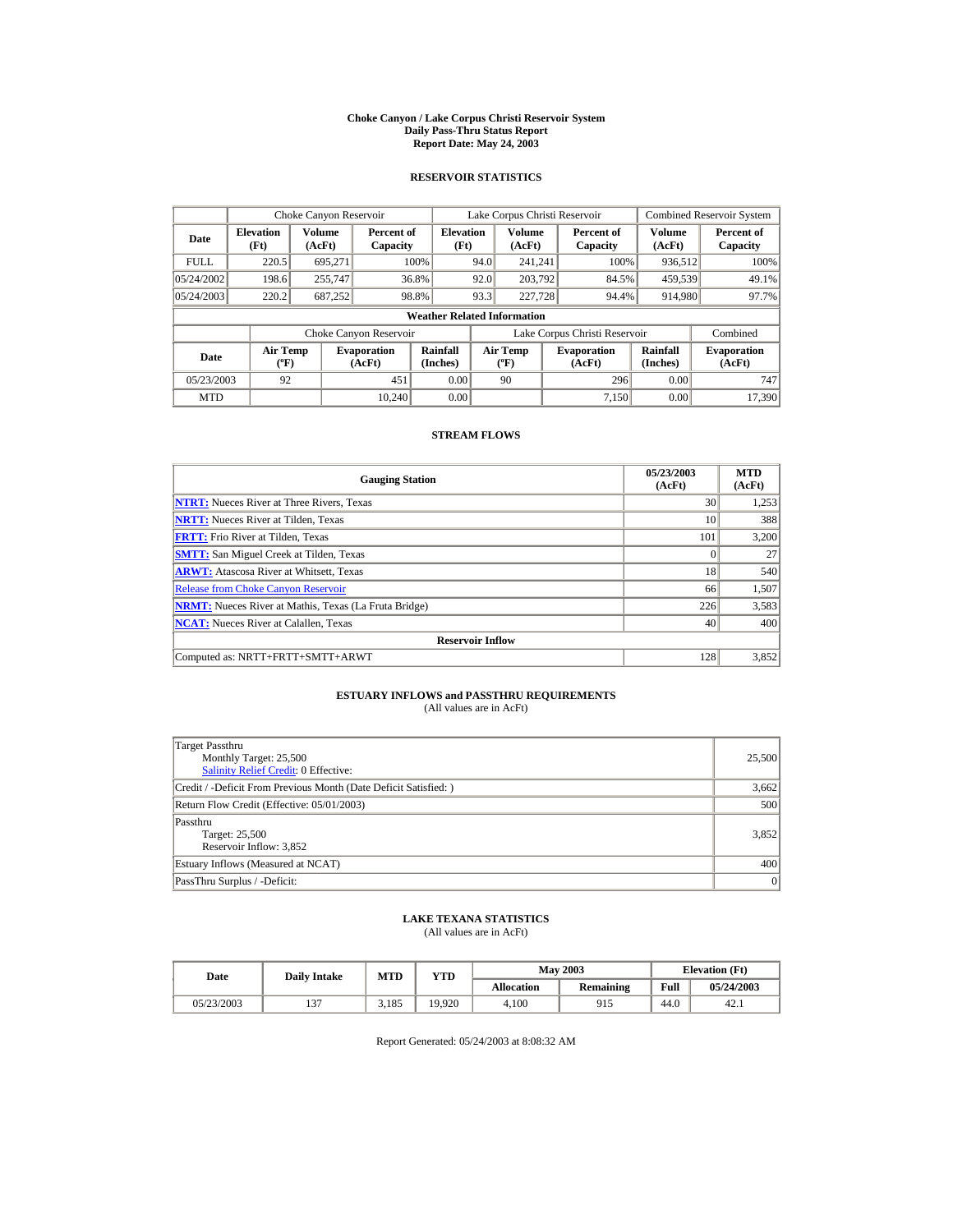#### **Choke Canyon / Lake Corpus Christi Reservoir System Daily Pass-Thru Status Report Report Date: May 25, 2003**

## **RESERVOIR STATISTICS**

|             | Choke Canyon Reservoir                      |                  |                              |                          | Lake Corpus Christi Reservoir |                                             |  |                               |                      | Combined Reservoir System    |  |  |
|-------------|---------------------------------------------|------------------|------------------------------|--------------------------|-------------------------------|---------------------------------------------|--|-------------------------------|----------------------|------------------------------|--|--|
| Date        | <b>Elevation</b><br>(Ft)                    | Volume<br>(AcFt) | Percent of<br>Capacity       | <b>Elevation</b><br>(Ft) |                               | Volume<br>(AcFt)                            |  | Percent of<br>Capacity        | Volume<br>(AcFt)     | Percent of<br>Capacity       |  |  |
| <b>FULL</b> | 220.5                                       | 695.271          |                              | 100%                     | 94.0                          | 241.241                                     |  | 100%                          | 936,512              | 100%                         |  |  |
| 05/25/2002  | 198.5                                       | 255,318          |                              | 36.7%                    | 92.0                          | 204,874                                     |  | 84.9%                         | 460,192              | 49.1%                        |  |  |
| 05/25/2003  | 220.2                                       | 686,473          |                              | 98.7%                    | 93.3                          | 227.164                                     |  | 94.2%                         | 913,637              | 97.6%                        |  |  |
|             | <b>Weather Related Information</b>          |                  |                              |                          |                               |                                             |  |                               |                      |                              |  |  |
|             |                                             |                  | Choke Canyon Reservoir       |                          |                               |                                             |  | Lake Corpus Christi Reservoir |                      | Combined                     |  |  |
| Date        | <b>Air Temp</b><br>$({}^{\circ}\mathrm{F})$ |                  | <b>Evaporation</b><br>(AcFt) | Rainfall<br>(Inches)     |                               | <b>Air Temp</b><br>$({}^{\circ}\mathbf{F})$ |  | <b>Evaporation</b><br>(AcFt)  | Rainfall<br>(Inches) | <b>Evaporation</b><br>(AcFt) |  |  |
| 05/24/2003  | 93                                          |                  | 630                          | 0.00                     |                               | 91                                          |  | 383                           | 0.00                 | 1.013                        |  |  |
| <b>MTD</b>  |                                             |                  | 10.870                       | 0.00                     |                               |                                             |  | 7.533                         | 0.00                 | 18.403                       |  |  |

## **STREAM FLOWS**

| <b>Gauging Station</b>                                       | 05/24/2003<br>(AcFt) | <b>MTD</b><br>(AcFt) |
|--------------------------------------------------------------|----------------------|----------------------|
| <b>NTRT:</b> Nueces River at Three Rivers, Texas             | 28                   | 1,280                |
| <b>NRTT:</b> Nueces River at Tilden, Texas                   | 9                    | 397                  |
| <b>FRTT:</b> Frio River at Tilden, Texas                     | 99                   | 3.299                |
| <b>SMTT:</b> San Miguel Creek at Tilden, Texas               | $\Omega$             | 27                   |
| <b>ARWT:</b> Atascosa River at Whitsett, Texas               | 17                   | 557                  |
| <b>Release from Choke Canyon Reservoir</b>                   | 66                   | 1,572                |
| <b>NRMT:</b> Nueces River at Mathis, Texas (La Fruta Bridge) | 224                  | 3,807                |
| <b>NCAT:</b> Nueces River at Calallen, Texas                 | 10                   | 410                  |
| <b>Reservoir Inflow</b>                                      |                      |                      |
| Computed as: NRTT+FRTT+SMTT+ARWT                             | 125                  | 3.977                |

# **ESTUARY INFLOWS and PASSTHRU REQUIREMENTS**<br>(All values are in AcFt)

| Target Passthru<br>Monthly Target: 25,500<br>Salinity Relief Credit: 0 Effective: | 25,500 |
|-----------------------------------------------------------------------------------|--------|
| Credit / -Deficit From Previous Month (Date Deficit Satisfied:)                   | 3,662  |
| Return Flow Credit (Effective: 05/01/2003)                                        | 500    |
| Passthru<br>Target: 25,500<br>Reservoir Inflow: 3,977                             | 3.977  |
| Estuary Inflows (Measured at NCAT)                                                | 410    |
| PassThru Surplus / -Deficit:                                                      | 0      |

## **LAKE TEXANA STATISTICS**

(All values are in AcFt)

| Date       | <b>Daily Intake</b> | MTD           | YTD    |                   | <b>May 2003</b>  | <b>Elevation</b> (Ft) |            |
|------------|---------------------|---------------|--------|-------------------|------------------|-----------------------|------------|
|            |                     |               |        | <b>Allocation</b> | <b>Remaining</b> | Full                  | 05/25/2003 |
| 05/24/2003 | $\sim$              | 2.22<br>ے د.د | 20.057 | 4.100             | 778              | 44.0                  | 42.0       |

Report Generated: 05/25/2003 at 10:28:36 AM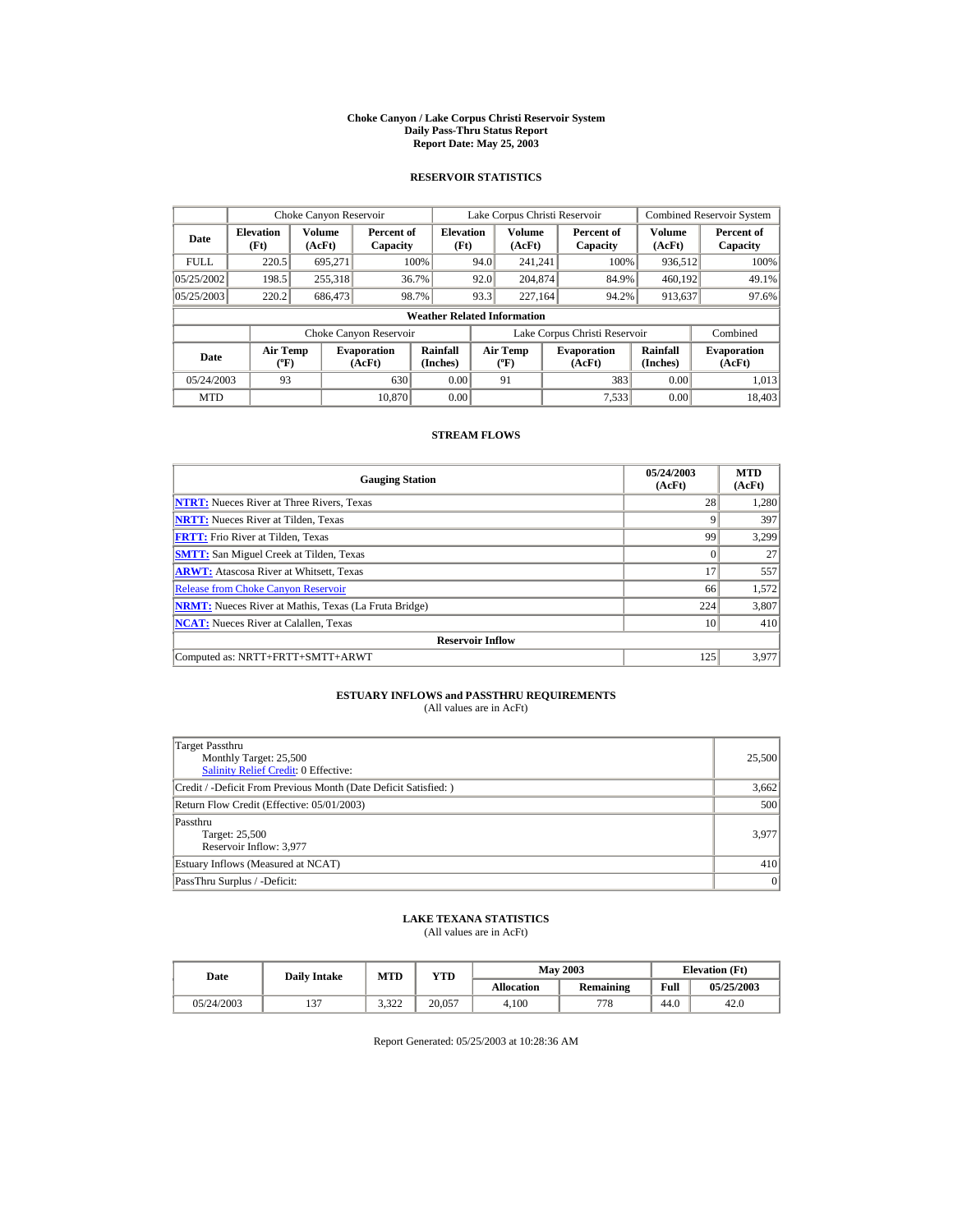#### **Choke Canyon / Lake Corpus Christi Reservoir System Daily Pass-Thru Status Report Report Date: May 26, 2003**

## **RESERVOIR STATISTICS**

|             | Choke Canyon Reservoir                      |                  |                              |                          | Lake Corpus Christi Reservoir |                                             |  |                               |                      | Combined Reservoir System    |  |  |
|-------------|---------------------------------------------|------------------|------------------------------|--------------------------|-------------------------------|---------------------------------------------|--|-------------------------------|----------------------|------------------------------|--|--|
| Date        | <b>Elevation</b><br>(Ft)                    | Volume<br>(AcFt) | Percent of<br>Capacity       | <b>Elevation</b><br>(Ft) |                               | Volume<br>(AcFt)                            |  | Percent of<br>Capacity        | Volume<br>(AcFt)     | Percent of<br>Capacity       |  |  |
| <b>FULL</b> | 220.5                                       | 695.271          |                              | 100%                     | 94.0                          | 241.241                                     |  | 100%                          | 936,512              | 100%                         |  |  |
| 05/26/2002  | 198.5                                       | 254,747          |                              | 36.6%                    | 92.1                          | 205,777                                     |  | 85.3%                         | 460,524              | 49.2%                        |  |  |
| 05/26/2003  | 220.2                                       | 686,473          |                              | 98.7%                    | 93.2                          | 226,600                                     |  | 93.9%                         | 913.073              | 97.5%                        |  |  |
|             | <b>Weather Related Information</b>          |                  |                              |                          |                               |                                             |  |                               |                      |                              |  |  |
|             |                                             |                  | Choke Canyon Reservoir       |                          |                               |                                             |  | Lake Corpus Christi Reservoir |                      | Combined                     |  |  |
| Date        | <b>Air Temp</b><br>$({}^{\circ}\mathrm{F})$ |                  | <b>Evaporation</b><br>(AcFt) | Rainfall<br>(Inches)     |                               | <b>Air Temp</b><br>$({}^{\circ}\mathbf{F})$ |  | <b>Evaporation</b><br>(AcFt)  | Rainfall<br>(Inches) | <b>Evaporation</b><br>(AcFt) |  |  |
| 05/25/2003  | 93                                          |                  | 540                          | 0.00                     |                               | 91                                          |  | 416                           | 0.00                 | 956                          |  |  |
| <b>MTD</b>  |                                             |                  | 11.410                       | 0.00                     |                               |                                             |  | 7.949                         | 0.00                 | 19,359                       |  |  |

## **STREAM FLOWS**

| <b>Gauging Station</b>                                       | 05/25/2003<br>(AcFt) | <b>MTD</b><br>(AcFt) |
|--------------------------------------------------------------|----------------------|----------------------|
| <b>NTRT:</b> Nueces River at Three Rivers, Texas             | 28                   | 1,308                |
| <b>NRTT:</b> Nueces River at Tilden, Texas                   | 8                    | 405                  |
| <b>FRTT:</b> Frio River at Tilden, Texas                     | 95                   | 3.394                |
| <b>SMTT:</b> San Miguel Creek at Tilden, Texas               | $\Omega$             | 27                   |
| <b>ARWT:</b> Atascosa River at Whitsett, Texas               | 17                   | 574                  |
| <b>Release from Choke Canyon Reservoir</b>                   | 66                   | 1,638                |
| <b>NRMT:</b> Nueces River at Mathis, Texas (La Fruta Bridge) | 220                  | 4,028                |
| <b>NCAT:</b> Nueces River at Calallen. Texas                 | 24                   | 434                  |
| <b>Reservoir Inflow</b>                                      |                      |                      |
| Computed as: NRTT+FRTT+SMTT+ARWT                             | 120                  | 4,097                |

# **ESTUARY INFLOWS and PASSTHRU REQUIREMENTS**<br>(All values are in AcFt)

| Target Passthru<br>Monthly Target: 25,500<br>Salinity Relief Credit: 0 Effective: | 25,500 |
|-----------------------------------------------------------------------------------|--------|
| Credit / -Deficit From Previous Month (Date Deficit Satisfied: )                  | 3,662  |
| Return Flow Credit (Effective: 05/01/2003)                                        | 500    |
| Passthru<br>Target: 25,500<br>Reservoir Inflow: 4,097                             | 4.097  |
| Estuary Inflows (Measured at NCAT)                                                | 434    |
| PassThru Surplus / -Deficit:                                                      | 0      |

## **LAKE TEXANA STATISTICS**

(All values are in AcFt)

| Date       | <b>Daily Intake</b> | MTD   | YTD    |                   | <b>May 2003</b>  | <b>Elevation</b> (Ft) |            |
|------------|---------------------|-------|--------|-------------------|------------------|-----------------------|------------|
|            |                     |       |        | <b>Allocation</b> | <b>Remaining</b> | Full                  | 05/26/2003 |
| 05/25/2003 | $\sim$              | 3.459 | 20.194 | 4.100             | 641              | 44.0                  | 42.0       |

Report Generated: 05/26/2003 at 7:54:40 AM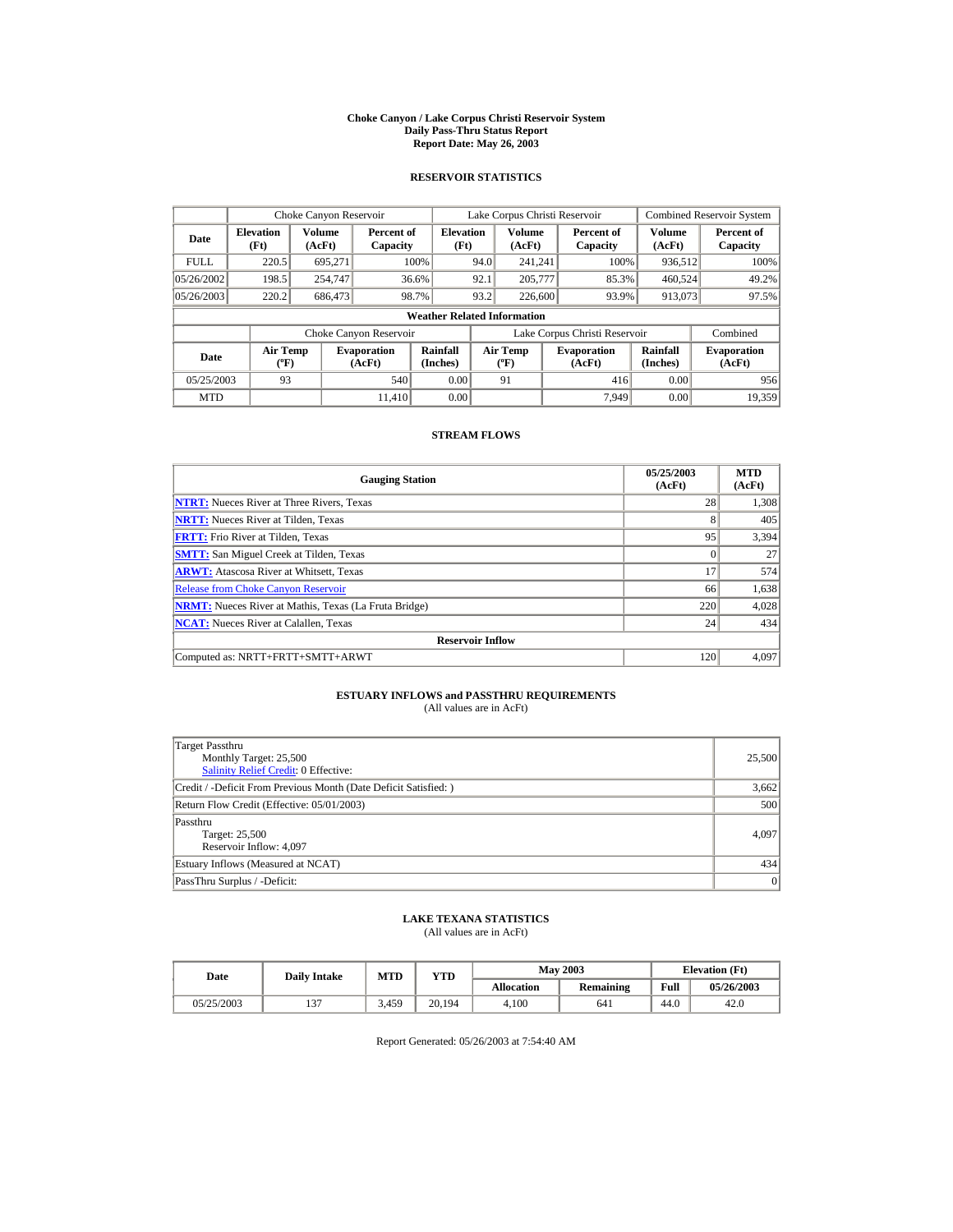#### **Choke Canyon / Lake Corpus Christi Reservoir System Daily Pass-Thru Status Report Report Date: May 27, 2003**

## **RESERVOIR STATISTICS**

|             | Choke Canyon Reservoir                      |                  |                              |                          | Lake Corpus Christi Reservoir |                                           |  |                               |                      | Combined Reservoir System    |  |  |
|-------------|---------------------------------------------|------------------|------------------------------|--------------------------|-------------------------------|-------------------------------------------|--|-------------------------------|----------------------|------------------------------|--|--|
| Date        | <b>Elevation</b><br>(Ft)                    | Volume<br>(AcFt) | Percent of<br>Capacity       | <b>Elevation</b><br>(Ft) |                               | Volume<br>(AcFt)                          |  | Percent of<br>Capacity        | Volume<br>(AcFt)     | Percent of<br>Capacity       |  |  |
| <b>FULL</b> | 220.5                                       | 695.271          |                              | 100%                     | 94.0                          | 241.241                                   |  | 100%                          | 936,512              | 100%                         |  |  |
| 05/27/2002  | 198.5                                       | 254,462          |                              | 36.6%                    | 92.1                          | 205,958                                   |  | 85.4%                         | 460,420              | 49.2%                        |  |  |
| 05/27/2003  | 220.1                                       | 685,695          |                              | 98.6%                    | 93.2                          | 226,600                                   |  | 93.9%                         | 912.295              | 97.4%                        |  |  |
|             | <b>Weather Related Information</b>          |                  |                              |                          |                               |                                           |  |                               |                      |                              |  |  |
|             |                                             |                  | Choke Canyon Reservoir       |                          |                               |                                           |  | Lake Corpus Christi Reservoir |                      | Combined                     |  |  |
| Date        | <b>Air Temp</b><br>$({}^{\circ}\mathrm{F})$ |                  | <b>Evaporation</b><br>(AcFt) | Rainfall<br>(Inches)     |                               | <b>Air Temp</b><br>$({}^{\circ}\text{F})$ |  | <b>Evaporation</b><br>(AcFt)  | Rainfall<br>(Inches) | <b>Evaporation</b><br>(AcFt) |  |  |
| 05/26/2003  | 87                                          |                  | 300                          | 0.00                     |                               | 88                                        |  | 230                           | 0.00                 | 530                          |  |  |
| <b>MTD</b>  |                                             |                  | 11.710                       | 0.00                     |                               |                                           |  | 8.179                         | 0.00                 | 19,889                       |  |  |

## **STREAM FLOWS**

| <b>Gauging Station</b>                                       | 05/26/2003<br>(AcFt) | <b>MTD</b><br>(AcFt) |
|--------------------------------------------------------------|----------------------|----------------------|
| <b>NTRT:</b> Nueces River at Three Rivers, Texas             | 28                   | 1,336                |
| <b>NRTT:</b> Nueces River at Tilden, Texas                   | 8                    | 413                  |
| <b>FRTT:</b> Frio River at Tilden, Texas                     | 91                   | 3,486                |
| <b>SMTT:</b> San Miguel Creek at Tilden, Texas               | $\Omega$             | 27                   |
| <b>ARWT:</b> Atascosa River at Whitsett, Texas               | 16                   | 589                  |
| <b>Release from Choke Canyon Reservoir</b>                   | 66                   | 1,703                |
| <b>NRMT:</b> Nueces River at Mathis, Texas (La Fruta Bridge) | 206                  | 4,234                |
| <b>NCAT:</b> Nueces River at Calallen, Texas                 | 36                   | 469                  |
| <b>Reservoir Inflow</b>                                      |                      |                      |
| Computed as: NRTT+FRTT+SMTT+ARWT                             | 115                  | 4,212                |

# **ESTUARY INFLOWS and PASSTHRU REQUIREMENTS**<br>(All values are in AcFt)

| Target Passthru<br>Monthly Target: 25,500<br>Salinity Relief Credit: 0 Effective: | 25,500 |
|-----------------------------------------------------------------------------------|--------|
| Credit / -Deficit From Previous Month (Date Deficit Satisfied: )                  | 3,662  |
| Return Flow Credit (Effective: 05/01/2003)                                        | 500    |
| Passthru<br>Target: 25,500<br>Reservoir Inflow: 4,212                             | 4.212  |
| Estuary Inflows (Measured at NCAT)                                                | 469    |
| PassThru Surplus / -Deficit:                                                      | 419    |

## **LAKE TEXANA STATISTICS**

(All values are in AcFt)

| Date       | <b>Daily Intake</b> | <b>MTD</b> | YTD    |                   | <b>May 2003</b> | <b>Elevation</b> (Ft) |            |
|------------|---------------------|------------|--------|-------------------|-----------------|-----------------------|------------|
|            |                     |            |        | <b>Allocation</b> | Remaining       | Full                  | 05/27/2003 |
| 05/26/2003 | $\sim$<br>، ب       | 3,596      | 20.331 | 4.100             | 504             | 44.0                  | 42.0       |

Report Generated: 05/27/2003 at 8:17:14 AM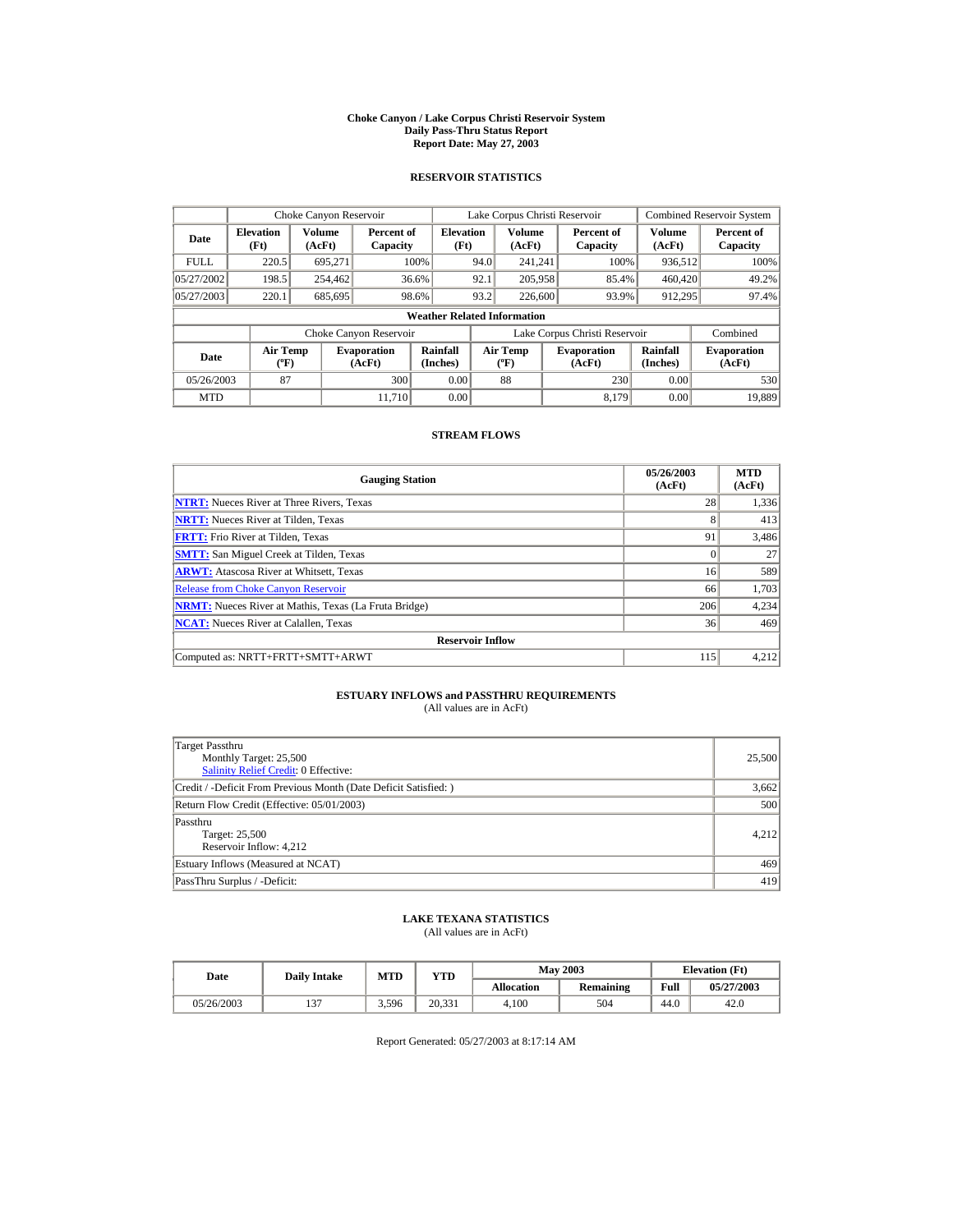#### **Choke Canyon / Lake Corpus Christi Reservoir System Daily Pass-Thru Status Report Report Date: May 28, 2003**

## **RESERVOIR STATISTICS**

|             | Choke Canyon Reservoir                      |                  |                              |                          | Lake Corpus Christi Reservoir |                                             |  |                               |                      | Combined Reservoir System    |  |  |
|-------------|---------------------------------------------|------------------|------------------------------|--------------------------|-------------------------------|---------------------------------------------|--|-------------------------------|----------------------|------------------------------|--|--|
| Date        | <b>Elevation</b><br>(Ft)                    | Volume<br>(AcFt) | Percent of<br>Capacity       | <b>Elevation</b><br>(Ft) |                               | Volume<br>(AcFt)                            |  | Percent of<br>Capacity        | Volume<br>(AcFt)     | Percent of<br>Capacity       |  |  |
| <b>FULL</b> | 220.5                                       | 695.271          |                              | 100%                     | 94.0                          | 241.241                                     |  | 100%                          | 936,512              | 100%                         |  |  |
| 05/28/2002  | 198.4                                       | 254,177          |                              | 36.6%                    | 92.1                          | 206,501                                     |  | 85.6%                         | 460,678              | 49.2%                        |  |  |
| 05/28/2003  | 220.1                                       | 685,695          |                              | 98.6%                    | 93.2                          | 226,225                                     |  | 93.8%                         | 911,920              | 97.4%                        |  |  |
|             | <b>Weather Related Information</b>          |                  |                              |                          |                               |                                             |  |                               |                      |                              |  |  |
|             |                                             |                  | Choke Canyon Reservoir       |                          |                               |                                             |  | Lake Corpus Christi Reservoir |                      | Combined                     |  |  |
| Date        | <b>Air Temp</b><br>$({}^{\circ}\mathrm{F})$ |                  | <b>Evaporation</b><br>(AcFt) | Rainfall<br>(Inches)     |                               | <b>Air Temp</b><br>$({}^{\circ}\mathbf{F})$ |  | <b>Evaporation</b><br>(AcFt)  | Rainfall<br>(Inches) | <b>Evaporation</b><br>(AcFt) |  |  |
| 05/27/2003  | 89                                          |                  | 345                          | 0.00                     |                               | 86                                          |  | 251                           | 0.24                 | 596                          |  |  |
| <b>MTD</b>  |                                             |                  | 12.055                       | 0.00                     |                               |                                             |  | 8.430                         | 0.24                 | 20,485                       |  |  |

## **STREAM FLOWS**

| <b>Gauging Station</b>                                       | 05/27/2003<br>(AcFt) | <b>MTD</b><br>(AcFt) |
|--------------------------------------------------------------|----------------------|----------------------|
| <b>NTRT:</b> Nueces River at Three Rivers, Texas             | 26                   | 1,362                |
| <b>NRTT:</b> Nueces River at Tilden, Texas                   | 10                   | 423                  |
| <b>FRTT:</b> Frio River at Tilden. Texas                     | 89                   | 3,575                |
| <b>SMTT:</b> San Miguel Creek at Tilden, Texas               | $\Omega$             | 27                   |
| <b>ARWT:</b> Atascosa River at Whitsett, Texas               | 16                   | 605                  |
| <b>Release from Choke Canyon Reservoir</b>                   | 66                   | 1,769                |
| <b>NRMT:</b> Nueces River at Mathis, Texas (La Fruta Bridge) | 242                  | 4,476                |
| <b>NCAT:</b> Nueces River at Calallen, Texas                 |                      | 471                  |
| <b>Reservoir Inflow</b>                                      |                      |                      |
| Computed as: NRTT+FRTT+SMTT+ARWT                             | 116                  | 4,328                |

# **ESTUARY INFLOWS and PASSTHRU REQUIREMENTS**<br>(All values are in AcFt)

| Target Passthru<br>Monthly Target: 25,500<br>Salinity Relief Credit: 0 Effective: | 25,500 |
|-----------------------------------------------------------------------------------|--------|
| Credit / -Deficit From Previous Month (Date Deficit Satisfied: )                  | 3,662  |
| Return Flow Credit (Effective: 05/01/2003)                                        | 500    |
| Passthru<br>Target: 25,500<br>Reservoir Inflow: 4,328                             | 4.328  |
| Estuary Inflows (Measured at NCAT)                                                | 471    |
| PassThru Surplus / -Deficit:                                                      | 305    |

## **LAKE TEXANA STATISTICS**

(All values are in AcFt)

| Date       | <b>Daily Intake</b> | MTD              | YTD    |                   | <b>May 2003</b>  | <b>Elevation</b> (Ft) |            |
|------------|---------------------|------------------|--------|-------------------|------------------|-----------------------|------------|
|            |                     |                  |        | <b>Allocation</b> | <b>Remaining</b> | Full                  | 05/28/2003 |
| 05/27/2003 | $\sim$              | 2.722<br>ر ر د ر | 20.468 | 4.100             | 367              | 44.0                  | 41.9       |

Report Generated: 05/28/2003 at 8:16:30 AM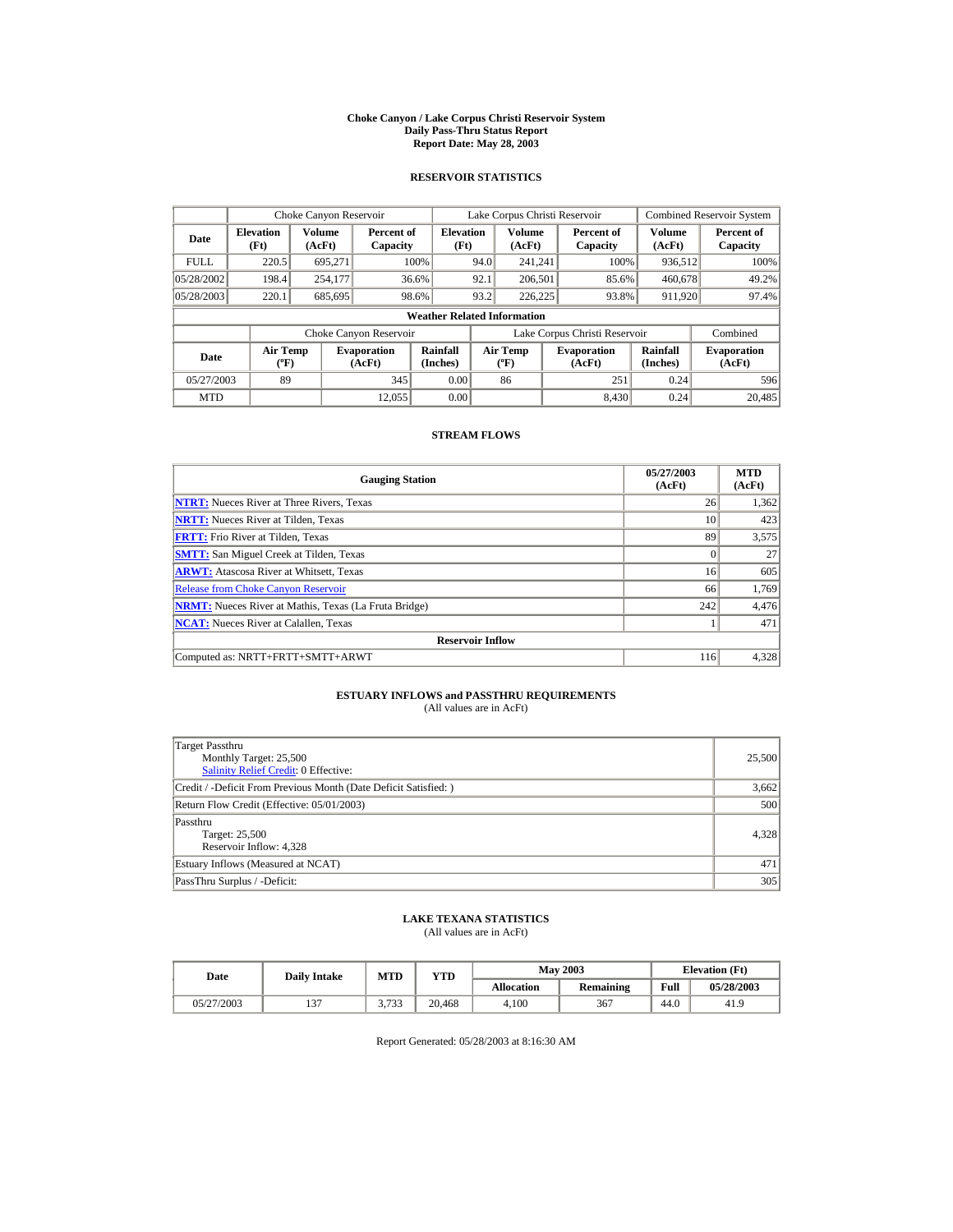#### **Choke Canyon / Lake Corpus Christi Reservoir System Daily Pass-Thru Status Report Report Date: May 29, 2003**

## **RESERVOIR STATISTICS**

|             | Choke Canyon Reservoir                      |                  |                              |                          | Lake Corpus Christi Reservoir |                                             |  |                               |                      | Combined Reservoir System    |  |  |
|-------------|---------------------------------------------|------------------|------------------------------|--------------------------|-------------------------------|---------------------------------------------|--|-------------------------------|----------------------|------------------------------|--|--|
| Date        | <b>Elevation</b><br>(Ft)                    | Volume<br>(AcFt) | Percent of<br>Capacity       | <b>Elevation</b><br>(Ft) |                               | Volume<br>(AcFt)                            |  | Percent of<br>Capacity        | Volume<br>(AcFt)     | Percent of<br>Capacity       |  |  |
| <b>FULL</b> | 220.5                                       | 695.271          |                              | 100%                     | 94.0                          | 241.241                                     |  | 100%                          | 936,512              | 100%                         |  |  |
| 05/29/2002  | 198.4                                       | 254,035          |                              | 36.5%                    | 92.1                          | 205,958                                     |  | 85.4%                         | 459,993              | 49.1%                        |  |  |
| 05/29/2003  | 220.1                                       | 685,695          |                              | 98.6%                    | 93.2                          | 225,662                                     |  | 93.5%                         | 911,357              | 97.3%                        |  |  |
|             | <b>Weather Related Information</b>          |                  |                              |                          |                               |                                             |  |                               |                      |                              |  |  |
|             |                                             |                  | Choke Canyon Reservoir       |                          |                               |                                             |  | Lake Corpus Christi Reservoir |                      | Combined                     |  |  |
| Date        | <b>Air Temp</b><br>$({}^{\circ}\mathrm{F})$ |                  | <b>Evaporation</b><br>(AcFt) | Rainfall<br>(Inches)     |                               | <b>Air Temp</b><br>$({}^{\circ}\mathbf{F})$ |  | <b>Evaporation</b><br>(AcFt)  | Rainfall<br>(Inches) | <b>Evaporation</b><br>(AcFt) |  |  |
| 05/28/2003  | 90                                          |                  | 495                          | 0.00                     |                               | 90                                          |  | 295                           | 0.00                 | 790                          |  |  |
| <b>MTD</b>  |                                             |                  | 12.550                       | 0.00                     |                               |                                             |  | 8.725                         | 0.24                 | 21,275                       |  |  |

## **STREAM FLOWS**

| <b>Gauging Station</b>                                       | 05/28/2003<br>(AcFt) | <b>MTD</b><br>(AcFt) |
|--------------------------------------------------------------|----------------------|----------------------|
| <b>NTRT:</b> Nueces River at Three Rivers, Texas             | 26                   | 1,388                |
| <b>NRTT:</b> Nueces River at Tilden, Texas                   | 4                    | 428                  |
| <b>FRTT:</b> Frio River at Tilden, Texas                     | 87                   | 3.662                |
| <b>SMTT:</b> San Miguel Creek at Tilden, Texas               | $\Omega$             | 27                   |
| <b>ARWT:</b> Atascosa River at Whitsett, Texas               | 17                   | 622                  |
| <b>Release from Choke Canyon Reservoir</b>                   | 66                   | 1,834                |
| <b>NRMT:</b> Nueces River at Mathis, Texas (La Fruta Bridge) | 280                  | 4,756                |
| <b>NCAT:</b> Nueces River at Calallen, Texas                 | $\Omega$             | 471                  |
| <b>Reservoir Inflow</b>                                      |                      |                      |
| Computed as: NRTT+FRTT+SMTT+ARWT                             | 109                  | 4,437                |

# **ESTUARY INFLOWS and PASSTHRU REQUIREMENTS**<br>(All values are in AcFt)

| Target Passthru<br>Monthly Target: 25,500<br>Salinity Relief Credit: 0 Effective: | 25,500 |
|-----------------------------------------------------------------------------------|--------|
| Credit / -Deficit From Previous Month (Date Deficit Satisfied: )                  | 3,662  |
| Return Flow Credit (Effective: 05/01/2003)                                        | 500    |
| Passthru<br>Target: 25,500<br>Reservoir Inflow: 4,437                             | 4.437  |
| Estuary Inflows (Measured at NCAT)                                                | 471    |
| PassThru Surplus / -Deficit:                                                      | 196    |

## **LAKE TEXANA STATISTICS**

(All values are in AcFt)

| Date       | <b>Daily Intake</b> | <b>MTD</b> | YTD    |                   | <b>May 2003</b>  | <b>Elevation</b> (Ft) |            |
|------------|---------------------|------------|--------|-------------------|------------------|-----------------------|------------|
|            |                     |            |        | <b>Allocation</b> | <b>Remaining</b> | Full                  | 05/29/2003 |
| 05/28/2003 | 138                 | 3.87       | 20,606 | 4.100             | 229              | 44.0                  | 41.8       |

Report Generated: 05/29/2003 at 8:23:56 AM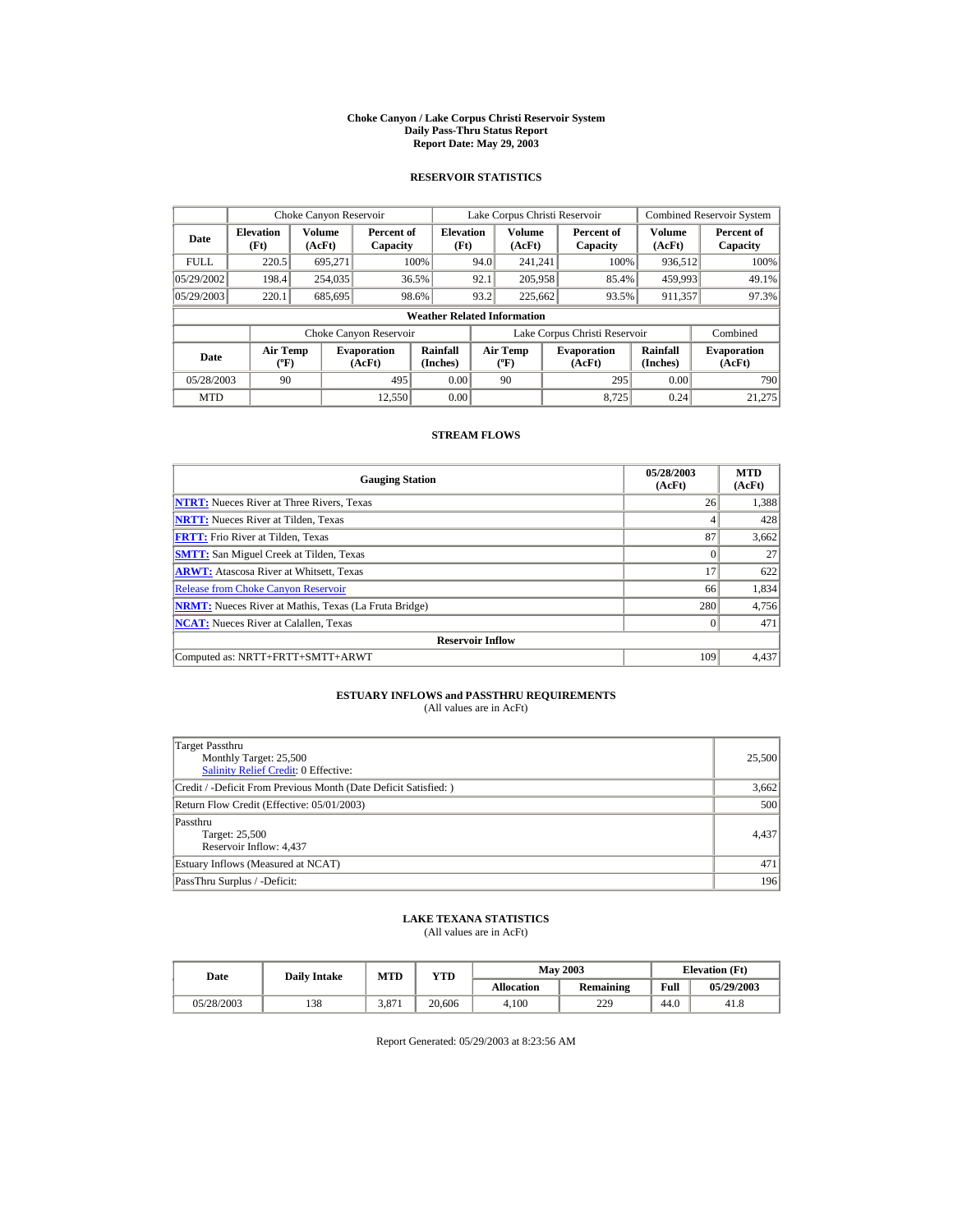#### **Choke Canyon / Lake Corpus Christi Reservoir System Daily Pass-Thru Status Report Report Date: May 30, 2003**

## **RESERVOIR STATISTICS**

|             | Choke Canyon Reservoir                      |                  |                              |                          | Lake Corpus Christi Reservoir |                                  |  |                               |                      | Combined Reservoir System    |  |  |
|-------------|---------------------------------------------|------------------|------------------------------|--------------------------|-------------------------------|----------------------------------|--|-------------------------------|----------------------|------------------------------|--|--|
| Date        | <b>Elevation</b><br>(Ft)                    | Volume<br>(AcFt) | Percent of<br>Capacity       | <b>Elevation</b><br>(Ft) |                               | Volume<br>(AcFt)                 |  | Percent of<br>Capacity        | Volume<br>(AcFt)     | Percent of<br>Capacity       |  |  |
| <b>FULL</b> | 220.5                                       | 695.271          |                              | 100%                     | 94.0                          | 241.241                          |  | 100%                          | 936,512              | 100%                         |  |  |
| 05/30/2002  | 198.4                                       | 253,750          |                              | 36.5%                    | 92.0                          | 204,332                          |  | 84.7%                         | 458,082              | 48.9%                        |  |  |
| 05/30/2003  | 220.1                                       | 685,176          |                              | 98.5%                    | 93.1                          | 224.351                          |  | 93.0%                         | 909,527              | 97.1%                        |  |  |
|             | <b>Weather Related Information</b>          |                  |                              |                          |                               |                                  |  |                               |                      |                              |  |  |
|             |                                             |                  | Choke Canyon Reservoir       |                          |                               |                                  |  | Lake Corpus Christi Reservoir |                      | Combined                     |  |  |
| Date        | <b>Air Temp</b><br>$({}^{\circ}\mathrm{F})$ |                  | <b>Evaporation</b><br>(AcFt) | Rainfall<br>(Inches)     |                               | <b>Air Temp</b><br>$(^{\circ}F)$ |  | <b>Evaporation</b><br>(AcFt)  | Rainfall<br>(Inches) | <b>Evaporation</b><br>(AcFt) |  |  |
| 05/29/2003  | 95                                          |                  | 525                          | 0.00                     |                               | 97                               |  | 360                           | 0.00                 | 885                          |  |  |
| <b>MTD</b>  |                                             |                  | 13.075                       | 0.00                     |                               |                                  |  | 9.085                         | 0.24                 | 22,160                       |  |  |

## **STREAM FLOWS**

| <b>Gauging Station</b>                                       | 05/29/2003<br>(AcFt) | <b>MTD</b><br>(AcFt) |
|--------------------------------------------------------------|----------------------|----------------------|
| <b>NTRT:</b> Nueces River at Three Rivers, Texas             | 26                   | 1,413                |
| <b>NRTT:</b> Nueces River at Tilden, Texas                   | 2                    | 430                  |
| <b>FRTT:</b> Frio River at Tilden, Texas                     | 85                   | 3.748                |
| <b>SMTT:</b> San Miguel Creek at Tilden, Texas               | $\Omega$             | 28                   |
| <b>ARWT:</b> Atascosa River at Whitsett, Texas               | 16                   | 639                  |
| <b>Release from Choke Canyon Reservoir</b>                   | 66                   | 1,900                |
| <b>NRMT:</b> Nueces River at Mathis, Texas (La Fruta Bridge) | 220                  | 4,976                |
| <b>NCAT:</b> Nueces River at Calallen, Texas                 | 15                   | 485                  |
| <b>Reservoir Inflow</b>                                      |                      |                      |
| Computed as: NRTT+FRTT+SMTT+ARWT                             | 104                  | 4,540                |

# **ESTUARY INFLOWS and PASSTHRU REQUIREMENTS**<br>(All values are in AcFt)

| Target Passthru<br>Monthly Target: 25,500<br>Salinity Relief Credit: 0 Effective: | 25,500 |
|-----------------------------------------------------------------------------------|--------|
| Credit / -Deficit From Previous Month (Date Deficit Satisfied: )                  | 3,662  |
| Return Flow Credit (Effective: 05/01/2003)                                        | 500    |
| Passthru<br>Target: 25,500<br>Reservoir Inflow: 4,540                             | 4.540  |
| Estuary Inflows (Measured at NCAT)                                                | 485    |
| PassThru Surplus / -Deficit:                                                      | 107    |

## **LAKE TEXANA STATISTICS**

(All values are in AcFt)

| Date       | <b>Daily Intake</b> | MTD   | YTD    |                   | <b>May 2003</b>  | <b>Elevation</b> (Ft) |            |
|------------|---------------------|-------|--------|-------------------|------------------|-----------------------|------------|
|            |                     |       |        | <b>Allocation</b> | <b>Remaining</b> | Full                  | 05/30/2003 |
| 05/29/2003 | 138                 | 4.009 | 20.744 | 4.100             | n.               | 44.0                  | 41.8       |

Report Generated: 05/30/2003 at 8:33:50 AM